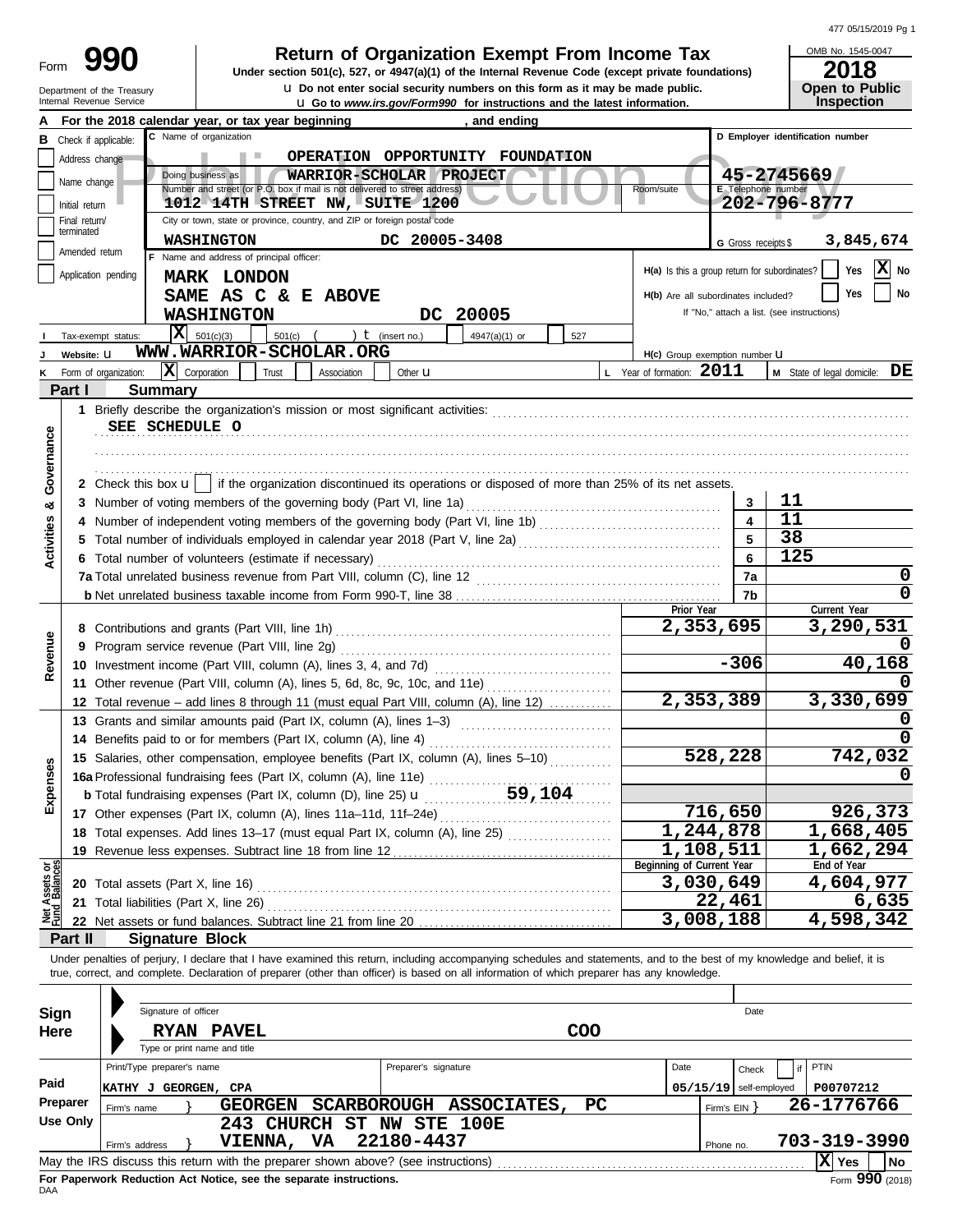| Part III         | Form 990 (2018) OPERATION OPPORTUNITY FOUNDATION<br><b>Statement of Program Service Accomplishments</b>                                                                                                                                                                                                                                                                                   |                                                                | 45-2745669             |               | Page 2                  |
|------------------|-------------------------------------------------------------------------------------------------------------------------------------------------------------------------------------------------------------------------------------------------------------------------------------------------------------------------------------------------------------------------------------------|----------------------------------------------------------------|------------------------|---------------|-------------------------|
| $1 \quad$        | Briefly describe the organization's mission:                                                                                                                                                                                                                                                                                                                                              |                                                                |                        |               | $ \mathbf{x} $          |
|                  | SEE SCHEDULE O                                                                                                                                                                                                                                                                                                                                                                            |                                                                |                        |               |                         |
|                  |                                                                                                                                                                                                                                                                                                                                                                                           |                                                                |                        |               |                         |
| $\mathbf{2}$     | Did the organization undertake any significant program services during the year which were not listed on the<br>prior Form 990 or 990-EZ?                                                                                                                                                                                                                                                 |                                                                |                        |               | Yes $X$ No              |
|                  | If "Yes," describe these new services on Schedule O.                                                                                                                                                                                                                                                                                                                                      |                                                                |                        |               |                         |
| 3<br>services?   | Did the organization cease conducting, or make significant changes in how it conducts, any program<br>If "Yes," describe these changes on Schedule O.                                                                                                                                                                                                                                     |                                                                |                        |               | Yes $ \overline{X} $ No |
|                  | Describe the organization's program service accomplishments for each of its three largest program services, as measured by                                                                                                                                                                                                                                                                |                                                                |                        |               |                         |
|                  | expenses. Section 501(c)(3) and 501(c)(4) organizations are required to report the amount of grants and allocations to others,                                                                                                                                                                                                                                                            |                                                                |                        |               |                         |
|                  | the total expenses, and revenue, if any, for each program service reported.                                                                                                                                                                                                                                                                                                               |                                                                |                        |               |                         |
| <b>OPERATED</b>  | PARTICIPANTS ATTENDED SUMMER ACADEMIC BOOT CAMPS, AND 16 PARTICIPANTS<br>ATTENDED COMMUNITY COLLEGE WORKSHOPS. IN TOTAL, WARRIOR-SCHOLAR PROJECT<br>WEEKS OF STEM-FOCUSED PROGRAMMING. EACH PROGRAM INCLUDES INTENSIVE COLLEGE<br>PREPARATION SEMINARS, WORKSHOPS, AND DISCUSSIONS. STUDENTS DEVELOP THEIR<br>ANALYTICAL READING, WRITING, DISCUSSION SKILLS, AS WELL AS THEIR SOCIAL AND | 23 WEEKS OF SUMMER ACADEMIC BOOT CAMP PROGRAMMING, INCLUDING 7 |                        |               |                         |
|                  | EMOTIONAL SKILLS NECESSARY FOR SUCCESS IN HIGHER EDUCATION.                                                                                                                                                                                                                                                                                                                               |                                                                |                        |               |                         |
|                  |                                                                                                                                                                                                                                                                                                                                                                                           |                                                                |                        |               |                         |
|                  |                                                                                                                                                                                                                                                                                                                                                                                           |                                                                |                        |               |                         |
|                  |                                                                                                                                                                                                                                                                                                                                                                                           |                                                                |                        |               |                         |
| N/A              |                                                                                                                                                                                                                                                                                                                                                                                           |                                                                |                        |               |                         |
|                  |                                                                                                                                                                                                                                                                                                                                                                                           |                                                                |                        |               |                         |
|                  |                                                                                                                                                                                                                                                                                                                                                                                           |                                                                |                        |               |                         |
|                  |                                                                                                                                                                                                                                                                                                                                                                                           |                                                                |                        |               |                         |
|                  |                                                                                                                                                                                                                                                                                                                                                                                           |                                                                |                        |               |                         |
|                  |                                                                                                                                                                                                                                                                                                                                                                                           |                                                                |                        |               |                         |
|                  |                                                                                                                                                                                                                                                                                                                                                                                           |                                                                |                        |               |                         |
|                  |                                                                                                                                                                                                                                                                                                                                                                                           |                                                                |                        |               |                         |
|                  |                                                                                                                                                                                                                                                                                                                                                                                           |                                                                |                        |               |                         |
|                  |                                                                                                                                                                                                                                                                                                                                                                                           |                                                                |                        |               |                         |
| 4c (Code:<br>N/A | (Expenses \$                                                                                                                                                                                                                                                                                                                                                                              |                                                                | including grants of \$ | ) (Revenue \$ |                         |
|                  |                                                                                                                                                                                                                                                                                                                                                                                           |                                                                |                        |               |                         |
|                  |                                                                                                                                                                                                                                                                                                                                                                                           |                                                                |                        |               |                         |
|                  |                                                                                                                                                                                                                                                                                                                                                                                           |                                                                |                        |               |                         |
|                  |                                                                                                                                                                                                                                                                                                                                                                                           |                                                                |                        |               |                         |
|                  |                                                                                                                                                                                                                                                                                                                                                                                           |                                                                |                        |               |                         |
|                  |                                                                                                                                                                                                                                                                                                                                                                                           |                                                                |                        |               |                         |
|                  |                                                                                                                                                                                                                                                                                                                                                                                           |                                                                |                        |               |                         |
|                  |                                                                                                                                                                                                                                                                                                                                                                                           |                                                                |                        |               |                         |
|                  |                                                                                                                                                                                                                                                                                                                                                                                           |                                                                |                        |               |                         |
|                  | 4d Other program services (Describe in Schedule O.)                                                                                                                                                                                                                                                                                                                                       |                                                                |                        |               |                         |
| (Expenses \$     |                                                                                                                                                                                                                                                                                                                                                                                           | including grants of \$                                         | (Revenue \$            |               |                         |
|                  | 4e Total program service expenses u                                                                                                                                                                                                                                                                                                                                                       | 1,455,811                                                      |                        |               |                         |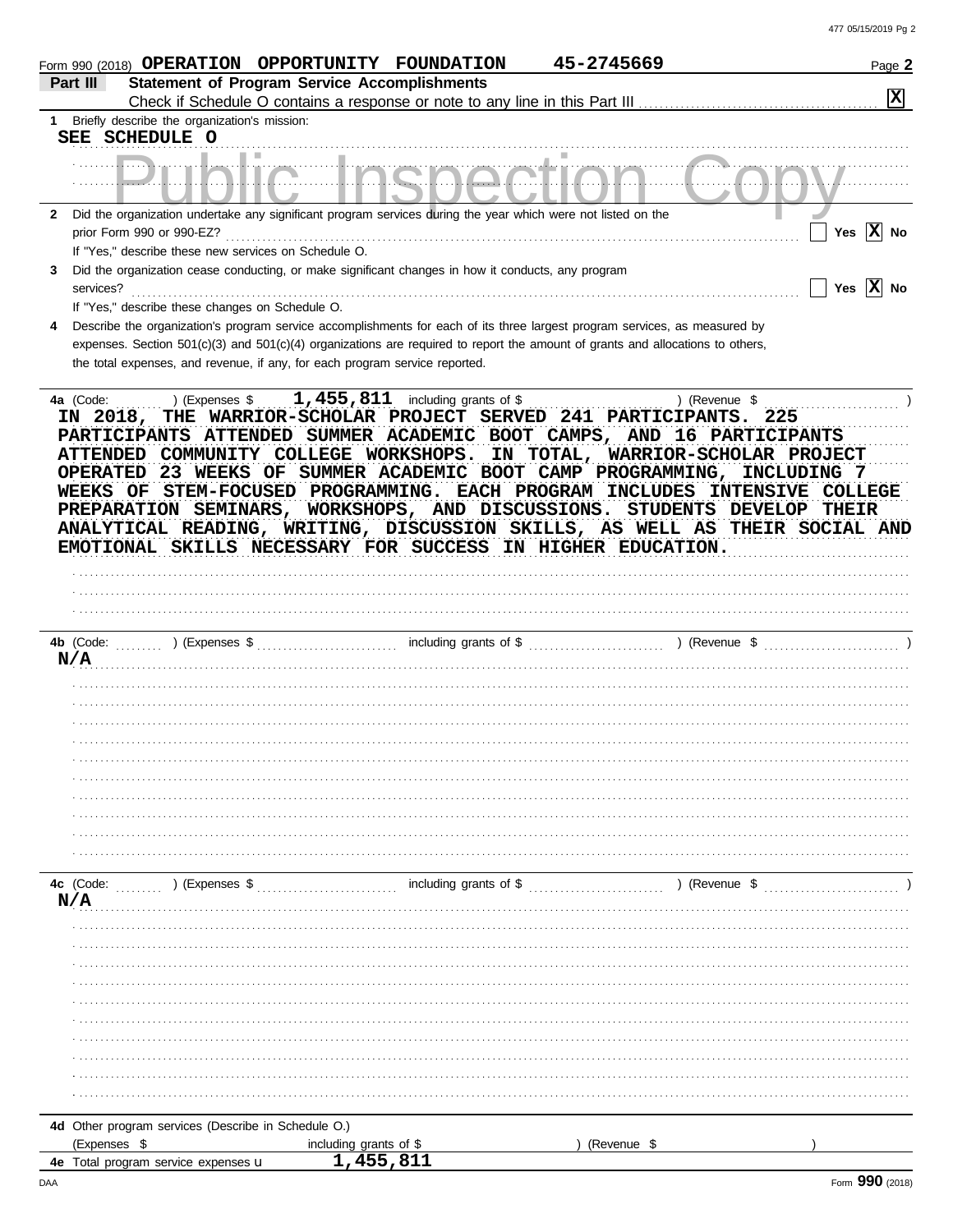# **Form 990 (2018) OPERATION OPPORTUNITY FOUNDATION 45-2745669** Page 3

| ane |  |
|-----|--|
|     |  |

|             | Part IV<br><b>Checklist of Required Schedules</b>                                                                                                                                                                      |                 |             |             |
|-------------|------------------------------------------------------------------------------------------------------------------------------------------------------------------------------------------------------------------------|-----------------|-------------|-------------|
|             |                                                                                                                                                                                                                        |                 | Yes         | No          |
| 1           | Is the organization described in section $501(c)(3)$ or $4947(a)(1)$ (other than a private foundation)? If "Yes,"                                                                                                      |                 |             |             |
|             | complete Schedule A                                                                                                                                                                                                    | 1               | X           |             |
| 2           | Is the organization required to complete Schedule B, Schedule of Contributors (see instructions)?                                                                                                                      | 2               | $\mathbf x$ |             |
| 3           | Did the organization engage in direct or indirect political campaign activities on behalf of or in opposition to                                                                                                       |                 |             |             |
|             | candidates for public office? If "Yes," complete Schedule C, Part I                                                                                                                                                    | 3               |             | x           |
| 4           | Section 501(c)(3) organizations. Did the organization engage in lobbying activities, or have a section 501(h)                                                                                                          |                 |             |             |
|             | election in effect during the tax year? If "Yes," complete Schedule C, Part II                                                                                                                                         | 4               |             | x           |
| 5           | Is the organization a section $501(c)(4)$ , $501(c)(5)$ , or $501(c)(6)$ organization that receives membership dues,                                                                                                   |                 |             |             |
|             | assessments, or similar amounts as defined in Revenue Procedure 98-19? If "Yes," complete Schedule C, Part III                                                                                                         | 5               |             | x           |
| 6           | Did the organization maintain any donor advised funds or any similar funds or accounts for which donors<br>have the right to provide advice on the distribution or investment of amounts in such funds or accounts? If |                 |             |             |
|             | "Yes," complete Schedule D, Part I                                                                                                                                                                                     | 6               |             | x           |
| 7           | Did the organization receive or hold a conservation easement, including easements to preserve open space,                                                                                                              |                 |             |             |
|             | the environment, historic land areas, or historic structures? If "Yes," complete Schedule D, Part II                                                                                                                   | $\overline{7}$  |             | x           |
| 8           | Did the organization maintain collections of works of art, historical treasures, or other similar assets? If "Yes,"                                                                                                    |                 |             |             |
|             | complete Schedule D, Part III                                                                                                                                                                                          | 8               |             | x           |
| 9           | Did the organization report an amount in Part X, line 21, for escrow or custodial account liability, serve as a                                                                                                        |                 |             |             |
|             | custodian for amounts not listed in Part X; or provide credit counseling, debt management, credit repair, or                                                                                                           |                 |             |             |
|             | debt negotiation services? If "Yes," complete Schedule D, Part IV                                                                                                                                                      | 9               |             | x           |
| 10          | Did the organization, directly or through a related organization, hold assets in temporarily restricted                                                                                                                |                 |             |             |
|             | endowments, permanent endowments, or quasi-endowments? If "Yes," complete Schedule D, Part V                                                                                                                           | 10              |             | x           |
| 11          | If the organization's answer to any of the following questions is "Yes," then complete Schedule D, Parts VI,                                                                                                           |                 |             |             |
|             | VII, VIII, IX, or X as applicable.                                                                                                                                                                                     |                 |             |             |
| a           | Did the organization report an amount for land, buildings, and equipment in Part X, line 10? If "Yes,"                                                                                                                 |                 |             |             |
|             | complete Schedule D, Part VI                                                                                                                                                                                           | 11a             |             | x           |
| b           | Did the organization report an amount for investments—other securities in Part X, line 12 that is 5% or more                                                                                                           |                 |             |             |
|             | of its total assets reported in Part X, line 16? If "Yes," complete Schedule D, Part VII                                                                                                                               | 11b             |             | x           |
|             | Did the organization report an amount for investments—program related in Part X, line 13 that is 5% or more                                                                                                            |                 |             |             |
|             | of its total assets reported in Part X, line 16? If "Yes," complete Schedule D, Part VIII                                                                                                                              | 11c             |             | X           |
| d           | Did the organization report an amount for other assets in Part X, line 15 that is 5% or more of its total assets                                                                                                       |                 |             |             |
|             | reported in Part X, line 16? If "Yes," complete Schedule D, Part IX                                                                                                                                                    | 11d             |             | X           |
| е           | Did the organization report an amount for other liabilities in Part X, line 25? If "Yes," complete Schedule D, Part X                                                                                                  | 11e             | х           |             |
| f           | Did the organization's separate or consolidated financial statements for the tax year include a footnote that addresses                                                                                                |                 |             |             |
|             | the organization's liability for uncertain tax positions under FIN 48 (ASC 740)? If "Yes," complete Schedule D, Part X                                                                                                 | 11f             |             | x           |
| 12a         | Did the organization obtain separate, independent audited financial statements for the tax year? If "Yes," complete                                                                                                    |                 | X           |             |
|             | Schedule D. Parts XI and XII<br><b>b</b> Was the organization included in consolidated, independent audited financial statements for the tax year? If                                                                  | 12a l           |             |             |
|             | "Yes," and if the organization answered "No" to line 12a, then completing Schedule D, Parts XI and XII is optional                                                                                                     | 12 <sub>b</sub> |             | X           |
| 13          |                                                                                                                                                                                                                        | 13              |             | $\mathbf x$ |
| 14a         |                                                                                                                                                                                                                        | 14a             |             | $\mathbf x$ |
| b           | Did the organization have aggregate revenues or expenses of more than \$10,000 from grantmaking,                                                                                                                       |                 |             |             |
|             | fundraising, business, investment, and program service activities outside the United States, or aggregate                                                                                                              |                 |             |             |
|             |                                                                                                                                                                                                                        | 14b             |             | X           |
| 15          | Did the organization report on Part IX, column (A), line 3, more than \$5,000 of grants or other assistance to or                                                                                                      |                 |             |             |
|             | for any foreign organization? If "Yes," complete Schedule F, Parts II and IV [[[[[[[[[[[[[[[[[[[[[[[[[[[[[[[[[                                                                                                         | 15              |             | X           |
| 16          | Did the organization report on Part IX, column (A), line 3, more than \$5,000 of aggregate grants or other                                                                                                             |                 |             |             |
|             |                                                                                                                                                                                                                        | 16              |             | X           |
| 17          | Did the organization report a total of more than \$15,000 of expenses for professional fundraising services on                                                                                                         |                 |             |             |
|             |                                                                                                                                                                                                                        | 17              |             | X           |
| 18          | Did the organization report more than \$15,000 total of fundraising event gross income and contributions on                                                                                                            |                 |             |             |
|             |                                                                                                                                                                                                                        | 18              |             | X           |
| 19          | Did the organization report more than \$15,000 of gross income from gaming activities on Part VIII, line 9a?                                                                                                           |                 |             |             |
|             |                                                                                                                                                                                                                        | 19              |             | X           |
| 20a         |                                                                                                                                                                                                                        | 20a             |             | X           |
| $\mathbf b$ |                                                                                                                                                                                                                        | 20 <sub>b</sub> |             |             |
| 21          | Did the organization report more than \$5,000 of grants or other assistance to any domestic organization or                                                                                                            |                 |             |             |
|             |                                                                                                                                                                                                                        | 21              |             | x           |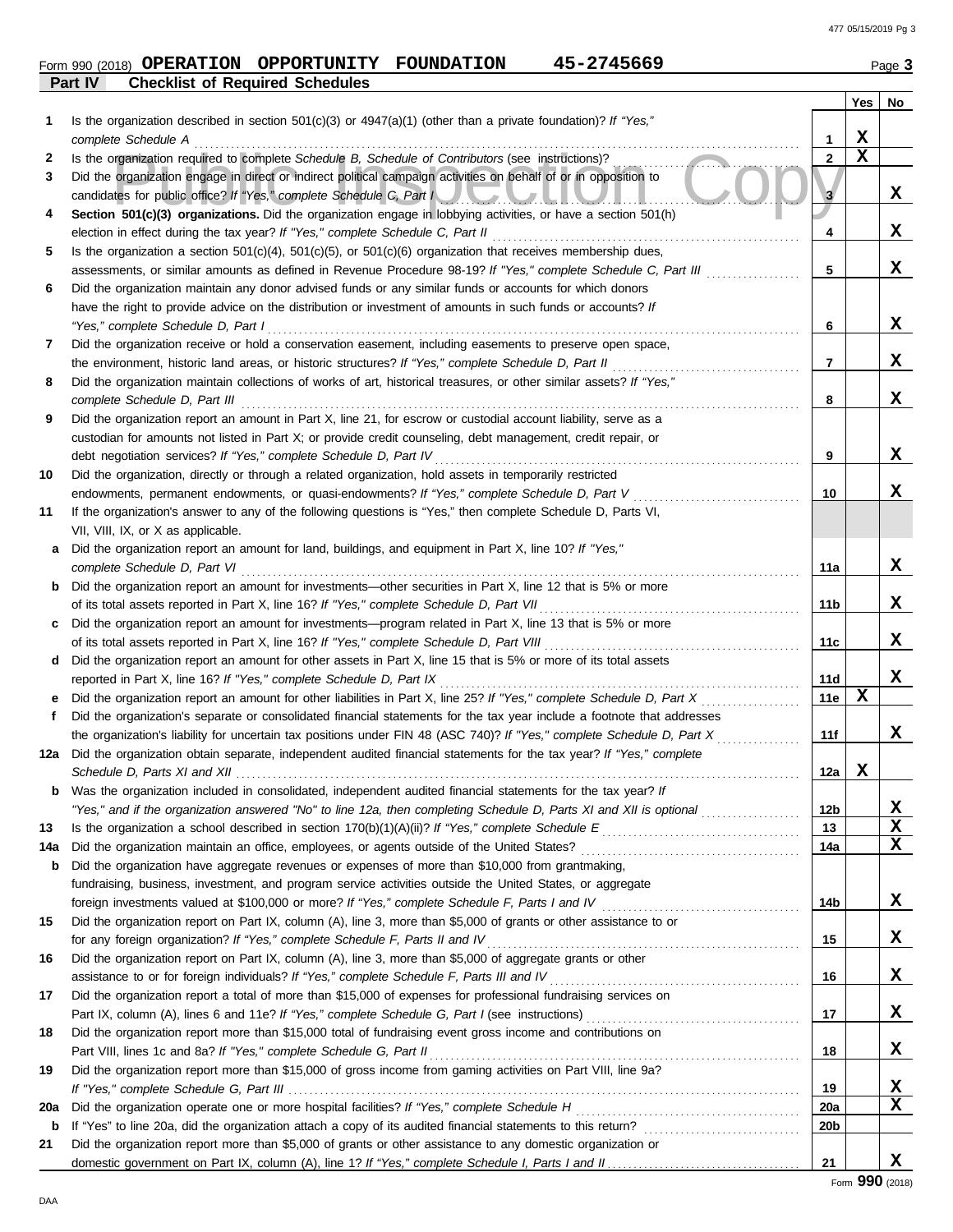#### Form 990 (2018) **OPERATION OPPORTUNITY FOUNDATION** 45-2745669 Page 4 **OPERATION OPPORTUNITY FOUNDATION 45-2745669**

| Page | л |
|------|---|
|      |   |

|     | <b>Checklist of Required Schedules (continued)</b><br><b>Part IV</b>                                                                                                                        |                |    |                 |             |    |  |  |  |
|-----|---------------------------------------------------------------------------------------------------------------------------------------------------------------------------------------------|----------------|----|-----------------|-------------|----|--|--|--|
|     |                                                                                                                                                                                             |                |    |                 | Yes         | No |  |  |  |
| 22  | Did the organization report more than \$5,000 of grants or other assistance to or for domestic individuals on                                                                               |                |    |                 |             |    |  |  |  |
|     | Part IX, column (A), line 2? If "Yes," complete Schedule I, Parts I and III                                                                                                                 |                |    | 22              |             | X  |  |  |  |
| 23  | Did the organization answer "Yes" to Part VII, Section A, line 3, 4, or 5 about compensation of the                                                                                         |                |    |                 |             |    |  |  |  |
|     | organization's current and former officers, directors, trustees, key employees, and highest compensated                                                                                     |                |    |                 |             |    |  |  |  |
|     | employees? If "Yes," complete Schedule J<br><u> HOIDAOAD AHAD</u>                                                                                                                           |                |    | 23              |             | X  |  |  |  |
| 24a | Did the organization have a tax-exempt bond issue with an outstanding principal amount of more than                                                                                         |                |    |                 |             |    |  |  |  |
|     | \$100,000 as of the last day of the year, that was issued after December 31, 2002? If "Yes," answer lines 24b                                                                               |                |    |                 |             |    |  |  |  |
|     | through 24d and complete Schedule K. If "No," go to line 25a                                                                                                                                |                |    | 24a             |             | x  |  |  |  |
| b   |                                                                                                                                                                                             |                |    | 24b             |             |    |  |  |  |
| с   | Did the organization maintain an escrow account other than a refunding escrow at any time during the year                                                                                   |                |    |                 |             |    |  |  |  |
|     | to defease any tax-exempt bonds?                                                                                                                                                            |                |    | 24c<br>24d      |             |    |  |  |  |
| d   | Section 501(c)(3), 501(c)(4), and 501(c)(29) organizations. Did the organization engage in an excess benefit                                                                                |                |    |                 |             |    |  |  |  |
| 25a | transaction with a disqualified person during the year? If "Yes," complete Schedule L, Part I                                                                                               |                |    | 25a             |             | x  |  |  |  |
| b   | Is the organization aware that it engaged in an excess benefit transaction with a disqualified person in a prior                                                                            |                |    |                 |             |    |  |  |  |
|     | year, and that the transaction has not been reported on any of the organization's prior Forms 990 or 990-EZ?                                                                                |                |    |                 |             |    |  |  |  |
|     | If "Yes," complete Schedule L, Part I                                                                                                                                                       |                |    | 25 <sub>b</sub> |             | x  |  |  |  |
| 26  | Did the organization report any amount on Part X, line 5, 6, or 22 for receivables from or payables to any                                                                                  |                |    |                 |             |    |  |  |  |
|     | current or former officers, directors, trustees, key employees, highest compensated employees, or                                                                                           |                |    |                 |             |    |  |  |  |
|     | disqualified persons? If "Yes," complete Schedule L, Part II                                                                                                                                |                |    | 26              |             | x  |  |  |  |
| 27  | Did the organization provide a grant or other assistance to an officer, director, trustee, key employee,                                                                                    |                |    |                 |             |    |  |  |  |
|     | substantial contributor or employee thereof, a grant selection committee member, or to a 35% controlled                                                                                     |                |    |                 |             |    |  |  |  |
|     | entity or family member of any of these persons? If "Yes," complete Schedule L, Part III                                                                                                    |                |    | 27              |             | x  |  |  |  |
| 28  | Was the organization a party to a business transaction with one of the following parties (see Schedule L,                                                                                   |                |    |                 |             |    |  |  |  |
|     | Part IV instructions for applicable filing thresholds, conditions, and exceptions):                                                                                                         |                |    |                 |             |    |  |  |  |
| а   | A current or former officer, director, trustee, or key employee? If "Yes," complete Schedule L, Part IV                                                                                     |                |    | 28a             |             | x  |  |  |  |
| b   | A family member of a current or former officer, director, trustee, or key employee? If "Yes," complete                                                                                      |                |    |                 |             |    |  |  |  |
|     | Schedule L, Part IV                                                                                                                                                                         |                |    |                 |             |    |  |  |  |
| с   | An entity of which a current or former officer, director, trustee, or key employee (or a family member thereof)                                                                             |                |    |                 |             |    |  |  |  |
|     | was an officer, director, trustee, or direct or indirect owner? If "Yes," complete Schedule L, Part IV                                                                                      |                |    | 28c             |             | х  |  |  |  |
| 29  | Did the organization receive more than \$25,000 in non-cash contributions? If "Yes," complete Schedule M                                                                                    |                |    | 29              | х           |    |  |  |  |
| 30  | Did the organization receive contributions of art, historical treasures, or other similar assets, or qualified                                                                              |                |    |                 |             |    |  |  |  |
|     | conservation contributions? If "Yes," complete Schedule M                                                                                                                                   |                |    | 30              |             | x  |  |  |  |
| 31  | Did the organization liquidate, terminate, or dissolve and cease operations? If "Yes," complete Schedule N, Part I                                                                          |                |    | 31              |             | x  |  |  |  |
| 32  | Did the organization sell, exchange, dispose of, or transfer more than 25% of its net assets? If "Yes,"                                                                                     |                |    |                 |             |    |  |  |  |
|     | complete Schedule N, Part II                                                                                                                                                                |                |    | 32              |             | х  |  |  |  |
| 33  | Did the organization own 100% of an entity disregarded as separate from the organization under Regulations                                                                                  |                |    |                 |             |    |  |  |  |
|     | sections 301.7701-2 and 301.7701-3? If "Yes," complete Schedule R, Part I<br>Was the organization related to any tax-exempt or taxable entity? If "Yes," complete Schedule R, Part II, III, |                |    | 33              |             | X  |  |  |  |
| 34  |                                                                                                                                                                                             |                |    | 34              |             | х  |  |  |  |
| 35a | or IV, and Part V, line 1                                                                                                                                                                   |                |    | 35a             |             | X  |  |  |  |
| b   | If "Yes" to line 35a, did the organization receive any payment from or engage in any transaction with a                                                                                     |                |    |                 |             |    |  |  |  |
|     |                                                                                                                                                                                             |                |    | 35b             |             |    |  |  |  |
| 36  | Section 501(c)(3) organizations. Did the organization make any transfers to an exempt non-charitable                                                                                        |                |    |                 |             |    |  |  |  |
|     |                                                                                                                                                                                             |                |    | 36              |             | X  |  |  |  |
| 37  | Did the organization conduct more than 5% of its activities through an entity that is not a related organization                                                                            |                |    |                 |             |    |  |  |  |
|     | 37                                                                                                                                                                                          |                |    |                 |             |    |  |  |  |
| 38  | Did the organization complete Schedule O and provide explanations in Schedule O for Part VI, lines 11b and                                                                                  |                |    |                 |             |    |  |  |  |
|     | 19? Note. All Form 990 filers are required to complete Schedule O.                                                                                                                          |                |    | 38              | $\mathbf x$ |    |  |  |  |
|     | <b>Statements Regarding Other IRS Filings and Tax Compliance</b><br>Part V                                                                                                                  |                |    |                 |             |    |  |  |  |
|     | Check if Schedule O contains a response or note to any line in this Part V                                                                                                                  |                |    |                 |             |    |  |  |  |
|     |                                                                                                                                                                                             |                |    |                 | Yes         | No |  |  |  |
| 1a  | Enter the number reported in Box 3 of Form 1096. Enter -0- if not applicable                                                                                                                | 1a             | 50 |                 |             |    |  |  |  |
| b   | Enter the number of Forms W-2G included in line 1a. Enter -0- if not applicable                                                                                                             | 1 <sub>b</sub> | 0  |                 |             |    |  |  |  |
| с   | Did the organization comply with backup withholding rules for reportable payments to vendors and                                                                                            |                |    |                 |             |    |  |  |  |
|     |                                                                                                                                                                                             |                |    | 1c              | מחח         |    |  |  |  |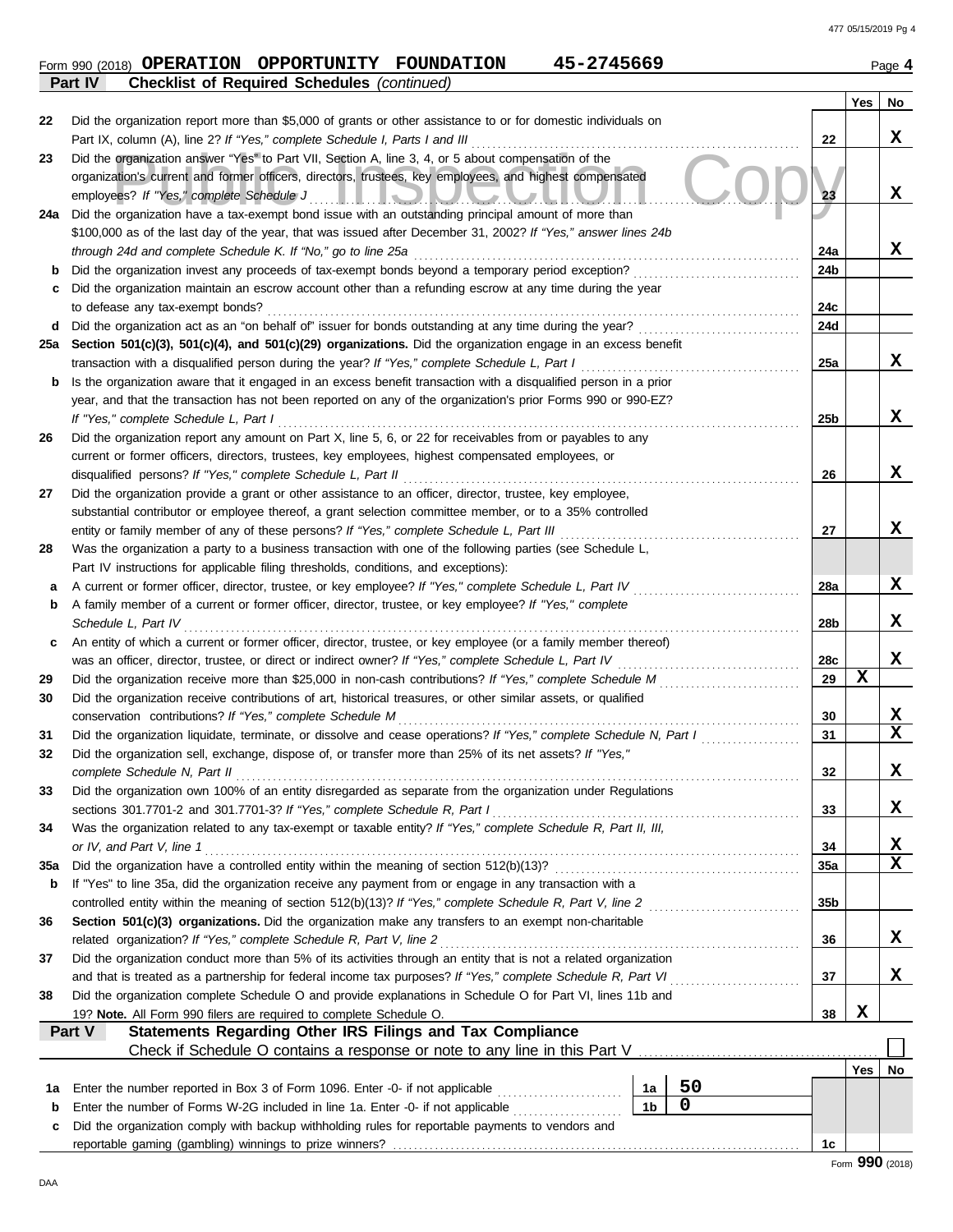|     | 45-2745669<br>Form 990 (2018) OPERATION OPPORTUNITY FOUNDATION                                                                                                                                                        |                |             | Page 5      |
|-----|-----------------------------------------------------------------------------------------------------------------------------------------------------------------------------------------------------------------------|----------------|-------------|-------------|
|     | Statements Regarding Other IRS Filings and Tax Compliance (continued)<br>Part V                                                                                                                                       |                |             |             |
|     |                                                                                                                                                                                                                       |                | Yes         | No          |
| 2a  | Enter the number of employees reported on Form W-3, Transmittal of Wage and Tax<br>38                                                                                                                                 |                |             |             |
|     | Statements, filed for the calendar year ending with or within the year covered by this return<br>2a<br>If at least one is reported on line 2a, did the organization file all required federal employment tax returns? | 2 <sub>b</sub> | $\mathbf x$ |             |
| b   | Note. If the sum of lines 1a and 2a is greater than 250, you may be required to e-file (see instructions)                                                                                                             |                |             |             |
| За  | Did the organization have unrelated business gross income of \$1,000 or more during the year?                                                                                                                         | 3a             |             | X           |
| b   | If "Yes," has it filed a Form 990-T for this year? If "No" to line 3b, provide an explanation in Schedule O                                                                                                           | 3 <sub>b</sub> |             |             |
| 4a  | At any time during the calendar year, did the organization have an interest in, or a signature or other authority over,                                                                                               |                |             |             |
|     | a financial account in a foreign country (such as a bank account, securities account, or other financial account)?                                                                                                    | 4a             |             | x           |
| b   | If "Yes," enter the name of the foreign country: u                                                                                                                                                                    |                |             |             |
|     | See instructions for filing requirements for FinCEN Form 114, Report of Foreign Bank and Financial Accounts (FBAR).                                                                                                   |                |             |             |
| 5а  | Was the organization a party to a prohibited tax shelter transaction at any time during the tax year?                                                                                                                 | 5a             |             | X           |
| b   | Did any taxable party notify the organization that it was or is a party to a prohibited tax shelter transaction?                                                                                                      | 5b             |             | $\mathbf x$ |
| c   | If "Yes" to line 5a or 5b, did the organization file Form 8886-T?                                                                                                                                                     | 5c             |             |             |
| 6a  | Does the organization have annual gross receipts that are normally greater than \$100,000, and did the                                                                                                                |                |             |             |
|     | organization solicit any contributions that were not tax deductible as charitable contributions?                                                                                                                      | 6a             |             | x           |
| b   | If "Yes," did the organization include with every solicitation an express statement that such contributions or                                                                                                        |                |             |             |
|     | gifts were not tax deductible?                                                                                                                                                                                        | 6b             |             |             |
| 7   | Organizations that may receive deductible contributions under section 170(c).                                                                                                                                         |                |             |             |
| а   | Did the organization receive a payment in excess of \$75 made partly as a contribution and partly for goods                                                                                                           |                |             |             |
|     | and services provided to the payor?                                                                                                                                                                                   | 7a             |             |             |
| b   |                                                                                                                                                                                                                       | 7b             |             |             |
| c   | Did the organization sell, exchange, or otherwise dispose of tangible personal property for which it was                                                                                                              | 7c             |             |             |
| d   | 7d                                                                                                                                                                                                                    |                |             |             |
| е   | Did the organization receive any funds, directly or indirectly, to pay premiums on a personal benefit contract?                                                                                                       | 7e             |             |             |
| f   | Did the organization, during the year, pay premiums, directly or indirectly, on a personal benefit contract?                                                                                                          | 7f             |             |             |
| g   | If the organization received a contribution of qualified intellectual property, did the organization file Form 8899 as required?                                                                                      | 7g             |             |             |
| h   | If the organization received a contribution of cars, boats, airplanes, or other vehicles, did the organization file a Form 1098-C?                                                                                    | 7h             |             |             |
| 8   | Sponsoring organizations maintaining donor advised funds. Did a donor advised fund maintained by the                                                                                                                  |                |             |             |
|     | sponsoring organization have excess business holdings at any time during the year?                                                                                                                                    | 8              |             |             |
| 9   | Sponsoring organizations maintaining donor advised funds.                                                                                                                                                             |                |             |             |
| а   | Did the sponsoring organization make any taxable distributions under section 4966?                                                                                                                                    | 9a             |             |             |
| b   |                                                                                                                                                                                                                       | 9b             |             |             |
| 10  | Section 501(c)(7) organizations. Enter:                                                                                                                                                                               |                |             |             |
|     | 10a<br>Initiation fees and capital contributions included on Part VIII, line 12                                                                                                                                       |                |             |             |
| b   | 10 <sub>b</sub><br>Gross receipts, included on Form 990, Part VIII, line 12, for public use of club facilities                                                                                                        |                |             |             |
| 11  | Section 501(c)(12) organizations. Enter:                                                                                                                                                                              |                |             |             |
| а   | 11a<br>Gross income from members or shareholders                                                                                                                                                                      |                |             |             |
| b   | Gross income from other sources (Do not net amounts due or paid to other sources<br>11 <sub>b</sub>                                                                                                                   |                |             |             |
| 12a | Section 4947(a)(1) non-exempt charitable trusts. Is the organization filing Form 990 in lieu of Form 1041?                                                                                                            | 12a            |             |             |
| b   | If "Yes," enter the amount of tax-exempt interest received or accrued during the year<br>12 <sub>b</sub>                                                                                                              |                |             |             |
| 13  | Section 501(c)(29) qualified nonprofit health insurance issuers.                                                                                                                                                      |                |             |             |
| а   | Is the organization licensed to issue qualified health plans in more than one state?                                                                                                                                  | 13а            |             |             |
|     | Note. See the instructions for additional information the organization must report on Schedule O.                                                                                                                     |                |             |             |
| b   | Enter the amount of reserves the organization is required to maintain by the states in which                                                                                                                          |                |             |             |
|     | 13 <sub>b</sub>                                                                                                                                                                                                       |                |             |             |
| c   | 13 <sub>c</sub>                                                                                                                                                                                                       |                |             |             |
| 14a | Did the organization receive any payments for indoor tanning services during the tax year?                                                                                                                            | 14a            |             | X           |
| b   | If "Yes," has it filed a Form 720 to report these payments? If "No," provide an explanation in Schedule O                                                                                                             | 14b            |             |             |
| 15  | Is the organization subject to the section 4960 tax on payment(s) of more than \$1,000,000 in remuneration or                                                                                                         |                |             |             |
|     | excess parachute payment(s) during the year?                                                                                                                                                                          | 15             |             | x           |
|     | If "Yes," see instructions and file Form 4720, Schedule N.                                                                                                                                                            |                |             |             |
| 16  | Is the organization an educational institution subject to the section 4968 excise tax on net investment income?                                                                                                       | 16             |             | X           |
|     | If "Yes," complete Form 4720, Schedule O.                                                                                                                                                                             |                |             |             |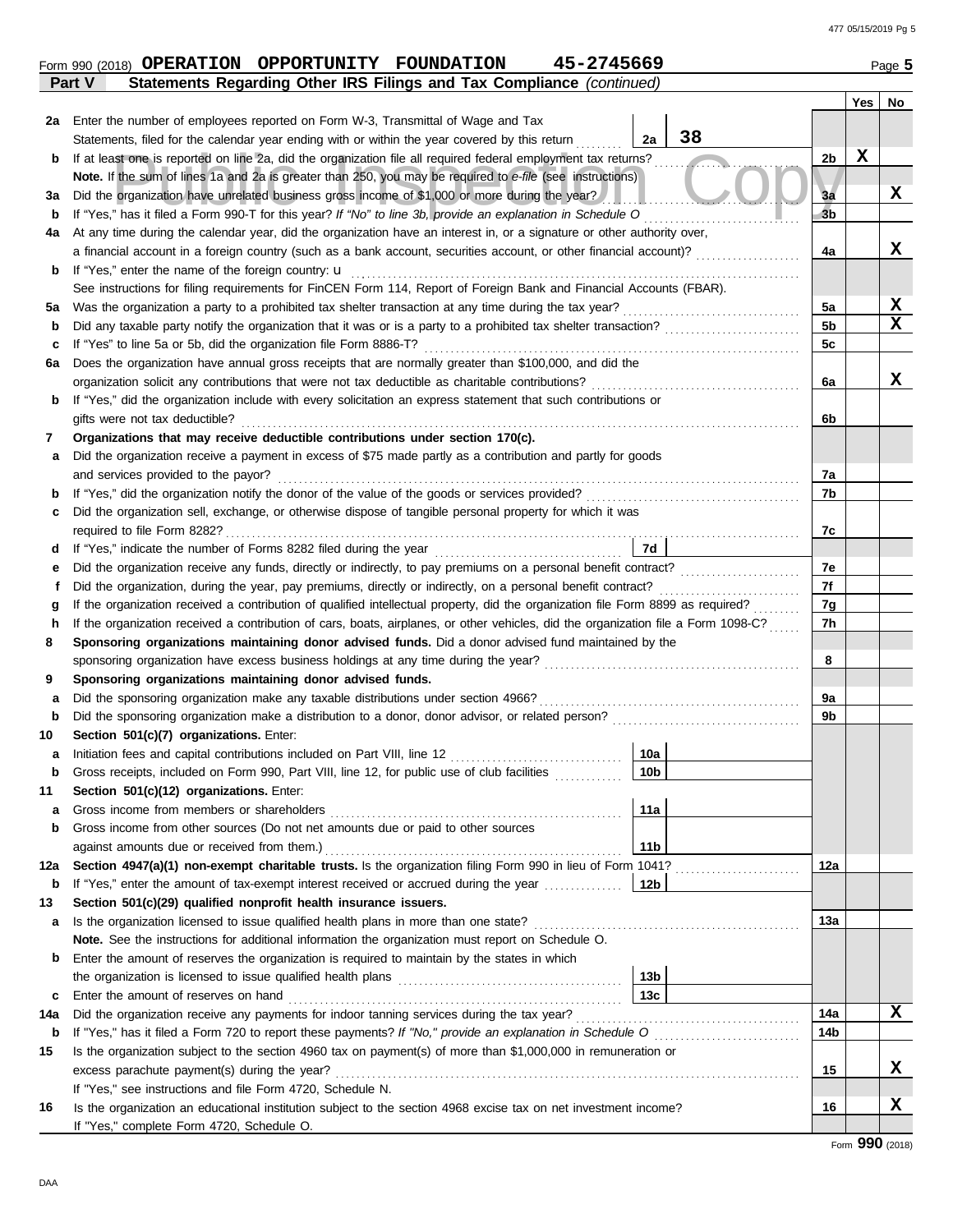|     | response to line 8a, 8b, or 10b below, describe the circumstances, processes, or changes in Schedule O. See instructions.                                                                                                                                                                                            |                 |             |                 |  |  |  |  |  |
|-----|----------------------------------------------------------------------------------------------------------------------------------------------------------------------------------------------------------------------------------------------------------------------------------------------------------------------|-----------------|-------------|-----------------|--|--|--|--|--|
|     |                                                                                                                                                                                                                                                                                                                      |                 |             |                 |  |  |  |  |  |
|     | Section A. Governing Body and Management                                                                                                                                                                                                                                                                             |                 |             |                 |  |  |  |  |  |
| 1а  | Enter the number of voting members of the governing body at the end of the tax year<br>1a<br>If there are material differences in voting rights among members of the governing body, or<br>if the governing body delegated broad authority to an executive committee or similar<br>committee, explain in Schedule O. |                 | Yes         | No              |  |  |  |  |  |
| b   | 11<br>Enter the number of voting members included in line 1a, above, who are independent<br>1b                                                                                                                                                                                                                       |                 |             |                 |  |  |  |  |  |
| 2   | Did any officer, director, trustee, or key employee have a family relationship or a business relationship with                                                                                                                                                                                                       |                 |             |                 |  |  |  |  |  |
|     | any other officer, director, trustee, or key employee?                                                                                                                                                                                                                                                               | 2               |             | X               |  |  |  |  |  |
| 3   | Did the organization delegate control over management duties customarily performed by or under the direct                                                                                                                                                                                                            |                 |             |                 |  |  |  |  |  |
|     | supervision of officers, directors, or trustees, or key employees to a management company or other person?                                                                                                                                                                                                           | 3               |             | X               |  |  |  |  |  |
| 4   | Did the organization make any significant changes to its governing documents since the prior Form 990 was filed?                                                                                                                                                                                                     | 4               |             | $\mathbf x$     |  |  |  |  |  |
| 5   | Did the organization become aware during the year of a significant diversion of the organization's assets?                                                                                                                                                                                                           | 5               |             | $\mathbf x$     |  |  |  |  |  |
| 6   | Did the organization have members or stockholders?                                                                                                                                                                                                                                                                   | 6               |             | X               |  |  |  |  |  |
| 7a  | Did the organization have members, stockholders, or other persons who had the power to elect or appoint                                                                                                                                                                                                              |                 |             |                 |  |  |  |  |  |
|     | one or more members of the governing body?                                                                                                                                                                                                                                                                           | 7a              |             | X               |  |  |  |  |  |
| b   | Are any governance decisions of the organization reserved to (or subject to approval by) members,                                                                                                                                                                                                                    |                 |             |                 |  |  |  |  |  |
|     | stockholders, or persons other than the governing body?                                                                                                                                                                                                                                                              | 7b              |             | x               |  |  |  |  |  |
| 8   | Did the organization contemporaneously document the meetings held or written actions undertaken during the year by the following:                                                                                                                                                                                    |                 |             |                 |  |  |  |  |  |
| а   | The governing body?                                                                                                                                                                                                                                                                                                  | 8a              | X           |                 |  |  |  |  |  |
| b   | Each committee with authority to act on behalf of the governing body?                                                                                                                                                                                                                                                | 8b              | X           |                 |  |  |  |  |  |
| 9   | Is there any officer, director, trustee, or key employee listed in Part VII, Section A, who cannot be reached at                                                                                                                                                                                                     |                 |             |                 |  |  |  |  |  |
|     |                                                                                                                                                                                                                                                                                                                      | 9               |             | х               |  |  |  |  |  |
|     | Section B. Policies (This Section B requests information about policies not required by the Internal Revenue Code.)                                                                                                                                                                                                  |                 |             |                 |  |  |  |  |  |
|     |                                                                                                                                                                                                                                                                                                                      |                 | Yes l       | No              |  |  |  |  |  |
| 10a | Did the organization have local chapters, branches, or affiliates?                                                                                                                                                                                                                                                   | 10a             |             | x               |  |  |  |  |  |
| b   | If "Yes," did the organization have written policies and procedures governing the activities of such chapters,                                                                                                                                                                                                       |                 |             |                 |  |  |  |  |  |
|     | affiliates, and branches to ensure their operations are consistent with the organization's exempt purposes?                                                                                                                                                                                                          | 10b             |             |                 |  |  |  |  |  |
| 11a | Has the organization provided a complete copy of this Form 990 to all members of its governing body before filing the form?                                                                                                                                                                                          | 11a             | х           |                 |  |  |  |  |  |
| b   | Describe in Schedule O the process, if any, used by the organization to review this Form 990.                                                                                                                                                                                                                        |                 |             |                 |  |  |  |  |  |
| 12a | Did the organization have a written conflict of interest policy? If "No," go to line 13                                                                                                                                                                                                                              | 12a             | X           |                 |  |  |  |  |  |
| b   | Were officers, directors, or trustees, and key employees required to disclose annually interests that could give rise to conflicts?                                                                                                                                                                                  | 12 <sub>b</sub> | х           |                 |  |  |  |  |  |
| c   | Did the organization regularly and consistently monitor and enforce compliance with the policy? If "Yes,"                                                                                                                                                                                                            |                 |             |                 |  |  |  |  |  |
|     | describe in Schedule O how this was done                                                                                                                                                                                                                                                                             | 12 <sub>c</sub> | X           |                 |  |  |  |  |  |
| 13  |                                                                                                                                                                                                                                                                                                                      | 13              | X           |                 |  |  |  |  |  |
|     | Did the organization have a written document retention and destruction policy?                                                                                                                                                                                                                                       | 14              | $\mathbf x$ |                 |  |  |  |  |  |
| 15  | Did the process for determining compensation of the following persons include a review and approval by                                                                                                                                                                                                               |                 |             |                 |  |  |  |  |  |
|     | independent persons, comparability data, and contemporaneous substantiation of the deliberation and decision?                                                                                                                                                                                                        |                 |             |                 |  |  |  |  |  |
| а   |                                                                                                                                                                                                                                                                                                                      | 15a             |             | x               |  |  |  |  |  |
| b   | Other officers or key employees of the organization                                                                                                                                                                                                                                                                  | 15b             |             | x               |  |  |  |  |  |
|     | If "Yes" to line 15a or 15b, describe the process in Schedule O (see instructions).                                                                                                                                                                                                                                  |                 |             |                 |  |  |  |  |  |
| 16а | Did the organization invest in, contribute assets to, or participate in a joint venture or similar arrangement                                                                                                                                                                                                       |                 |             |                 |  |  |  |  |  |
|     | with a taxable entity during the year?                                                                                                                                                                                                                                                                               | 16a             |             | x               |  |  |  |  |  |
| b   | If "Yes," did the organization follow a written policy or procedure requiring the organization to evaluate its                                                                                                                                                                                                       |                 |             |                 |  |  |  |  |  |
|     | participation in joint venture arrangements under applicable federal tax law, and take steps to safeguard the                                                                                                                                                                                                        |                 |             |                 |  |  |  |  |  |
|     |                                                                                                                                                                                                                                                                                                                      | 16b             |             |                 |  |  |  |  |  |
|     | <b>Section C. Disclosure</b>                                                                                                                                                                                                                                                                                         |                 |             |                 |  |  |  |  |  |
| 17  | List the states with which a copy of this Form 990 is required to be filed $\mathbf{u}$ NONE                                                                                                                                                                                                                         |                 |             |                 |  |  |  |  |  |
| 18  | Section 6104 requires an organization to make its Forms 1023 (1024 or 1024-A if applicable), 990, and 990-T (Section 501(c)                                                                                                                                                                                          |                 |             |                 |  |  |  |  |  |
|     | (3)s only) available for public inspection. Indicate how you made these available. Check all that apply.                                                                                                                                                                                                             |                 |             |                 |  |  |  |  |  |
|     | $\vert$ Another's website $\vert X \vert$ Upon request<br>Own website<br>Other (explain in Schedule O)<br>$\mathbf{1}$                                                                                                                                                                                               |                 |             |                 |  |  |  |  |  |
| 19  | Describe in Schedule O whether (and if so, how) the organization made its governing documents, conflict of interest policy, and                                                                                                                                                                                      |                 |             |                 |  |  |  |  |  |
|     | financial statements available to the public during the tax year.                                                                                                                                                                                                                                                    |                 |             |                 |  |  |  |  |  |
| 20  | State the name, address, and telephone number of the person who possesses the organization's books and records u                                                                                                                                                                                                     |                 |             |                 |  |  |  |  |  |
|     | 1012 14TH STREET NW, SUITE 1200<br><b>JULIE SLAGLE</b><br>DC 20005-3408 202-796-8777                                                                                                                                                                                                                                 |                 |             |                 |  |  |  |  |  |
|     | <b>WASHINGTON</b>                                                                                                                                                                                                                                                                                                    |                 |             | Form 990 (2018) |  |  |  |  |  |
| DAA |                                                                                                                                                                                                                                                                                                                      |                 |             |                 |  |  |  |  |  |

**Form 990 (2018) OPERATION OPPORTUNITY FOUNDATION 45-2745669** Page 6 **Part VI Governance, Management, and Disclosure** *For each "Yes" response to lines 2 through 7b below, and for a "No"*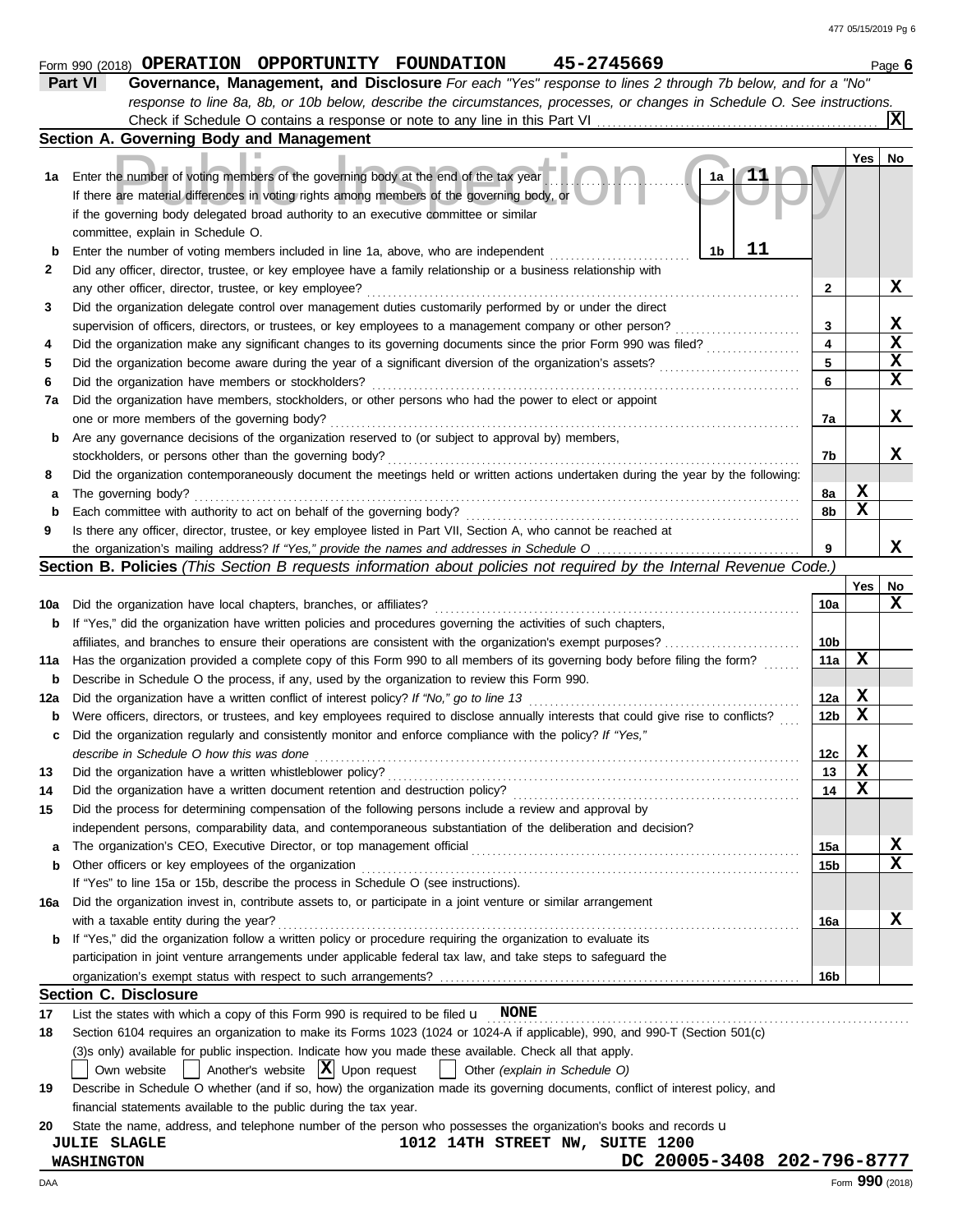| Part VII                                                                                                                                                                                                                                                                                                   |                       |                        |               |         |              |                                 |        | Compensation of Officers, Directors, Trustees, Key Employees, Highest Compensated Employees, and |                              |                          |
|------------------------------------------------------------------------------------------------------------------------------------------------------------------------------------------------------------------------------------------------------------------------------------------------------------|-----------------------|------------------------|---------------|---------|--------------|---------------------------------|--------|--------------------------------------------------------------------------------------------------|------------------------------|--------------------------|
| <b>Independent Contractors</b>                                                                                                                                                                                                                                                                             |                       |                        |               |         |              |                                 |        |                                                                                                  |                              |                          |
|                                                                                                                                                                                                                                                                                                            |                       |                        |               |         |              |                                 |        | Check if Schedule O contains a response or note to any line in this Part VII                     |                              |                          |
| Section A.                                                                                                                                                                                                                                                                                                 |                       |                        |               |         |              |                                 |        | Officers, Directors, Trustees, Key Employees, and Highest Compensated Employees                  |                              |                          |
| 1a Complete this table for all persons required to be listed. Report compensation for the calendar year ending with or within the<br>organization's tax year.                                                                                                                                              |                       |                        |               |         |              |                                 |        |                                                                                                  |                              |                          |
| List all of the organization's <b>current</b> officers, directors, trustees (whether individuals or organizations), regardless of amount of<br>compensation. Enter -0- in columns (D), (E), and (F) if no compensation was paid.                                                                           |                       |                        |               |         |              |                                 |        |                                                                                                  |                              |                          |
| • List all of the organization's current key employees, if any. See instructions for definition of "key employee."                                                                                                                                                                                         |                       |                        |               |         |              |                                 |        |                                                                                                  |                              |                          |
| • List the organization's five current highest compensated employees (other than an officer, director, trustee, or key employee)<br>who received reportable compensation (Box 5 of Form W-2 and/or Box 7 of Form 1099-MISC) of more than \$100,000 from the<br>organization and any related organizations. |                       |                        |               |         |              |                                 |        |                                                                                                  |                              |                          |
| • List all of the organization's former officers, key employees, and highest compensated employees who received more than<br>\$100,000 of reportable compensation from the organization and any related organizations.                                                                                     |                       |                        |               |         |              |                                 |        |                                                                                                  |                              |                          |
| • List all of the organization's former directors or trustees that received, in the capacity as a former director or trustee of the<br>organization, more than \$10,000 of reportable compensation from the organization and any related organizations.                                                    |                       |                        |               |         |              |                                 |        |                                                                                                  |                              |                          |
| List persons in the following order: individual trustees or directors; institutional trustees; officers; key employees; highest                                                                                                                                                                            |                       |                        |               |         |              |                                 |        |                                                                                                  |                              |                          |
| compensated employees; and former such persons.<br>Check this box if neither the organization nor any related organization compensated any current officer, director, or trustee.                                                                                                                          |                       |                        |               |         |              |                                 |        |                                                                                                  |                              |                          |
| (A)                                                                                                                                                                                                                                                                                                        | (B)                   |                        |               |         | (C)          |                                 |        | (D)                                                                                              | (F)                          | (F)                      |
| Name and Title                                                                                                                                                                                                                                                                                             | Average               |                        |               |         | Position     | (do not check more than one     |        | Reportable                                                                                       | Reportable                   | Estimated<br>amount of   |
|                                                                                                                                                                                                                                                                                                            | hours per<br>week     |                        |               |         |              | box, unless person is both an   |        | compensation<br>from                                                                             | compensation from<br>related | other                    |
|                                                                                                                                                                                                                                                                                                            | (list any             |                        |               |         |              | officer and a director/trustee) |        | the                                                                                              | organizations                | compensation             |
|                                                                                                                                                                                                                                                                                                            | hours for<br>related  |                        |               | Officer |              |                                 | Former | organization<br>(W-2/1099-MISC)                                                                  | (W-2/1099-MISC)              | from the<br>organization |
|                                                                                                                                                                                                                                                                                                            | organizations         | Individual<br>director | Institutional |         | Key employee | Highest c<br>employee           |        |                                                                                                  |                              | and related              |
|                                                                                                                                                                                                                                                                                                            | below dotted<br>line) |                        |               |         |              |                                 |        |                                                                                                  |                              | organizations            |
|                                                                                                                                                                                                                                                                                                            |                       | trustee                | truste        |         |              |                                 |        |                                                                                                  |                              |                          |
|                                                                                                                                                                                                                                                                                                            |                       |                        |               |         |              | compensated                     |        |                                                                                                  |                              |                          |
| (1) MARK LONDON                                                                                                                                                                                                                                                                                            |                       |                        |               |         |              |                                 |        |                                                                                                  |                              |                          |
|                                                                                                                                                                                                                                                                                                            | 15.00                 |                        |               |         |              |                                 |        |                                                                                                  |                              |                          |
| CHAIRMAN & PRESIDENT                                                                                                                                                                                                                                                                                       | 0.00                  | X                      |               | X       |              |                                 |        | 0                                                                                                | 0                            | 0                        |
| (2) MICHAEL<br><b>FOTOS</b>                                                                                                                                                                                                                                                                                |                       |                        |               |         |              |                                 |        |                                                                                                  |                              |                          |

|                      | 15.00 |             |             |         |   |                 |
|----------------------|-------|-------------|-------------|---------|---|-----------------|
| CHAIRMAN & PRESIDENT | 0.00  | $\mathbf x$ | X           | 0       | 0 | $\mathbf 0$     |
| (2) MICHAEL FOTOS    |       |             |             |         |   |                 |
|                      | 7.00  |             |             |         |   |                 |
| DIRECTOR & SECRETARY | 0.00  | X           | X           | 0       | 0 | $\mathbf 0$     |
| (3) NICK RUGOFF      |       |             |             |         |   |                 |
|                      | 5.00  |             |             |         |   |                 |
| DIRECTOR & TREASURER | 0.00  | X           | $\mathbf x$ | 0       | 0 | $\mathbf 0$     |
| (4) JESSE REISING    |       |             |             |         |   |                 |
|                      | 10.00 |             |             |         |   |                 |
| DIRECTOR & COFOUNDER | 0.00  | $\mathbf x$ |             | 0       | 0 | $\mathbf 0$     |
| (5) SIDNEY ELLINGTON |       |             |             |         |   |                 |
|                      | 40.00 |             |             |         |   |                 |
| EXECUTIVE DIRECTOR   | 0.00  | X           | X           | 129,000 | 0 | $\mathbf 0$     |
| (6) RYAN PAVEL       |       |             |             |         |   |                 |
|                      | 40.00 |             |             |         |   |                 |
| $\rm{COO}$           | 0.00  |             | $\mathbf x$ | 22,918  | 0 | $\mathbf 0$     |
| (7) DARREN GRUENDEL  |       |             |             |         |   |                 |
|                      | 7.00  |             |             |         |   |                 |
| <b>DIRECTOR</b>      | 0.00  | X           |             | 0       | 0 | $\mathbf 0$     |
| (8) PETER BROOKS     |       |             |             |         |   |                 |
|                      | 3.00  |             |             |         |   |                 |
| <b>DIRECTOR</b>      | 0.00  | $\mathbf x$ |             | 0       | 0 | $\mathbf 0$     |
| (9) CHRIS MICHALIK   |       |             |             |         |   |                 |
|                      | 3.00  |             |             |         |   |                 |
| <b>DIRECTOR</b>      | 0.00  | $\mathbf x$ |             | 0       | 0 | $\mathbf 0$     |
| (10) JULIA DAILEY    |       |             |             |         |   |                 |
|                      | 7.00  |             |             |         |   |                 |
| <b>DIRECTOR</b>      | 0.00  | $\mathbf x$ |             | 0       | 0 | $\mathbf 0$     |
| (11) MARLA GEHA      |       |             |             |         |   |                 |
|                      | 12.00 |             |             |         |   |                 |
| <b>DIRECTOR</b>      | 0.00  | X           |             | 0       | 0 | 0               |
| DAA                  |       |             |             |         |   | Form 990 (2018) |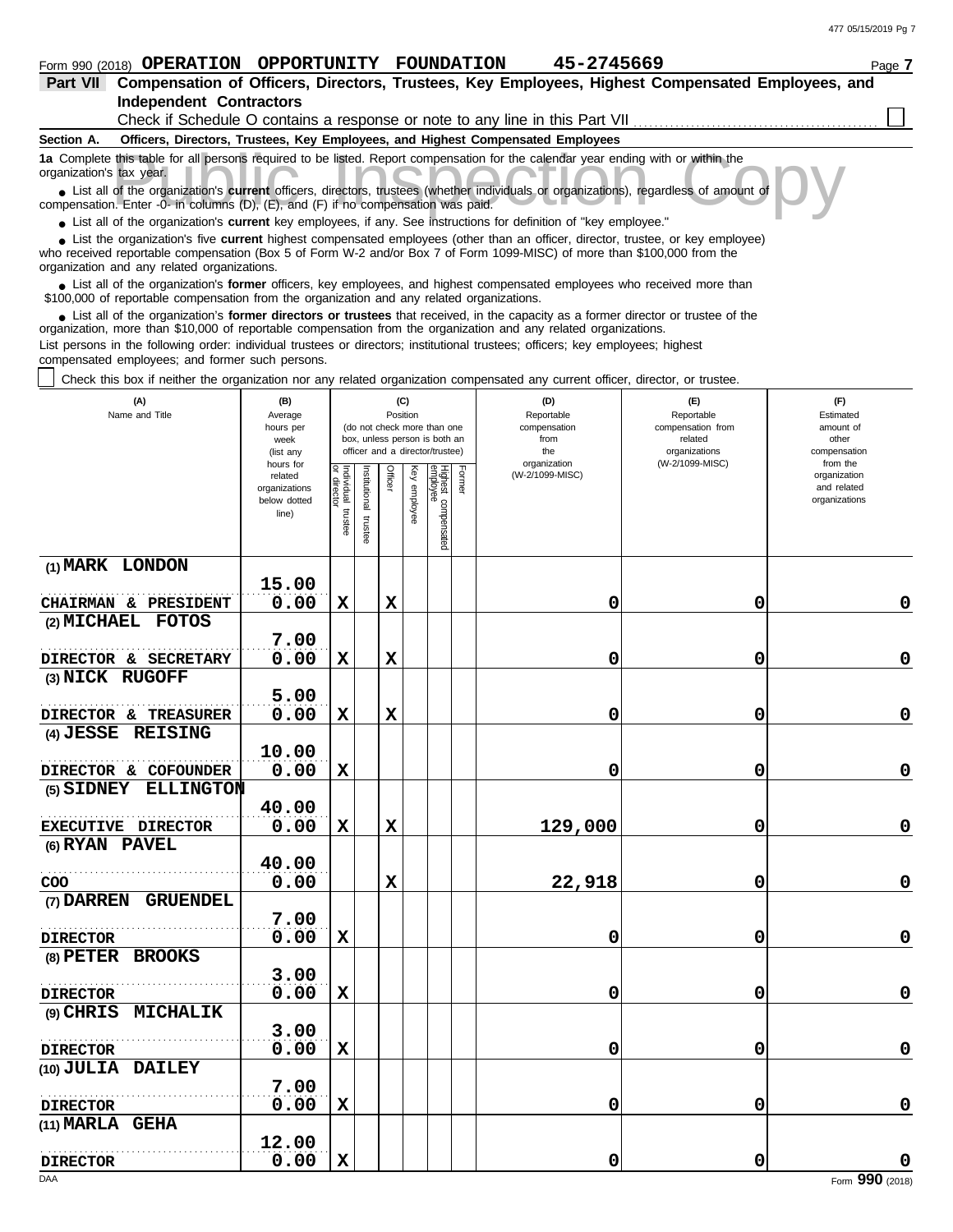| Form 990 (2018) OPERATION                                                                                                                                                                                                                                                                                                                            | OPPORTUNITY FOUNDATION                                         |                                      |                       |                                                                                                                    |              |                                 |              | 45-2745669                                                                                             |                                                                    |                                                          | Page 8              |
|------------------------------------------------------------------------------------------------------------------------------------------------------------------------------------------------------------------------------------------------------------------------------------------------------------------------------------------------------|----------------------------------------------------------------|--------------------------------------|-----------------------|--------------------------------------------------------------------------------------------------------------------|--------------|---------------------------------|--------------|--------------------------------------------------------------------------------------------------------|--------------------------------------------------------------------|----------------------------------------------------------|---------------------|
| Part VII                                                                                                                                                                                                                                                                                                                                             |                                                                |                                      |                       |                                                                                                                    |              |                                 |              | Section A. Officers, Directors, Trustees, Key Employees, and Highest Compensated Employees (continued) |                                                                    |                                                          |                     |
| (A)<br>Name and title                                                                                                                                                                                                                                                                                                                                | (B)<br>Average<br>hours per<br>week<br>(list any               |                                      |                       | (C)<br>Position<br>(do not check more than one<br>box, unless person is both an<br>officer and a director/trustee) |              |                                 |              | (D)<br>Reportable<br>compensation<br>from<br>the                                                       | (F)<br>Reportable<br>compensation from<br>related<br>organizations | (F)<br>Estimated<br>amount of<br>other<br>compensation   |                     |
|                                                                                                                                                                                                                                                                                                                                                      | hours for<br>related<br>organizations<br>below dotted<br>line) | Individual<br>or director<br>trustee | Institutional trustee | Officer                                                                                                            | Key employee | Highest compensated<br>employee | Former       | organization<br>(W-2/1099-MISC)                                                                        | (W-2/1099-MISC)                                                    | from the<br>organization<br>and related<br>organizations |                     |
| <b>PATTER\$ON</b><br>(12)<br><b>DAVID</b>                                                                                                                                                                                                                                                                                                            |                                                                |                                      |                       |                                                                                                                    |              |                                 |              |                                                                                                        |                                                                    |                                                          |                     |
|                                                                                                                                                                                                                                                                                                                                                      | 3.00                                                           |                                      |                       |                                                                                                                    |              |                                 |              |                                                                                                        |                                                                    |                                                          |                     |
| <b>DIRECTOR</b><br>SORENSON<br>(13)<br><b>ARNE</b>                                                                                                                                                                                                                                                                                                   | 0.00                                                           | X                                    |                       |                                                                                                                    |              |                                 |              | 0                                                                                                      | 0                                                                  |                                                          | 0                   |
|                                                                                                                                                                                                                                                                                                                                                      | 3.00                                                           |                                      |                       |                                                                                                                    |              |                                 |              |                                                                                                        |                                                                    |                                                          |                     |
| <b>DIRECTOR</b>                                                                                                                                                                                                                                                                                                                                      | 0.00                                                           | X                                    |                       |                                                                                                                    |              |                                 |              | 0                                                                                                      | 0                                                                  |                                                          | 0                   |
|                                                                                                                                                                                                                                                                                                                                                      |                                                                |                                      |                       |                                                                                                                    |              |                                 |              |                                                                                                        |                                                                    |                                                          |                     |
|                                                                                                                                                                                                                                                                                                                                                      |                                                                |                                      |                       |                                                                                                                    |              |                                 |              |                                                                                                        |                                                                    |                                                          |                     |
|                                                                                                                                                                                                                                                                                                                                                      |                                                                |                                      |                       |                                                                                                                    |              |                                 |              |                                                                                                        |                                                                    |                                                          |                     |
|                                                                                                                                                                                                                                                                                                                                                      |                                                                |                                      |                       |                                                                                                                    |              |                                 |              |                                                                                                        |                                                                    |                                                          |                     |
|                                                                                                                                                                                                                                                                                                                                                      |                                                                |                                      |                       |                                                                                                                    |              |                                 |              |                                                                                                        |                                                                    |                                                          |                     |
|                                                                                                                                                                                                                                                                                                                                                      |                                                                |                                      |                       |                                                                                                                    |              |                                 |              |                                                                                                        |                                                                    |                                                          |                     |
|                                                                                                                                                                                                                                                                                                                                                      |                                                                |                                      |                       |                                                                                                                    |              |                                 |              |                                                                                                        |                                                                    |                                                          |                     |
|                                                                                                                                                                                                                                                                                                                                                      |                                                                |                                      |                       |                                                                                                                    |              |                                 | u            | 151,918                                                                                                |                                                                    |                                                          |                     |
| Total from continuation sheets to Part VII, Section A<br>c                                                                                                                                                                                                                                                                                           |                                                                |                                      |                       |                                                                                                                    |              |                                 | u            | 151,918                                                                                                |                                                                    |                                                          |                     |
| d Total (add lines 1b and 1c)<br>$\mathbf{2}$<br>Total number of individuals (including but not limited to those listed above) who received more than \$100,000 of<br>reportable compensation from the organization $\mathbf u$ 1                                                                                                                    |                                                                |                                      |                       |                                                                                                                    |              |                                 | $\mathbf{u}$ |                                                                                                        |                                                                    |                                                          |                     |
| Did the organization list any former officer, director, or trustee, key employee, or highest compensated<br>3                                                                                                                                                                                                                                        |                                                                |                                      |                       |                                                                                                                    |              |                                 |              |                                                                                                        |                                                                    | Yes                                                      | No                  |
| employee on line 1a? If "Yes," complete Schedule J for such individual<br>For any individual listed on line 1a, is the sum of reportable compensation and other compensation from the<br>4                                                                                                                                                           |                                                                |                                      |                       |                                                                                                                    |              |                                 |              |                                                                                                        |                                                                    | 3                                                        | X                   |
| organization and related organizations greater than \$150,000? If "Yes," complete Schedule J for such                                                                                                                                                                                                                                                |                                                                |                                      |                       |                                                                                                                    |              |                                 |              |                                                                                                        |                                                                    |                                                          |                     |
| individual discussed and the contract of the contract of the contract of the contract of the contract of the contract of the contract of the contract of the contract of the contract of the contract of the contract of the c<br>Did any person listed on line 1a receive or accrue compensation from any unrelated organization or individual<br>5 |                                                                |                                      |                       |                                                                                                                    |              |                                 |              |                                                                                                        |                                                                    | 4                                                        | X                   |
| Section B. Independent Contractors                                                                                                                                                                                                                                                                                                                   |                                                                |                                      |                       |                                                                                                                    |              |                                 |              |                                                                                                        |                                                                    | 5                                                        | x                   |
| Complete this table for your five highest compensated independent contractors that received more than \$100,000 of<br>1                                                                                                                                                                                                                              |                                                                |                                      |                       |                                                                                                                    |              |                                 |              |                                                                                                        |                                                                    |                                                          |                     |
| compensation from the organization. Report compensation for the calendar year ending with or within the organization's tax year.                                                                                                                                                                                                                     | (A)<br>Name and business address                               |                                      |                       |                                                                                                                    |              |                                 |              |                                                                                                        | (B)<br>Description of services                                     |                                                          | (C)<br>Compensation |
|                                                                                                                                                                                                                                                                                                                                                      |                                                                |                                      |                       |                                                                                                                    |              |                                 |              |                                                                                                        |                                                                    |                                                          |                     |
|                                                                                                                                                                                                                                                                                                                                                      |                                                                |                                      |                       |                                                                                                                    |              |                                 |              |                                                                                                        |                                                                    |                                                          |                     |
|                                                                                                                                                                                                                                                                                                                                                      |                                                                |                                      |                       |                                                                                                                    |              |                                 |              |                                                                                                        |                                                                    |                                                          |                     |
|                                                                                                                                                                                                                                                                                                                                                      |                                                                |                                      |                       |                                                                                                                    |              |                                 |              |                                                                                                        |                                                                    |                                                          |                     |
|                                                                                                                                                                                                                                                                                                                                                      |                                                                |                                      |                       |                                                                                                                    |              |                                 |              |                                                                                                        |                                                                    |                                                          |                     |
|                                                                                                                                                                                                                                                                                                                                                      |                                                                |                                      |                       |                                                                                                                    |              |                                 |              |                                                                                                        |                                                                    |                                                          |                     |
|                                                                                                                                                                                                                                                                                                                                                      |                                                                |                                      |                       |                                                                                                                    |              |                                 |              |                                                                                                        |                                                                    |                                                          |                     |
| Total number of independent contractors (including but not limited to those listed above) who<br>2<br>received more than \$100,000 of compensation from the organization u                                                                                                                                                                           |                                                                |                                      |                       |                                                                                                                    |              |                                 |              |                                                                                                        | 0                                                                  |                                                          |                     |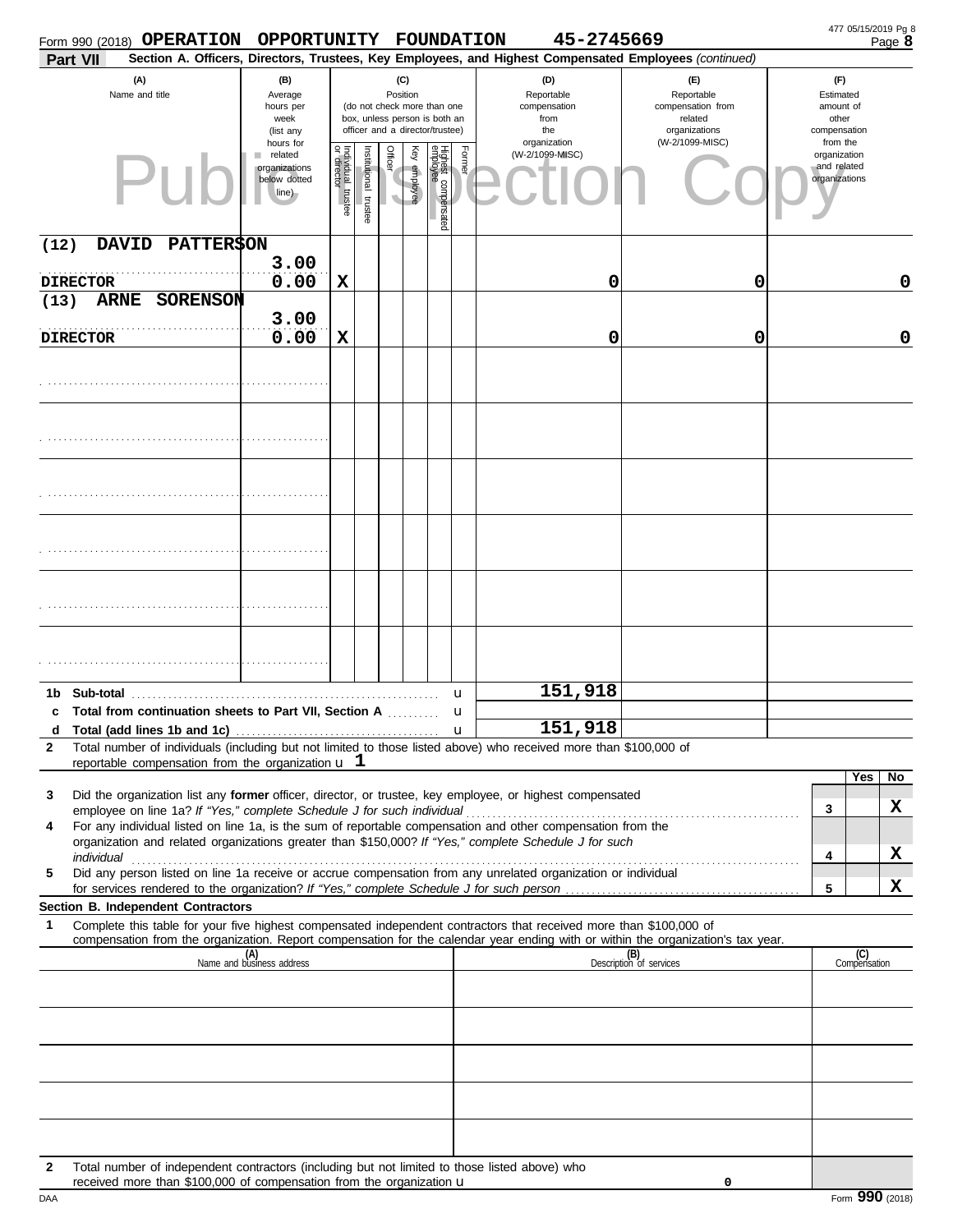|                                                             |           | Form 990 (2018) OPERATION OPPORTUNITY FOUNDATION                                                                                        |                                        |                           |                      | 45-2745669                                              |                                         | Page 9                                                           |
|-------------------------------------------------------------|-----------|-----------------------------------------------------------------------------------------------------------------------------------------|----------------------------------------|---------------------------|----------------------|---------------------------------------------------------|-----------------------------------------|------------------------------------------------------------------|
|                                                             | Part VIII | <b>Statement of Revenue</b>                                                                                                             |                                        |                           |                      |                                                         |                                         |                                                                  |
|                                                             |           |                                                                                                                                         |                                        |                           |                      |                                                         |                                         |                                                                  |
|                                                             |           | . .                                                                                                                                     |                                        |                           | (A)<br>Total revenue | (B)<br>Related or<br>exempt<br>function<br>ш<br>revenue | (C)<br>Unrelated<br>business<br>revenue | (D)<br>Revenue<br>excluded from tax<br>under sections<br>512-514 |
|                                                             |           | 1a Federated campaigns<br><b>b</b> Membership dues<br>c Fundraising events                                                              | 1a<br>1 <sub>b</sub><br>1 <sub>c</sub> |                           |                      |                                                         |                                         |                                                                  |
|                                                             |           | d Related organizations<br><b>e</b> Government grants (contributions)                                                                   | 1 <sub>d</sub><br>1e                   |                           |                      |                                                         |                                         |                                                                  |
| Program Service Revenue <b>Contributions, Gifts, Grants</b> |           | f All other contributions, gifts, grants,<br>and similar amounts not included above<br>g Noncash contributions included in lines 1a-1f: | 1f<br>$\mathbb{S}$                     | 3,290,531<br>324,354      |                      |                                                         |                                         |                                                                  |
|                                                             |           |                                                                                                                                         |                                        | $\mathbf u$               | 3,290,531            |                                                         |                                         |                                                                  |
|                                                             |           |                                                                                                                                         |                                        | Busn. Code                |                      |                                                         |                                         |                                                                  |
|                                                             | 2a<br>b   |                                                                                                                                         |                                        |                           |                      |                                                         |                                         |                                                                  |
|                                                             |           |                                                                                                                                         |                                        |                           |                      |                                                         |                                         |                                                                  |
|                                                             | d         |                                                                                                                                         |                                        |                           |                      |                                                         |                                         |                                                                  |
|                                                             |           |                                                                                                                                         |                                        |                           |                      |                                                         |                                         |                                                                  |
|                                                             |           | f All other program service revenue                                                                                                     |                                        |                           |                      |                                                         |                                         |                                                                  |
|                                                             | 3         | Investment income (including dividends, interest,                                                                                       |                                        | $\mathbf u$               |                      |                                                         |                                         |                                                                  |
|                                                             |           | and other similar amounts)                                                                                                              |                                        | u                         | 41,683               |                                                         |                                         | 41,683                                                           |
|                                                             | 4         | Income from investment of tax-exempt bond proceeds u                                                                                    |                                        |                           |                      |                                                         |                                         |                                                                  |
|                                                             | 5         |                                                                                                                                         |                                        |                           |                      |                                                         |                                         |                                                                  |
|                                                             |           | (i) Real                                                                                                                                |                                        | (ii) Personal             |                      |                                                         |                                         |                                                                  |
|                                                             | 6а        | Gross rents                                                                                                                             |                                        |                           |                      |                                                         |                                         |                                                                  |
|                                                             |           | Less: rental exps.                                                                                                                      |                                        |                           |                      |                                                         |                                         |                                                                  |
|                                                             |           | Rental inc. or (loss)                                                                                                                   |                                        |                           |                      |                                                         |                                         |                                                                  |
|                                                             | d         | <b>7a</b> Gross amount from<br>(i) Securities                                                                                           |                                        | $\mathbf u$<br>(ii) Other |                      |                                                         |                                         |                                                                  |
|                                                             |           | sales of assets<br>513,460                                                                                                              |                                        |                           |                      |                                                         |                                         |                                                                  |
|                                                             | b         | other than inventory<br>Less: cost or other                                                                                             |                                        |                           |                      |                                                         |                                         |                                                                  |
|                                                             |           | 514,975<br>basis & sales exps.                                                                                                          |                                        |                           |                      |                                                         |                                         |                                                                  |
|                                                             |           | c Gain or (loss)                                                                                                                        | $-1,515$                               |                           |                      |                                                         |                                         |                                                                  |
|                                                             |           | d Net gain or (loss)                                                                                                                    |                                        |                           | $-1.515$             |                                                         |                                         | $-1,515$                                                         |
|                                                             |           | 8a Gross income from fundraising events                                                                                                 |                                        |                           |                      |                                                         |                                         |                                                                  |
|                                                             |           | (not including $\$\dots$                                                                                                                |                                        |                           |                      |                                                         |                                         |                                                                  |
|                                                             |           | of contributions reported on line 1c).                                                                                                  |                                        |                           |                      |                                                         |                                         |                                                                  |
| <b>Other Revenue</b>                                        |           | See Part IV, line $18$<br><b>b</b> Less: direct expenses                                                                                | a<br>b                                 |                           |                      |                                                         |                                         |                                                                  |
|                                                             |           | c Net income or (loss) from fundraising events  u                                                                                       |                                        |                           |                      |                                                         |                                         |                                                                  |
|                                                             |           | 9a Gross income from gaming activities.                                                                                                 |                                        |                           |                      |                                                         |                                         |                                                                  |
|                                                             |           | See Part IV, line 19 $\ldots$                                                                                                           | a                                      |                           |                      |                                                         |                                         |                                                                  |
|                                                             |           | <b>b</b> Less: direct expenses                                                                                                          | $\mathbf b$                            |                           |                      |                                                         |                                         |                                                                  |
|                                                             |           | c Net income or (loss) from gaming activities  u                                                                                        |                                        |                           |                      |                                                         |                                         |                                                                  |
|                                                             |           | 10a Gross sales of inventory, less                                                                                                      |                                        |                           |                      |                                                         |                                         |                                                                  |
|                                                             |           | returns and allowances                                                                                                                  | a                                      |                           |                      |                                                         |                                         |                                                                  |
|                                                             |           | <b>b</b> Less: cost of goods sold                                                                                                       | $\mathbf{b}$                           |                           |                      |                                                         |                                         |                                                                  |
|                                                             |           | <b>c</b> Net income or (loss) from sales of inventory $\mathbf{u}$<br>Miscellaneous Revenue                                             |                                        | Busn. Code                |                      |                                                         |                                         |                                                                  |
|                                                             |           |                                                                                                                                         |                                        |                           |                      |                                                         |                                         |                                                                  |
|                                                             | b         |                                                                                                                                         |                                        |                           |                      |                                                         |                                         |                                                                  |
|                                                             | с         |                                                                                                                                         |                                        |                           |                      |                                                         |                                         |                                                                  |
|                                                             |           |                                                                                                                                         |                                        |                           |                      |                                                         |                                         |                                                                  |
|                                                             |           |                                                                                                                                         |                                        | $\mathbf{u}$              |                      |                                                         |                                         |                                                                  |
|                                                             |           |                                                                                                                                         |                                        |                           | 3,330,699            | 0                                                       | $\Omega$                                | 40,168                                                           |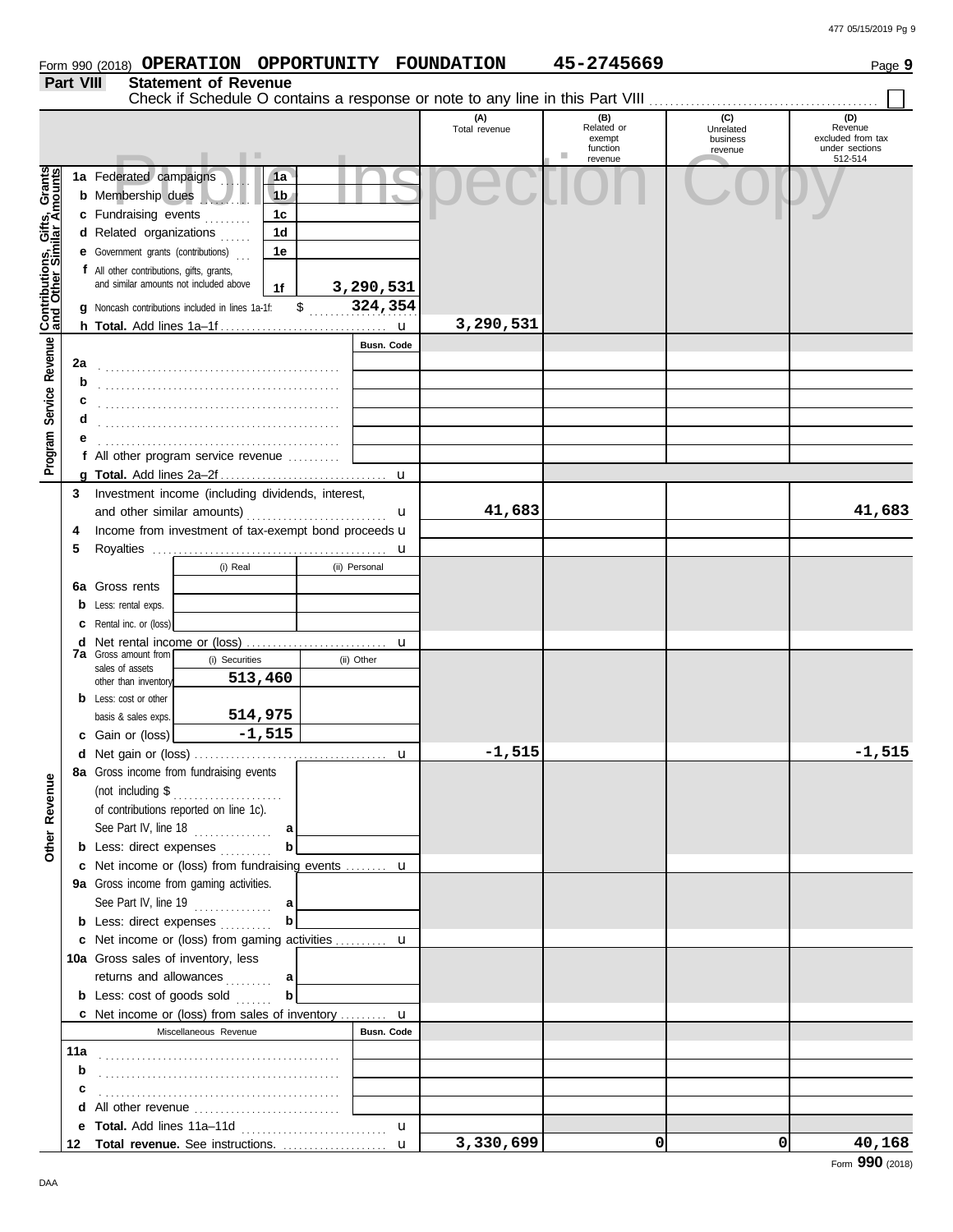## **Form 990 (2018) OPERATION OPPORTUNITY FOUNDATION 45-2745669** Page 10

**Part IX Statement of Functional Expenses**

|          | Section 501(c)(3) and 501(c)(4) organizations must complete all columns. All other organizations must complete column (A).                                                                                                                                                                                                                                                                                                                                                                                                         |                |                             |                  |             |
|----------|------------------------------------------------------------------------------------------------------------------------------------------------------------------------------------------------------------------------------------------------------------------------------------------------------------------------------------------------------------------------------------------------------------------------------------------------------------------------------------------------------------------------------------|----------------|-----------------------------|------------------|-------------|
|          | Check if Schedule O contains a response or note to any line in this Part IX                                                                                                                                                                                                                                                                                                                                                                                                                                                        | (A)            | (B)                         | (C)              | (D)         |
|          | Do not include amounts reported on lines 6b,<br>7b, 8b, 9b, and 10b of Part VIII.                                                                                                                                                                                                                                                                                                                                                                                                                                                  | Total expenses | Program service<br>expenses | Management and   | Fundraising |
|          | 1 Grants and other assistance to domestic organizations                                                                                                                                                                                                                                                                                                                                                                                                                                                                            |                |                             | general expenses | expenses    |
|          | and domestic governments. See Part IV, line 21                                                                                                                                                                                                                                                                                                                                                                                                                                                                                     |                |                             |                  |             |
|          | 2 Grants and other assistance to domestic                                                                                                                                                                                                                                                                                                                                                                                                                                                                                          |                |                             |                  |             |
|          | individuals. See Part IV, line 22                                                                                                                                                                                                                                                                                                                                                                                                                                                                                                  |                |                             |                  |             |
| 3        | Grants and other assistance to foreign                                                                                                                                                                                                                                                                                                                                                                                                                                                                                             |                |                             |                  |             |
|          | organizations, foreign governments, and foreign                                                                                                                                                                                                                                                                                                                                                                                                                                                                                    |                |                             |                  |             |
|          | individuals. See Part IV, lines 15 and 16                                                                                                                                                                                                                                                                                                                                                                                                                                                                                          |                |                             |                  |             |
| 4        | Benefits paid to or for members                                                                                                                                                                                                                                                                                                                                                                                                                                                                                                    |                |                             |                  |             |
| 5        | Compensation of current officers, directors,                                                                                                                                                                                                                                                                                                                                                                                                                                                                                       |                |                             |                  |             |
|          | trustees, and key employees                                                                                                                                                                                                                                                                                                                                                                                                                                                                                                        | 151,918        | 121,534                     | 30,384           |             |
| 6        | Compensation not included above, to disqualified                                                                                                                                                                                                                                                                                                                                                                                                                                                                                   |                |                             |                  |             |
|          | persons (as defined under section 4958(f)(1)) and                                                                                                                                                                                                                                                                                                                                                                                                                                                                                  |                |                             |                  |             |
|          | persons described in section 4958(c)(3)(B)                                                                                                                                                                                                                                                                                                                                                                                                                                                                                         |                |                             |                  |             |
| 7        | Other salaries and wages                                                                                                                                                                                                                                                                                                                                                                                                                                                                                                           | 512,139        | 467,447                     | 44,692           |             |
| 8        | Pension plan accruals and contributions (include                                                                                                                                                                                                                                                                                                                                                                                                                                                                                   |                |                             |                  |             |
|          | section 401(k) and 403(b) employer contributions)                                                                                                                                                                                                                                                                                                                                                                                                                                                                                  |                |                             |                  |             |
| 9        | Other employee benefits                                                                                                                                                                                                                                                                                                                                                                                                                                                                                                            | 15,829         | 14,039                      | 1,790            |             |
| 10       |                                                                                                                                                                                                                                                                                                                                                                                                                                                                                                                                    | 62,146         | 55,120                      | 7,026            |             |
| 11       | Fees for services (non-employees):                                                                                                                                                                                                                                                                                                                                                                                                                                                                                                 |                |                             |                  |             |
| a        | Management                                                                                                                                                                                                                                                                                                                                                                                                                                                                                                                         |                |                             |                  |             |
| b        |                                                                                                                                                                                                                                                                                                                                                                                                                                                                                                                                    |                |                             |                  |             |
|          |                                                                                                                                                                                                                                                                                                                                                                                                                                                                                                                                    | 7,751          |                             | 7,751            |             |
|          |                                                                                                                                                                                                                                                                                                                                                                                                                                                                                                                                    |                |                             |                  |             |
|          | Professional fundraising services. See Part IV, line 17                                                                                                                                                                                                                                                                                                                                                                                                                                                                            |                |                             |                  |             |
|          | Investment management fees                                                                                                                                                                                                                                                                                                                                                                                                                                                                                                         |                |                             |                  |             |
| g        | Other. (If line 11g amount exceeds 10% of line 25, column                                                                                                                                                                                                                                                                                                                                                                                                                                                                          |                |                             |                  |             |
|          | (A) amount, list line 11g expenses on Schedule O.)                                                                                                                                                                                                                                                                                                                                                                                                                                                                                 | 30,147         | 26,738                      | 3,409            |             |
| 12       | Advertising and promotion                                                                                                                                                                                                                                                                                                                                                                                                                                                                                                          | 30,569         | 30,569                      |                  |             |
| 13       |                                                                                                                                                                                                                                                                                                                                                                                                                                                                                                                                    | 7,622          | 3,977                       | 1,521            | 2,124       |
| 14       | Information technology                                                                                                                                                                                                                                                                                                                                                                                                                                                                                                             | 25,531         | 6,412                       | 18,630           | 489         |
| 15       |                                                                                                                                                                                                                                                                                                                                                                                                                                                                                                                                    | 30,948         | 3,900                       |                  |             |
| 16       |                                                                                                                                                                                                                                                                                                                                                                                                                                                                                                                                    | 74,016         | 66,943                      | 27,048<br>6,070  | 1,003       |
| 17       | $\begin{minipage}[c]{0.9\linewidth} \textbf{ Travel} \end{minipage}[ \begin{minipage}[c]{0.9\linewidth} \textbf{True} \end{minipage}[ \begin{minipage}[c]{0.9\linewidth} \textbf{True} \end{minipage}[ \begin{minipage}[c]{0.9\linewidth} \textbf{True} \end{minipage}[ \begin{minipage}[c]{0.9\linewidth} \textbf{True} \end{minipage}[ \begin{minipage}[c]{0.9\linewidth} \textbf{True} \end{minipage}[ \begin{minipage}[c]{0.9\linewidth} \textbf{True} \end{minipage}[ \begin{minipage}[c]{0.9\linewidth} \textbf{True} \end{$ |                |                             |                  |             |
| 18       | Payments of travel or entertainment expenses<br>for any federal, state, or local public officials                                                                                                                                                                                                                                                                                                                                                                                                                                  |                |                             |                  |             |
|          | Conferences, conventions, and meetings                                                                                                                                                                                                                                                                                                                                                                                                                                                                                             | 75             | 75                          |                  |             |
| 19<br>20 | Interest                                                                                                                                                                                                                                                                                                                                                                                                                                                                                                                           |                |                             |                  |             |
| 21       |                                                                                                                                                                                                                                                                                                                                                                                                                                                                                                                                    |                |                             |                  |             |
| 22       | Depreciation, depletion, and amortization                                                                                                                                                                                                                                                                                                                                                                                                                                                                                          |                |                             |                  |             |
| 23       |                                                                                                                                                                                                                                                                                                                                                                                                                                                                                                                                    | 6,045          | 4,635                       | 1,410            |             |
| 24       | Other expenses. Itemize expenses not covered                                                                                                                                                                                                                                                                                                                                                                                                                                                                                       |                |                             |                  |             |
|          | above (List miscellaneous expenses in line 24e. If                                                                                                                                                                                                                                                                                                                                                                                                                                                                                 |                |                             |                  |             |
|          | line 24e amount exceeds 10% of line 25, column                                                                                                                                                                                                                                                                                                                                                                                                                                                                                     |                |                             |                  |             |
|          | (A) amount, list line 24e expenses on Schedule O.)                                                                                                                                                                                                                                                                                                                                                                                                                                                                                 |                |                             |                  |             |
| a        | STUDENT HOUSING & MEALS                                                                                                                                                                                                                                                                                                                                                                                                                                                                                                            | 359,966        | 359,966                     |                  |             |
| b        | SUBCONTRACTED SERVICES                                                                                                                                                                                                                                                                                                                                                                                                                                                                                                             | 82,800         | 82,800                      |                  |             |
| с        | MEALS & ENTERTAINMENT                                                                                                                                                                                                                                                                                                                                                                                                                                                                                                              | 65,983         | 63,730                      | 2,253            |             |
| d        | PROGRAM EXECUTION                                                                                                                                                                                                                                                                                                                                                                                                                                                                                                                  | 60,103         | 60,072                      | 31               |             |
| е        | All other expenses<br>.                                                                                                                                                                                                                                                                                                                                                                                                                                                                                                            | 144,817        | 87,854                      | 1,475            | 55,488      |
| 25       | Total functional expenses. Add lines 1 through 24e                                                                                                                                                                                                                                                                                                                                                                                                                                                                                 | 1,668,405      | 1,455,811                   | 153,490          | 59,104      |
| 26       | Joint costs. Complete this line only if the<br>organization reported in column (B) joint costs<br>from a combined educational campaign and<br>fundraising solicitation. Check here u                                                                                                                                                                                                                                                                                                                                               |                |                             |                  |             |
|          | following SOP 98-2 (ASC 958-720)                                                                                                                                                                                                                                                                                                                                                                                                                                                                                                   |                |                             |                  |             |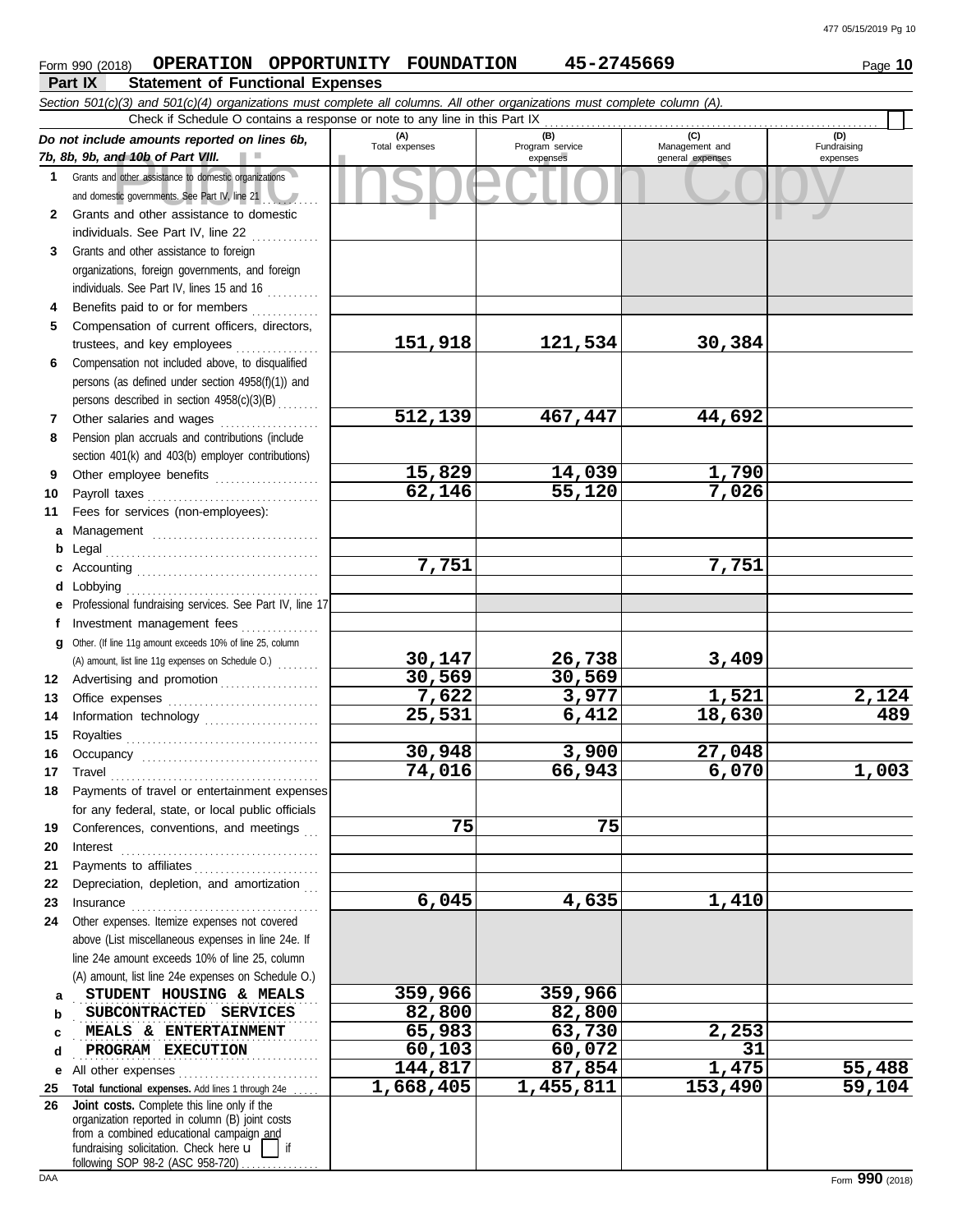#### **Form 990 (2018) OPERATION OPPORTUNITY FOUNDATION 45-2745669** Page 11 **Part X Balance Sheet** Check if Schedule O contains a response or note to any line in this Part X **(A) (B)** Beginning of year | | End of year Public Inspection Copy Accounts receivable, net . . . . . . . . . . . . . . . . . . . . . . . . . . . . . . . . . . . . . . . . . . . . . . . . . . . . . . . . . . . . . . . . . **1,376,357 1,786,771** Cash—non-interest bearing **and a structure of a structure of a structure of a structure of a structure of a structure of a structure of a structure of a structure of a structure of a structure of a structure of a structure 1 1 2 2** Savings and temporary cash investments . . . . . . . . . . . . . . . . . . . . . . . . . . . . . . . . . . . . . . . . . . . . . . . **1,007,094 1,332,768 3 3** Pledges and grants receivable, net . . . . . . . . . . . . . . . . . . . . . . . . . . . . . . . . . . . . . . . . . . . . . . . . . . . . . . **4 4 5** Loans and other receivables from current and former officers, directors, trustees, key employees, and highest compensated employees. Complete Part II of Schedule L . . . . . . . . . . . . . . . . . . . . . . . . . . . . . . . . . . . . . . . . . . . . . . . . . . . . . . . . . . **5 6** Loans and other receivables from other disqualified persons (as defined under section 4958(f)(1)), persons described in section 4958(c)(3)(B), and contributing employers and sponsoring organizations of section 501(c)(9) voluntary employees' beneficiary organizations (see instructions). Complete Part II of Schedule L . . . . . . . . . . . . . . . . . . . . . . . . **6 Assets 7 7** Notes and loans receivable, net . . . . . . . . . . . . . . . . . . . . . . . . . . . . . . . . . . . . . . . . . . . . . . . . . . . . . . . . . . Inventories for sale or use . . . . . . . . . . . . . . . . . . . . . . . . . . . . . . . . . . . . . . . . . . . . . . . . . . . . . . . . . . . . . . . . **8 8 1,863 15,386 9 9** Prepaid expenses and deferred charges . . . . . . . . . . . . . . . . . . . . . . . . . . . . . . . . . . . . . . . . . . . . . . . . . **10a** Land, buildings, and equipment: cost or other basis. Complete Part VI of Schedule D . . . . . . . . 10a **10c b** Less: accumulated depreciation . . . . . . . . . . . . . . . . . . . . . . . **10b 635,920 1,467,976** Investments—publicly traded securities . . . . . . . . . . . . . . . . . . . . . . . . . . . . . . . . . . . . . . . . . . . . . . . . . . **11 11** Investments—other securities. See Part IV, line 11 . . . . . . . . . . . . . . . . . . . . . . . . . . . . . . . . . . . . . **12 12 13 13** Investments—program-related. See Part IV, line 11 . . . . . . . . . . . . . . . . . . . . . . . . . . . . . . . . . . . . . **14 14** Intangible assets . . . . . . . . . . . . . . . . . . . . . . . . . . . . . . . . . . . . . . . . . . . . . . . . . . . . . . . . . . . . . . . . . . . . . . . . . **9,415 2,076 15 15** Other assets. See Part IV, line 11 . . . . . . . . . . . . . . . . . . . . . . . . . . . . . . . . . . . . . . . . . . . . . . . . . . . . . . . **3,030,649 4,604,977 Total assets.** Add lines 1 through 15 (must equal line 34) . . . . . . . . . . . . . . . . . . . . . . . . . . . . . . **16 16** Accounts payable and accrued expenses . . . . . . . . . . . . . . . . . . . . . . . . . . . . . . . . . . . . . . . . . . . . . . . . **4,290 6,246 17 17 18 18** Grants payable . . . . . . . . . . . . . . . . . . . . . . . . . . . . . . . . . . . . . . . . . . . . . . . . . . . . . . . . . . . . . . . . . . . . . . . . . . . **19 19** Deferred revenue . . . . . . . . . . . . . . . . . . . . . . . . . . . . . . . . . . . . . . . . . . . . . . . . . . . . . . . . . . . . . . . . . . . . . . . . . **20 20** Tax-exempt bond liabilities . . . . . . . . . . . . . . . . . . . . . . . . . . . . . . . . . . . . . . . . . . . . . . . . . . . . . . . . . . . . . . . **21 21** Escrow or custodial account liability. Complete Part IV of Schedule D . . . . . . . . . . . . . . . . . . **22** Loans and other payables to current and former officers, directors, **Liabilities** trustees, key employees, highest compensated employees, and disqualified persons. Complete Part II of Schedule L . . . . . . . . . . . . . . . . . . . . . . . . . . . . . . . . . . . . **22** Secured mortgages and notes payable to unrelated third parties . . . . . . . . . . . . . . . . . . . . . . . . **23 23 24 24** Unsecured notes and loans payable to unrelated third parties . . . . . . . . . . . . . . . . . . . . . . . . . . . **25** Other liabilities (including federal income tax, payables to related third parties, and other liabilities not included on lines 17-24). Complete Part X of Schedule D . . . . . . . . . . . . . . . . . . . . . . . . . . . . . . . . . . . . . . . . . . . . . . . . . . . . . . . . . . . . . . . . . . . . . . . . . . . . **18,171 389 25 22,461 6,635 26** Total liabilities. Add lines 17 through 25 ..... **26** Organizations that follow SFAS 117 (ASC 958), check here  $\mathbf{u} \left[ \mathbf{X} \right]$  and Net Assets or Fund Balances **Net Assets or Fund Balances complete lines 27 through 29, and lines 33 and 34. 1,999,494 2,549,561** Unrestricted net assets . . . . . . . . . . . . . . . . . . . . . . . . . . . . . . . . . . . . . . . . . . . . . . . . . . . . . . . . . . . . . . . . . . . **27 27** Temporarily restricted net assets . . . . . . . . . . . . . . . . . . . . . . . . . . . . . . . . . . . . . . . . . . . . . . . . . . . . . . . . **1,008,694 2,048,781 28 28 29 29** Permanently restricted net assets . . . . . . . . . . . . . . . . . . . . . . . . . . . . . . . . . . . . . . . . . . . . . . . . . . . . . . . **Organizations that do not follow SFAS 117 (ASC 958), check here** u **and complete lines 30 through 34. 30 30** Capital stock or trust principal, or current funds . . . . . . . . . . . . . . . . . . . . . . . . . . . . . . . . . . . . . . . . . . Paid-in or capital surplus, or land, building, or equipment fund ........................... **31 31** Retained earnings, endowment, accumulated income, or other funds ................... **32 32 3,008,188 4,598,342 33** Total net assets or fund balances . . . . . . . . . . . . . . . . . . . . . . . . . . . . . . . . . . . . . . . . . . . . . . . . . . . . . . . . **33**

**34**

**3,030,649 4,604,977**

DAA

**34**

Total liabilities and net assets/fund balances ...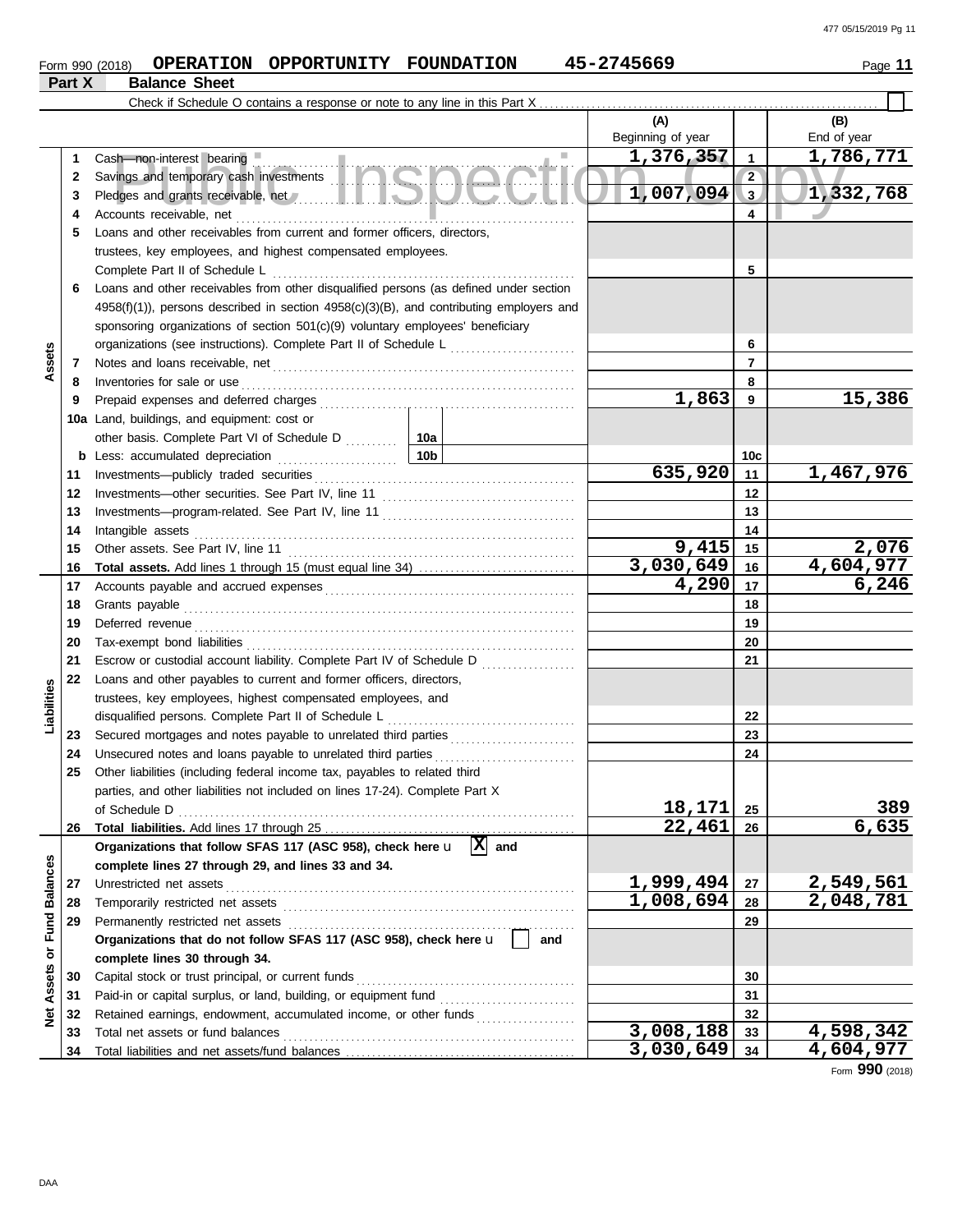|    | 45-2745669<br>Form 990 (2018) OPERATION OPPORTUNITY FOUNDATION                                                                                                                                                                            |                |           | Page 12 |
|----|-------------------------------------------------------------------------------------------------------------------------------------------------------------------------------------------------------------------------------------------|----------------|-----------|---------|
|    | Part XI<br><b>Reconciliation of Net Assets</b>                                                                                                                                                                                            |                |           |         |
|    |                                                                                                                                                                                                                                           |                |           |         |
| 1  | $\mathbf{1}$                                                                                                                                                                                                                              |                | 3,330,699 |         |
| 2  | $\overline{2}$                                                                                                                                                                                                                            |                | 1,668,405 |         |
| 3  | $\mathbf{3}$<br>Revenue less expenses. Subtract line 2 from line 1<br>Net assets or fund balances at beginning of year (must equal Part X, line 33, column (A))                                                                           |                | 1,662,294 |         |
|    | $\overline{4}$                                                                                                                                                                                                                            |                | 3,008,188 |         |
| 5  | Net unrealized gains (losses) on investments <b>and the contract of the contract of the contract of the contract of the contract of the contract of the contract of the contract of the contract of the contract of the contract</b><br>5 |                | 772,140   |         |
| 6  | 6                                                                                                                                                                                                                                         |                |           |         |
| 7  | $\overline{7}$<br>Investment expenses <b>constant expenses constant expenses constant expenses constant expenses</b>                                                                                                                      |                |           |         |
| 8  | 8<br>Prior period adjustments [11] production and the contract of the contract of the contract of the contract of the contract of the contract of the contract of the contract of the contract of the contract of the contract of t       |                |           |         |
| 9  | 9                                                                                                                                                                                                                                         |                |           |         |
| 10 | Net assets or fund balances at end of year. Combine lines 3 through 9 (must equal Part X, line                                                                                                                                            |                |           |         |
|    | 33, column (B))<br>10                                                                                                                                                                                                                     |                | 4,598,342 |         |
|    | <b>Financial Statements and Reporting</b><br>Part XII                                                                                                                                                                                     |                |           |         |
|    |                                                                                                                                                                                                                                           |                |           |         |
|    |                                                                                                                                                                                                                                           |                | Yes       | No      |
| 1  | $ \mathbf{X} $ Accrual<br>Accounting method used to prepare the Form 990:<br>Cash<br>Other                                                                                                                                                |                |           |         |
|    | If the organization changed its method of accounting from a prior year or checked "Other," explain in                                                                                                                                     |                |           |         |
|    | Schedule O.                                                                                                                                                                                                                               |                |           |         |
|    | 2a Were the organization's financial statements compiled or reviewed by an independent accountant?                                                                                                                                        | 2a             |           | X       |
|    | If "Yes," check a box below to indicate whether the financial statements for the year were compiled or                                                                                                                                    |                |           |         |
|    | reviewed on a separate basis, consolidated basis, or both:                                                                                                                                                                                |                |           |         |
|    | Separate basis<br>Consolidated basis<br>Both consolidated and separate basis<br>$\mathbf{1}$                                                                                                                                              |                |           |         |
|    | <b>b</b> Were the organization's financial statements audited by an independent accountant?                                                                                                                                               | 2 <sub>b</sub> | X         |         |
|    | If "Yes," check a box below to indicate whether the financial statements for the year were audited on a                                                                                                                                   |                |           |         |
|    | separate basis, consolidated basis, or both:                                                                                                                                                                                              |                |           |         |
|    | X <br>Separate basis<br>Consolidated basis<br>Both consolidated and separate basis                                                                                                                                                        |                |           |         |
|    | c If "Yes" to line 2a or 2b, does the organization have a committee that assumes responsibility for oversight                                                                                                                             |                |           |         |
|    | of the audit, review, or compilation of its financial statements and selection of an independent accountant?                                                                                                                              | 2c             | X         |         |
|    | If the organization changed either its oversight process or selection process during the tax year, explain in                                                                                                                             |                |           |         |
|    | Schedule O.                                                                                                                                                                                                                               |                |           |         |
|    | 3a As a result of a federal award, was the organization required to undergo an audit or audits as set forth in                                                                                                                            |                |           |         |
|    | the Single Audit Act and OMB Circular A-133?                                                                                                                                                                                              | 3a             |           | X       |
|    | <b>b</b> If "Yes," did the organization undergo the required audit or audits? If the organization did not undergo the                                                                                                                     |                |           |         |
|    | required audit or audits, explain why in Schedule O and describe any steps taken to undergo such audits.                                                                                                                                  | 3b             |           |         |

Form **990** (2018)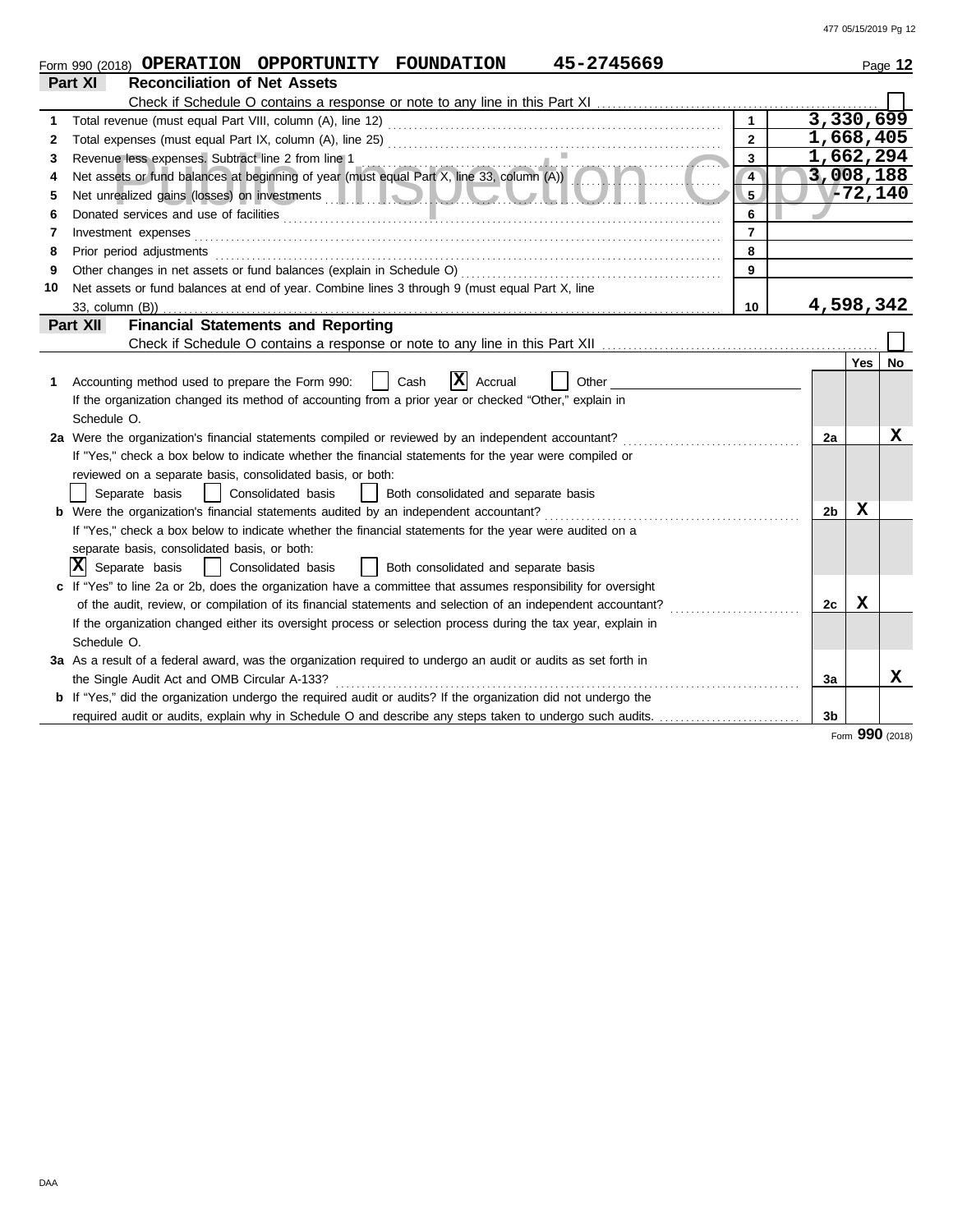| (Form 990 or 990-EZ)<br>18<br>Complete if the organization is a section $501(c)(3)$ organization or a section $4947(a)(1)$ nonexempt charitable trust.<br>Lu Attach to Form 990 or Form 990-EZ.<br>Department of the Treasury<br>Open to Public<br>Internal Revenue Service<br>Inspection<br><b>u</b> Go to www.irs.gov/Form990 for instructions and the latest information.<br>Employer identification number<br>Name of the organization<br>OPERATION OPPORTUNITY FOUNDATION<br>45-2745669<br>Part I<br>Reason for Public Charity Status (All organizations must complete this part.)<br>See instructions.<br>The organization is not a private foundation because it is: (For lines 1 through 12, check only one box.)<br>A church, convention of churches, or association of churches described in section 170(b)(1)(A)(i).<br>1<br>$\mathbf{2}$<br>A school described in <b>section 170(b)(1)(A)(ii).</b> (Attach Schedule E (Form 990 or 990-EZ).)<br>3<br>A hospital or a cooperative hospital service organization described in section 170(b)(1)(A)(iii).<br>A medical research organization operated in conjunction with a hospital described in section 170(b)(1)(A)(iii). Enter the hospital's name,<br>4<br>city, and state:<br>An organization operated for the benefit of a college or university owned or operated by a governmental unit described in<br>5<br>section 170(b)(1)(A)(iv). (Complete Part II.)<br>A federal, state, or local government or governmental unit described in section 170(b)(1)(A)(v).<br>6<br>7<br>An organization that normally receives a substantial part of its support from a governmental unit or from the general public<br>described in section 170(b)(1)(A)(vi). (Complete Part II.)<br>A community trust described in section 170(b)(1)(A)(vi). (Complete Part II.)<br>8 | <b>SCHEDULE A</b> |                                                                                               | <b>Public Charity Status and Public Support</b> |  |  | OMB No. 1545-0047 |  |  |  |  |
|-------------------------------------------------------------------------------------------------------------------------------------------------------------------------------------------------------------------------------------------------------------------------------------------------------------------------------------------------------------------------------------------------------------------------------------------------------------------------------------------------------------------------------------------------------------------------------------------------------------------------------------------------------------------------------------------------------------------------------------------------------------------------------------------------------------------------------------------------------------------------------------------------------------------------------------------------------------------------------------------------------------------------------------------------------------------------------------------------------------------------------------------------------------------------------------------------------------------------------------------------------------------------------------------------------------------------------------------------------------------------------------------------------------------------------------------------------------------------------------------------------------------------------------------------------------------------------------------------------------------------------------------------------------------------------------------------------------------------------------------------------------------------------------------------------------------------------|-------------------|-----------------------------------------------------------------------------------------------|-------------------------------------------------|--|--|-------------------|--|--|--|--|
|                                                                                                                                                                                                                                                                                                                                                                                                                                                                                                                                                                                                                                                                                                                                                                                                                                                                                                                                                                                                                                                                                                                                                                                                                                                                                                                                                                                                                                                                                                                                                                                                                                                                                                                                                                                                                               |                   |                                                                                               |                                                 |  |  |                   |  |  |  |  |
|                                                                                                                                                                                                                                                                                                                                                                                                                                                                                                                                                                                                                                                                                                                                                                                                                                                                                                                                                                                                                                                                                                                                                                                                                                                                                                                                                                                                                                                                                                                                                                                                                                                                                                                                                                                                                               |                   |                                                                                               |                                                 |  |  |                   |  |  |  |  |
|                                                                                                                                                                                                                                                                                                                                                                                                                                                                                                                                                                                                                                                                                                                                                                                                                                                                                                                                                                                                                                                                                                                                                                                                                                                                                                                                                                                                                                                                                                                                                                                                                                                                                                                                                                                                                               |                   |                                                                                               |                                                 |  |  |                   |  |  |  |  |
|                                                                                                                                                                                                                                                                                                                                                                                                                                                                                                                                                                                                                                                                                                                                                                                                                                                                                                                                                                                                                                                                                                                                                                                                                                                                                                                                                                                                                                                                                                                                                                                                                                                                                                                                                                                                                               |                   |                                                                                               |                                                 |  |  |                   |  |  |  |  |
|                                                                                                                                                                                                                                                                                                                                                                                                                                                                                                                                                                                                                                                                                                                                                                                                                                                                                                                                                                                                                                                                                                                                                                                                                                                                                                                                                                                                                                                                                                                                                                                                                                                                                                                                                                                                                               |                   |                                                                                               |                                                 |  |  |                   |  |  |  |  |
|                                                                                                                                                                                                                                                                                                                                                                                                                                                                                                                                                                                                                                                                                                                                                                                                                                                                                                                                                                                                                                                                                                                                                                                                                                                                                                                                                                                                                                                                                                                                                                                                                                                                                                                                                                                                                               |                   |                                                                                               |                                                 |  |  |                   |  |  |  |  |
|                                                                                                                                                                                                                                                                                                                                                                                                                                                                                                                                                                                                                                                                                                                                                                                                                                                                                                                                                                                                                                                                                                                                                                                                                                                                                                                                                                                                                                                                                                                                                                                                                                                                                                                                                                                                                               |                   |                                                                                               |                                                 |  |  |                   |  |  |  |  |
|                                                                                                                                                                                                                                                                                                                                                                                                                                                                                                                                                                                                                                                                                                                                                                                                                                                                                                                                                                                                                                                                                                                                                                                                                                                                                                                                                                                                                                                                                                                                                                                                                                                                                                                                                                                                                               |                   |                                                                                               |                                                 |  |  |                   |  |  |  |  |
|                                                                                                                                                                                                                                                                                                                                                                                                                                                                                                                                                                                                                                                                                                                                                                                                                                                                                                                                                                                                                                                                                                                                                                                                                                                                                                                                                                                                                                                                                                                                                                                                                                                                                                                                                                                                                               |                   |                                                                                               |                                                 |  |  |                   |  |  |  |  |
|                                                                                                                                                                                                                                                                                                                                                                                                                                                                                                                                                                                                                                                                                                                                                                                                                                                                                                                                                                                                                                                                                                                                                                                                                                                                                                                                                                                                                                                                                                                                                                                                                                                                                                                                                                                                                               |                   |                                                                                               |                                                 |  |  |                   |  |  |  |  |
|                                                                                                                                                                                                                                                                                                                                                                                                                                                                                                                                                                                                                                                                                                                                                                                                                                                                                                                                                                                                                                                                                                                                                                                                                                                                                                                                                                                                                                                                                                                                                                                                                                                                                                                                                                                                                               |                   |                                                                                               |                                                 |  |  |                   |  |  |  |  |
|                                                                                                                                                                                                                                                                                                                                                                                                                                                                                                                                                                                                                                                                                                                                                                                                                                                                                                                                                                                                                                                                                                                                                                                                                                                                                                                                                                                                                                                                                                                                                                                                                                                                                                                                                                                                                               |                   |                                                                                               |                                                 |  |  |                   |  |  |  |  |
|                                                                                                                                                                                                                                                                                                                                                                                                                                                                                                                                                                                                                                                                                                                                                                                                                                                                                                                                                                                                                                                                                                                                                                                                                                                                                                                                                                                                                                                                                                                                                                                                                                                                                                                                                                                                                               |                   |                                                                                               |                                                 |  |  |                   |  |  |  |  |
|                                                                                                                                                                                                                                                                                                                                                                                                                                                                                                                                                                                                                                                                                                                                                                                                                                                                                                                                                                                                                                                                                                                                                                                                                                                                                                                                                                                                                                                                                                                                                                                                                                                                                                                                                                                                                               |                   |                                                                                               |                                                 |  |  |                   |  |  |  |  |
| An agricultural research organization described in section 170(b)(1)(A)(ix) operated in conjunction with a land-grant college<br>9<br>or university or a non-land-grant college of agriculture (see instructions). Enter the name, city, and state of the college or                                                                                                                                                                                                                                                                                                                                                                                                                                                                                                                                                                                                                                                                                                                                                                                                                                                                                                                                                                                                                                                                                                                                                                                                                                                                                                                                                                                                                                                                                                                                                          |                   |                                                                                               |                                                 |  |  |                   |  |  |  |  |
| university:                                                                                                                                                                                                                                                                                                                                                                                                                                                                                                                                                                                                                                                                                                                                                                                                                                                                                                                                                                                                                                                                                                                                                                                                                                                                                                                                                                                                                                                                                                                                                                                                                                                                                                                                                                                                                   |                   |                                                                                               |                                                 |  |  |                   |  |  |  |  |
| $ {\bf x} $<br>An organization that normally receives: (1) more than 33 1/3% of its support from contributions, membership fees, and gross<br>10                                                                                                                                                                                                                                                                                                                                                                                                                                                                                                                                                                                                                                                                                                                                                                                                                                                                                                                                                                                                                                                                                                                                                                                                                                                                                                                                                                                                                                                                                                                                                                                                                                                                              |                   |                                                                                               |                                                 |  |  |                   |  |  |  |  |
| receipts from activities related to its exempt functions—subject to certain exceptions, and (2) no more than 33 1/3% of its<br>support from gross investment income and unrelated business taxable income (less section 511 tax) from businesses                                                                                                                                                                                                                                                                                                                                                                                                                                                                                                                                                                                                                                                                                                                                                                                                                                                                                                                                                                                                                                                                                                                                                                                                                                                                                                                                                                                                                                                                                                                                                                              |                   |                                                                                               |                                                 |  |  |                   |  |  |  |  |
| 11<br>An organization organized and operated exclusively to test for public safety. See section 509(a)(4).                                                                                                                                                                                                                                                                                                                                                                                                                                                                                                                                                                                                                                                                                                                                                                                                                                                                                                                                                                                                                                                                                                                                                                                                                                                                                                                                                                                                                                                                                                                                                                                                                                                                                                                    |                   | acquired by the organization after June 30, 1975. See section 509(a)(2). (Complete Part III.) |                                                 |  |  |                   |  |  |  |  |
| 12<br>An organization organized and operated exclusively for the benefit of, to perform the functions of, or to carry out the purposes                                                                                                                                                                                                                                                                                                                                                                                                                                                                                                                                                                                                                                                                                                                                                                                                                                                                                                                                                                                                                                                                                                                                                                                                                                                                                                                                                                                                                                                                                                                                                                                                                                                                                        |                   |                                                                                               |                                                 |  |  |                   |  |  |  |  |
| of one or more publicly supported organizations described in section 509(a)(1) or section 509(a)(2). See section 509(a)(3).                                                                                                                                                                                                                                                                                                                                                                                                                                                                                                                                                                                                                                                                                                                                                                                                                                                                                                                                                                                                                                                                                                                                                                                                                                                                                                                                                                                                                                                                                                                                                                                                                                                                                                   |                   |                                                                                               |                                                 |  |  |                   |  |  |  |  |
| Check the box in lines 12a through 12d that describes the type of supporting organization and complete lines 12e, 12f, and 12g.<br>Type I. A supporting organization operated, supervised, or controlled by its supported organization(s), typically by giving<br>a                                                                                                                                                                                                                                                                                                                                                                                                                                                                                                                                                                                                                                                                                                                                                                                                                                                                                                                                                                                                                                                                                                                                                                                                                                                                                                                                                                                                                                                                                                                                                           |                   |                                                                                               |                                                 |  |  |                   |  |  |  |  |
| the supported organization(s) the power to regularly appoint or elect a majority of the directors or trustees of the<br>supporting organization. You must complete Part IV, Sections A and B.                                                                                                                                                                                                                                                                                                                                                                                                                                                                                                                                                                                                                                                                                                                                                                                                                                                                                                                                                                                                                                                                                                                                                                                                                                                                                                                                                                                                                                                                                                                                                                                                                                 |                   |                                                                                               |                                                 |  |  |                   |  |  |  |  |
| b<br><b>Type II.</b> A supporting organization supervised or controlled in connection with its supported organization(s), by having                                                                                                                                                                                                                                                                                                                                                                                                                                                                                                                                                                                                                                                                                                                                                                                                                                                                                                                                                                                                                                                                                                                                                                                                                                                                                                                                                                                                                                                                                                                                                                                                                                                                                           |                   |                                                                                               |                                                 |  |  |                   |  |  |  |  |
| control or management of the supporting organization vested in the same persons that control or manage the supported<br>organization(s). You must complete Part IV, Sections A and C.                                                                                                                                                                                                                                                                                                                                                                                                                                                                                                                                                                                                                                                                                                                                                                                                                                                                                                                                                                                                                                                                                                                                                                                                                                                                                                                                                                                                                                                                                                                                                                                                                                         |                   |                                                                                               |                                                 |  |  |                   |  |  |  |  |
| Type III functionally integrated. A supporting organization operated in connection with, and functionally integrated with,<br>c<br>its supported organization(s) (see instructions). You must complete Part IV, Sections A, D, and E.                                                                                                                                                                                                                                                                                                                                                                                                                                                                                                                                                                                                                                                                                                                                                                                                                                                                                                                                                                                                                                                                                                                                                                                                                                                                                                                                                                                                                                                                                                                                                                                         |                   |                                                                                               |                                                 |  |  |                   |  |  |  |  |
| Type III non-functionally integrated. A supporting organization operated in connection with its supported organization(s)<br>d                                                                                                                                                                                                                                                                                                                                                                                                                                                                                                                                                                                                                                                                                                                                                                                                                                                                                                                                                                                                                                                                                                                                                                                                                                                                                                                                                                                                                                                                                                                                                                                                                                                                                                |                   |                                                                                               |                                                 |  |  |                   |  |  |  |  |
| that is not functionally integrated. The organization generally must satisfy a distribution requirement and an attentiveness<br>requirement (see instructions). You must complete Part IV, Sections A and D, and Part V.                                                                                                                                                                                                                                                                                                                                                                                                                                                                                                                                                                                                                                                                                                                                                                                                                                                                                                                                                                                                                                                                                                                                                                                                                                                                                                                                                                                                                                                                                                                                                                                                      |                   |                                                                                               |                                                 |  |  |                   |  |  |  |  |
| Check this box if the organization received a written determination from the IRS that it is a Type I, Type II, Type III<br>е                                                                                                                                                                                                                                                                                                                                                                                                                                                                                                                                                                                                                                                                                                                                                                                                                                                                                                                                                                                                                                                                                                                                                                                                                                                                                                                                                                                                                                                                                                                                                                                                                                                                                                  |                   |                                                                                               |                                                 |  |  |                   |  |  |  |  |
| functionally integrated, or Type III non-functionally integrated supporting organization.<br>Enter the number of supported organizations<br>f                                                                                                                                                                                                                                                                                                                                                                                                                                                                                                                                                                                                                                                                                                                                                                                                                                                                                                                                                                                                                                                                                                                                                                                                                                                                                                                                                                                                                                                                                                                                                                                                                                                                                 |                   |                                                                                               |                                                 |  |  |                   |  |  |  |  |
| Provide the following information about the supported organization(s).<br>g                                                                                                                                                                                                                                                                                                                                                                                                                                                                                                                                                                                                                                                                                                                                                                                                                                                                                                                                                                                                                                                                                                                                                                                                                                                                                                                                                                                                                                                                                                                                                                                                                                                                                                                                                   |                   |                                                                                               |                                                 |  |  |                   |  |  |  |  |
| (iv) Is the organization<br>(i) Name of supported<br>(ii) EIN<br>(iii) Type of organization<br>(v) Amount of monetary<br>(vi) Amount of<br>listed in your governing<br>organization<br>(described on lines 1-10<br>other support (see<br>support (see                                                                                                                                                                                                                                                                                                                                                                                                                                                                                                                                                                                                                                                                                                                                                                                                                                                                                                                                                                                                                                                                                                                                                                                                                                                                                                                                                                                                                                                                                                                                                                         |                   |                                                                                               |                                                 |  |  |                   |  |  |  |  |
| document?<br>above (see instructions))<br>instructions)<br>instructions)                                                                                                                                                                                                                                                                                                                                                                                                                                                                                                                                                                                                                                                                                                                                                                                                                                                                                                                                                                                                                                                                                                                                                                                                                                                                                                                                                                                                                                                                                                                                                                                                                                                                                                                                                      |                   |                                                                                               |                                                 |  |  |                   |  |  |  |  |
| Yes<br>No<br>(A)                                                                                                                                                                                                                                                                                                                                                                                                                                                                                                                                                                                                                                                                                                                                                                                                                                                                                                                                                                                                                                                                                                                                                                                                                                                                                                                                                                                                                                                                                                                                                                                                                                                                                                                                                                                                              |                   |                                                                                               |                                                 |  |  |                   |  |  |  |  |
|                                                                                                                                                                                                                                                                                                                                                                                                                                                                                                                                                                                                                                                                                                                                                                                                                                                                                                                                                                                                                                                                                                                                                                                                                                                                                                                                                                                                                                                                                                                                                                                                                                                                                                                                                                                                                               |                   |                                                                                               |                                                 |  |  |                   |  |  |  |  |
| (B)                                                                                                                                                                                                                                                                                                                                                                                                                                                                                                                                                                                                                                                                                                                                                                                                                                                                                                                                                                                                                                                                                                                                                                                                                                                                                                                                                                                                                                                                                                                                                                                                                                                                                                                                                                                                                           |                   |                                                                                               |                                                 |  |  |                   |  |  |  |  |
| (C)                                                                                                                                                                                                                                                                                                                                                                                                                                                                                                                                                                                                                                                                                                                                                                                                                                                                                                                                                                                                                                                                                                                                                                                                                                                                                                                                                                                                                                                                                                                                                                                                                                                                                                                                                                                                                           |                   |                                                                                               |                                                 |  |  |                   |  |  |  |  |
| (D)                                                                                                                                                                                                                                                                                                                                                                                                                                                                                                                                                                                                                                                                                                                                                                                                                                                                                                                                                                                                                                                                                                                                                                                                                                                                                                                                                                                                                                                                                                                                                                                                                                                                                                                                                                                                                           |                   |                                                                                               |                                                 |  |  |                   |  |  |  |  |
| (E)                                                                                                                                                                                                                                                                                                                                                                                                                                                                                                                                                                                                                                                                                                                                                                                                                                                                                                                                                                                                                                                                                                                                                                                                                                                                                                                                                                                                                                                                                                                                                                                                                                                                                                                                                                                                                           |                   |                                                                                               |                                                 |  |  |                   |  |  |  |  |
| Total                                                                                                                                                                                                                                                                                                                                                                                                                                                                                                                                                                                                                                                                                                                                                                                                                                                                                                                                                                                                                                                                                                                                                                                                                                                                                                                                                                                                                                                                                                                                                                                                                                                                                                                                                                                                                         |                   |                                                                                               |                                                 |  |  |                   |  |  |  |  |

**For Paperwork Reduction Act Notice, see the Instructions for Form 990 or 990-EZ.**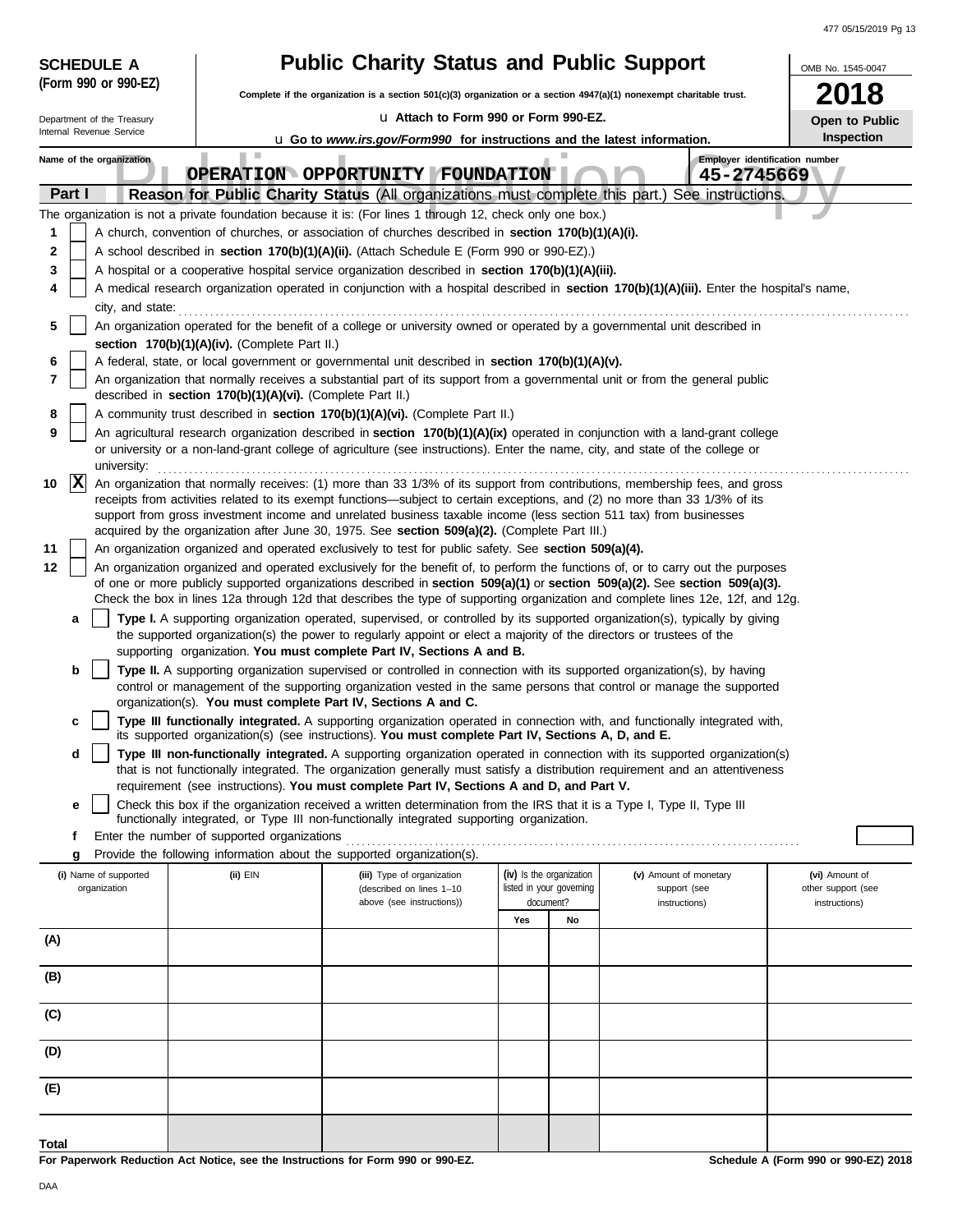|              | Schedule A (Form 990 or 990-EZ) 2018                                                                                                                                                                               |              |          |          | OPERATION OPPORTUNITY FOUNDATION |            | 45-2745669 | Page 2    |
|--------------|--------------------------------------------------------------------------------------------------------------------------------------------------------------------------------------------------------------------|--------------|----------|----------|----------------------------------|------------|------------|-----------|
|              | Part II<br>Support Schedule for Organizations Described in Sections 170(b)(1)(A)(iv) and 170(b)(1)(A)(vi)                                                                                                          |              |          |          |                                  |            |            |           |
|              | (Complete only if you checked the box on line 5, 7, or 8 of Part I or if the organization failed to qualify under                                                                                                  |              |          |          |                                  |            |            |           |
|              | Part III. If the organization fails to qualify under the tests listed below, please complete Part III.)                                                                                                            |              |          |          |                                  |            |            |           |
|              | <b>Section A. Public Support</b>                                                                                                                                                                                   |              |          |          |                                  |            |            |           |
|              | Calendar year (or fiscal year beginning in)                                                                                                                                                                        | $\mathbf{u}$ | (a) 2014 | (b) 2015 | $(c)$ 2016                       | $(d)$ 2017 | (e) 2018   | (f) Total |
|              | Gifts, grants, contributions, and<br>membership fees received. (Do not<br>include any "unusual grants.")                                                                                                           |              |          |          |                                  |            |            |           |
| $\mathbf{2}$ | Tax revenues levied for the<br>organization's benefit and either paid<br>to or expended on its behalf                                                                                                              |              |          |          |                                  |            |            |           |
|              | The value of services or facilities<br>furnished by a governmental unit to the<br>organization without charge                                                                                                      |              |          |          |                                  |            |            |           |
|              | <b>Total.</b> Add lines 1 through 3<br><u> 1999 - Jan Jan Ja</u>                                                                                                                                                   |              |          |          |                                  |            |            |           |
|              | The portion of total contributions by<br>each person (other than a<br>governmental unit or publicly<br>supported organization) included on<br>line 1 that exceeds 2% of the amount<br>shown on line 11, column (f) |              |          |          |                                  |            |            |           |
|              | Public support. Subtract line 5 from line 4.                                                                                                                                                                       |              |          |          |                                  |            |            |           |
|              | <b>Section B. Total Support</b>                                                                                                                                                                                    |              |          |          |                                  |            |            |           |
|              |                                                                                                                                                                                                                    |              |          |          |                                  |            |            |           |

|                 | occuon o. rotar oupport                                                                                                            |          |          |          |            |            |           |  |  |  |  |
|-----------------|------------------------------------------------------------------------------------------------------------------------------------|----------|----------|----------|------------|------------|-----------|--|--|--|--|
|                 | Calendar year (or fiscal year beginning in)<br>$\mathbf{u}$                                                                        | (a) 2014 | (b) 2015 | (c) 2016 | $(d)$ 2017 | $(e)$ 2018 | (f) Total |  |  |  |  |
| 7               | Amounts from line 4                                                                                                                |          |          |          |            |            |           |  |  |  |  |
| 8               | Gross income from interest, dividends,<br>payments received on securities loans,<br>rents, royalties, and income from              |          |          |          |            |            |           |  |  |  |  |
| 9               | Net income from unrelated business<br>activities, whether or not the business<br>is regularly carried on                           |          |          |          |            |            |           |  |  |  |  |
| 10              | Other income. Do not include gain or<br>loss from the sale of capital assets<br>(Explain in Part VI.)                              |          |          |          |            |            |           |  |  |  |  |
| 11              | Total support. Add lines 7 through 10                                                                                              |          |          |          |            |            |           |  |  |  |  |
| 12 <sup>°</sup> | Gross receipts from related activities, etc. (see instructions)                                                                    |          |          |          |            | 12         |           |  |  |  |  |
| 13              | First five years. If the Form 990 is for the organization's first, second, third, fourth, or fifth tax year as a section 501(c)(3) |          |          |          |            |            |           |  |  |  |  |
|                 |                                                                                                                                    |          |          |          |            |            |           |  |  |  |  |
|                 | Section C. Computation of Public Support Percentage                                                                                |          |          |          |            |            |           |  |  |  |  |
| 14              |                                                                                                                                    |          |          |          |            | 14         | %         |  |  |  |  |
| 15              | Public support percentage from 2017 Schedule A, Part II, line 14                                                                   |          |          |          |            | 15         | %         |  |  |  |  |
| 16a             | 33 1/3% support test-2018. If the organization did not check the box on line 13, and line 14 is 33 1/3% or more, check this        |          |          |          |            |            |           |  |  |  |  |
|                 | box and stop here. The organization qualifies as a publicly supported organization                                                 |          |          |          |            |            | $\Box$    |  |  |  |  |
| b               | 33 1/3% support test-2017. If the organization did not check a box on line 13 or 16a, and line 15 is 33 1/3% or more, check        |          |          |          |            |            |           |  |  |  |  |
|                 | this box and stop here. The organization qualifies as a publicly supported organization                                            |          |          |          |            |            |           |  |  |  |  |
| 17a             | 10%-facts-and-circumstances test-2018. If the organization did not check a box on line 13, 16a, or 16b, and line 14 is             |          |          |          |            |            |           |  |  |  |  |
|                 | 10% or more, and if the organization meets the "facts-and-circumstances" test, check this box and stop here. Explain in            |          |          |          |            |            |           |  |  |  |  |
|                 | Part VI how the organization meets the "facts-and-circumstances" test. The organization qualifies as a publicly supported          |          |          |          |            |            |           |  |  |  |  |
|                 | organization                                                                                                                       |          |          |          |            |            |           |  |  |  |  |
| b               | 10%-facts-and-circumstances test-2017. If the organization did not check a box on line 13, 16a, 16b, or 17a, and line              |          |          |          |            |            |           |  |  |  |  |
|                 | 15 is 10% or more, and if the organization meets the "facts-and-circumstances" test, check this box and stop here.                 |          |          |          |            |            |           |  |  |  |  |
|                 | Explain in Part VI how the organization meets the "facts-and-circumstances" test. The organization qualifies as a publicly         |          |          |          |            |            |           |  |  |  |  |
|                 | supported organization                                                                                                             |          |          |          |            |            |           |  |  |  |  |
| 18              | Private foundation. If the organization did not check a box on line 13, 16a, 16b, 17a, or 17b, check this box and see              |          |          |          |            |            |           |  |  |  |  |
|                 | <i>instructions</i>                                                                                                                |          |          |          |            |            |           |  |  |  |  |
|                 |                                                                                                                                    |          |          |          |            |            |           |  |  |  |  |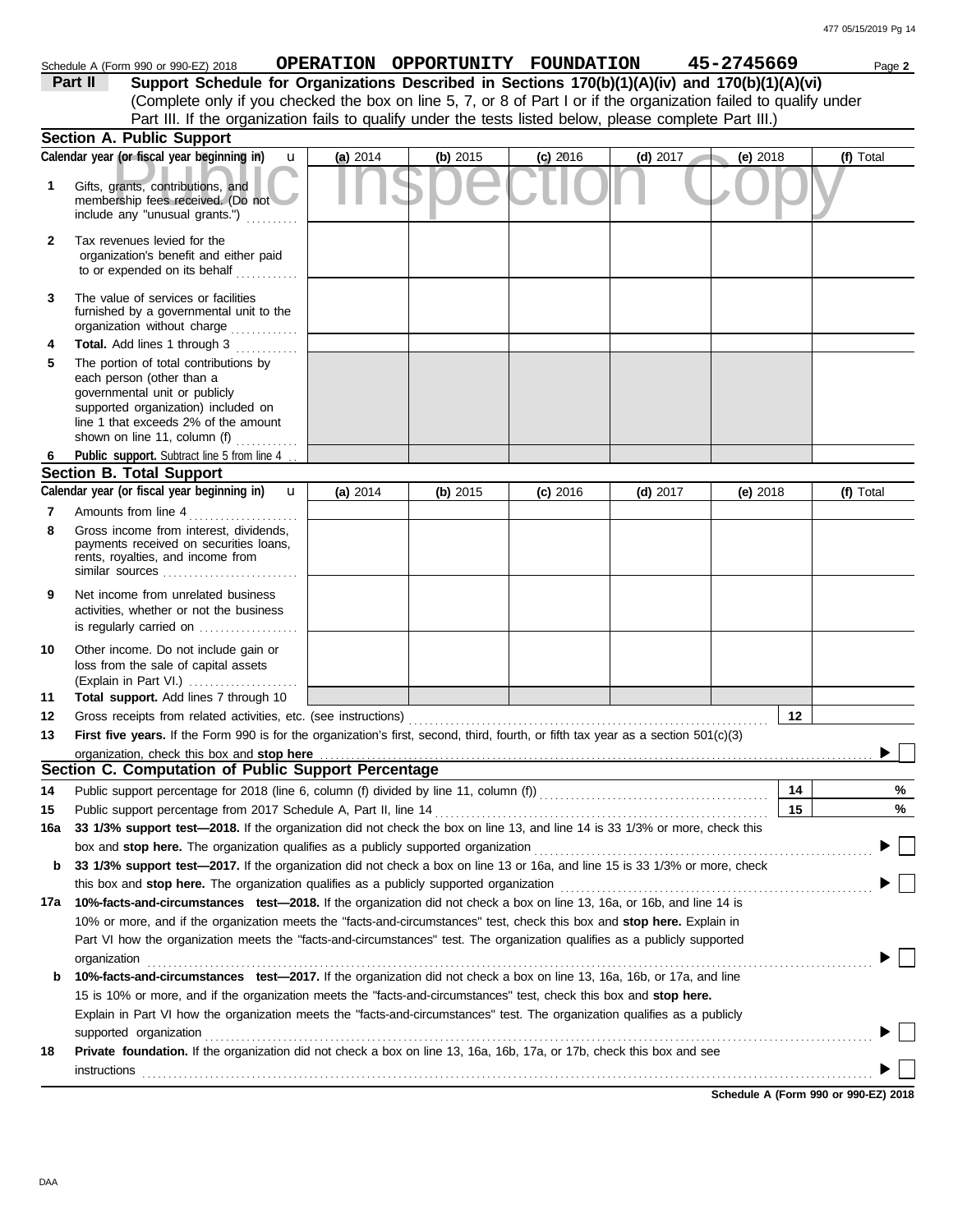## Schedule A (Form 990 or 990-EZ) 2018 **OPERATION OPPORTUNITY FOUNDATION 45-2745669** Page 3

## **Part III Support Schedule for Organizations Described in Section 509(a)(2)**

(Complete only if you checked the box on line 10 of Part I or if the organization failed to qualify under Part II. If the organization fails to qualify under the tests listed below, please complete Part II.)

|              | <b>Section A. Public Support</b>                                                                                                                                                  |           |           |            |            |           |              |
|--------------|-----------------------------------------------------------------------------------------------------------------------------------------------------------------------------------|-----------|-----------|------------|------------|-----------|--------------|
|              | Calendar year (or fiscal year beginning in)<br>u                                                                                                                                  | (a) 2014  | (b) 2015  | $(c)$ 2016 | $(d)$ 2017 | (e) 2018  | (f) Total    |
| $\mathbf{1}$ | Gifts, grants, contributions, and membership<br>fees received. (Do not include any "unusual grants.")                                                                             | 1,995,907 | 1,273,995 | 1,324,755  | 2,353,695  | 3,290,531 | 10,238,883   |
| $\mathbf{2}$ | Gross receipts from admissions, merchandise<br>sold or services performed, or facilities<br>furnished in any activity that is related to the<br>organization's tax-exempt purpose |           |           |            |            |           |              |
| 3            | Gross receipts from activities that are not an<br>unrelated trade or business under section 513                                                                                   |           |           |            |            |           |              |
| 4            | Tax revenues levied for the<br>organization's benefit and either paid<br>to or expended on its behalf<br><u>.</u><br>.                                                            |           |           |            |            |           |              |
| 5            | The value of services or facilities<br>furnished by a governmental unit to the<br>organization without charge                                                                     |           |           |            |            |           |              |
| 6            | <b>Total.</b> Add lines 1 through 5<br>.                                                                                                                                          | 1,995,907 | 1,273,995 | 1,324,755  | 2,353,695  | 3,290,531 | 10,238,883   |
|              | <b>7a</b> Amounts included on lines 1, 2, and 3<br>received from disqualified persons                                                                                             | 1,809,875 | 681,954   | 588,610    | 1,369,928  | 2,286,600 | 6,736,967    |
| b.           | Amounts included on lines 2 and 3<br>received from other than disqualified<br>persons that exceed the greater of \$5,000<br>or 1% of the amount on line 13 for the year           |           |           |            |            |           |              |
| C            | Add lines 7a and 7b<br>.                                                                                                                                                          | 1,809,875 | 681,954   | 588,610    | 1,369,928  | 2,286,600 | 6,736,967    |
| 8            | Public support. (Subtract line 7c from                                                                                                                                            |           |           |            |            |           |              |
|              | line $6.$ )                                                                                                                                                                       |           |           |            |            |           | 3,501,916    |
|              | <b>Section B. Total Support</b>                                                                                                                                                   |           |           |            |            |           |              |
|              | Calendar year (or fiscal year beginning in)<br>$\mathbf{u}$                                                                                                                       | (a) 2014  | (b) 2015  | $(c)$ 2016 | $(d)$ 2017 | (e) 2018  | (f) Total    |
| 9            | Amounts from line 6                                                                                                                                                               | 1,995,907 | 1,273,995 | 1,324,755  | 2,353,695  | 3,290,531 | 10,238,883   |
| 10a          | Gross income from interest, dividends,<br>payments received on securities loans, rents,<br>royalties, and income from similar sources                                             |           | 60        | 1,408      | 905        | 41,683    | 44,056       |
| b            | Unrelated business taxable income (less<br>section 511 taxes) from businesses<br>acquired after June 30, 1975                                                                     |           |           |            |            |           |              |
|              | c Add lines 10a and 10b $\ldots$                                                                                                                                                  |           | 60        | 1,408      | 905        | 41,683    | 44,056       |
| 11           | Net income from unrelated business<br>activities not included in line 10b, whether<br>or not the business is regularly carried on                                                 |           |           |            |            |           |              |
| 12           | Other income. Do not include gain or<br>loss from the sale of capital assets<br>(Explain in Part VI.)                                                                             |           |           |            |            |           |              |
| 13           | Total support. (Add lines 9, 10c, 11,                                                                                                                                             |           |           |            |            |           |              |
|              | and 12.) $\ldots$                                                                                                                                                                 | 1,995,907 | 1,274,055 | 1,326,163  | 2,354,600  | 3,332,214 | 10,282,939   |
| 14           | First five years. If the Form 990 is for the organization's first, second, third, fourth, or fifth tax year as a section 501(c)(3)                                                |           |           |            |            |           |              |
|              | organization, check this box and stop here                                                                                                                                        |           |           |            |            |           |              |
|              | Section C. Computation of Public Support Percentage                                                                                                                               |           |           |            |            |           |              |
| 15           |                                                                                                                                                                                   |           |           |            |            | 15<br>16  | 34.06%       |
| 16           | Section D. Computation of Investment Income Percentage                                                                                                                            |           |           |            |            |           | 35.63%       |
| 17           | Investment income percentage for 2018 (line 10c, column (f), divided by line 13, column (f)) [[[[[[[[[[[[[[[[                                                                     |           |           |            |            | 17        | %            |
| 18           | Investment income percentage from 2017 Schedule A, Part III, line 17                                                                                                              |           |           |            |            | 18        | %            |
| 19a          | 33 1/3% support tests-2018. If the organization did not check the box on line 14, and line 15 is more than 33 1/3%, and line                                                      |           |           |            |            |           |              |
|              | 17 is not more than 33 1/3%, check this box and stop here. The organization qualifies as a publicly supported organization                                                        |           |           |            |            |           | $\mathbf{x}$ |
| b            | 33 1/3% support tests-2017. If the organization did not check a box on line 14 or line 19a, and line 16 is more than 33 1/3%, and                                                 |           |           |            |            |           |              |
|              | line 18 is not more than 33 1/3%, check this box and stop here. The organization qualifies as a publicly supported organization                                                   |           |           |            |            |           |              |
| 20           |                                                                                                                                                                                   |           |           |            |            |           |              |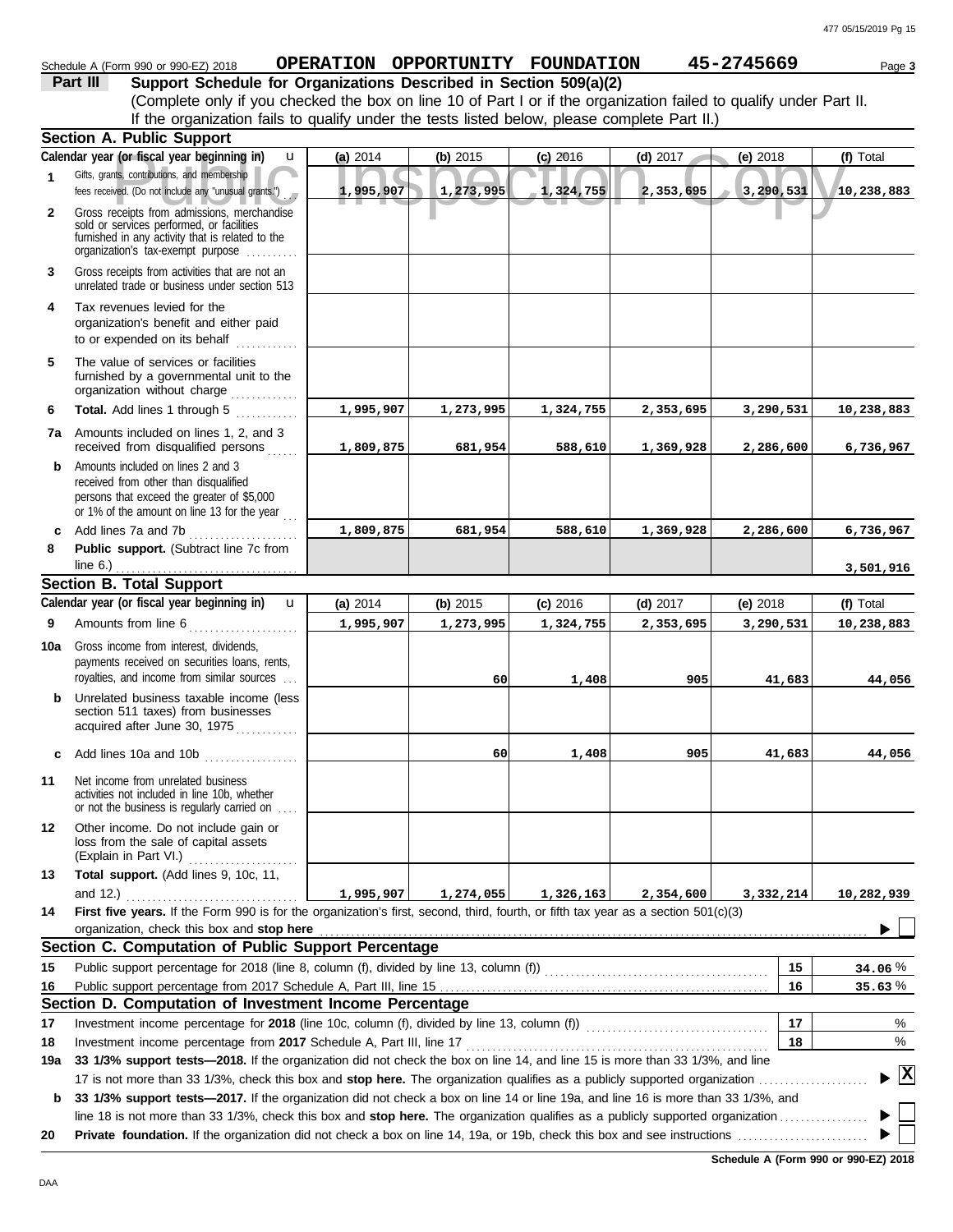|     | 45-2745669<br>OPERATION OPPORTUNITY FOUNDATION<br>Schedule A (Form 990 or 990-EZ) 2018                                                                                                                                   |                 | Page 4 |
|-----|--------------------------------------------------------------------------------------------------------------------------------------------------------------------------------------------------------------------------|-----------------|--------|
|     | Part IV<br><b>Supporting Organizations</b>                                                                                                                                                                               |                 |        |
|     | (Complete only if you checked a box in line 12 on Part I. If you checked 12a of Part I, complete Sections A                                                                                                              |                 |        |
|     | and B. If you checked 12b of Part I, complete Sections A and C. If you checked 12c of Part I, complete                                                                                                                   |                 |        |
|     | Sections A, D, and E. If you checked 12d of Part I, complete Sections A and D, and complete Part V.)                                                                                                                     |                 |        |
|     | Section A. All Supporting Organizations                                                                                                                                                                                  |                 |        |
| 1   | Are all of the organization's supported organizations listed by name in the organization's governing                                                                                                                     | Yes             | No     |
|     | documents? If "No," describe in Part VI how the supported organizations are designated. If designated by                                                                                                                 |                 |        |
|     | class or purpose, describe the designation. If historic and continuing relationship, explain.                                                                                                                            |                 |        |
| 2   | Did the organization have any supported organization that does not have an IRS determination of status                                                                                                                   |                 |        |
|     | under section 509(a)(1) or (2)? If "Yes," explain in Part VI how the organization determined that the supported                                                                                                          |                 |        |
| За  | organization was described in section 509(a)(1) or (2).<br>Did the organization have a supported organization described in section $501(c)(4)$ , (5), or (6)? If "Yes," answer                                           | 2               |        |
|     | $(b)$ and $(c)$ below.                                                                                                                                                                                                   | За              |        |
| b   | Did the organization confirm that each supported organization qualified under section $501(c)(4)$ , $(5)$ , or $(6)$ and                                                                                                 |                 |        |
|     | satisfied the public support tests under section 509(a)(2)? If "Yes," describe in Part VI when and how the                                                                                                               |                 |        |
|     | organization made the determination.                                                                                                                                                                                     | 3b              |        |
| c   | Did the organization ensure that all support to such organizations was used exclusively for section $170(c)(2)(B)$                                                                                                       |                 |        |
|     | purposes? If "Yes," explain in Part VI what controls the organization put in place to ensure such use.                                                                                                                   | 3c              |        |
| 4a  | Was any supported organization not organized in the United States ("foreign supported organization")? If                                                                                                                 |                 |        |
|     | "Yes," and if you checked 12a or 12b in Part I, answer (b) and (c) below.                                                                                                                                                | 4a              |        |
| b   | Did the organization have ultimate control and discretion in deciding whether to make grants to the foreign                                                                                                              |                 |        |
|     | supported organization? If "Yes," describe in Part VI how the organization had such control and discretion                                                                                                               |                 |        |
|     | despite being controlled or supervised by or in connection with its supported organizations.                                                                                                                             | 4b              |        |
| c   | Did the organization support any foreign supported organization that does not have an IRS determination                                                                                                                  |                 |        |
|     | under sections $501(c)(3)$ and $509(a)(1)$ or (2)? If "Yes," explain in Part VI what controls the organization used                                                                                                      |                 |        |
|     | to ensure that all support to the foreign supported organization was used exclusively for section 170(c)(2)(B)                                                                                                           |                 |        |
|     | purposes.                                                                                                                                                                                                                | 4c              |        |
| 5a  | Did the organization add, substitute, or remove any supported organizations during the tax year? If "Yes,"<br>answer (b) and (c) below (if applicable). Also, provide detail in Part VI, including (i) the names and EIN |                 |        |
|     | numbers of the supported organizations added, substituted, or removed; (ii) the reasons for each such action;                                                                                                            |                 |        |
|     | (iii) the authority under the organization's organizing document authorizing such action; and (iv) how the action                                                                                                        |                 |        |
|     | was accomplished (such as by amendment to the organizing document).                                                                                                                                                      | 5a              |        |
| b   | Type I or Type II only. Was any added or substituted supported organization part of a class already                                                                                                                      |                 |        |
|     | designated in the organization's organizing document?                                                                                                                                                                    | 5b              |        |
| с   | Substitutions only. Was the substitution the result of an event beyond the organization's control?                                                                                                                       | 5c              |        |
| 6   | Did the organization provide support (whether in the form of grants or the provision of services or facilities) to                                                                                                       |                 |        |
|     | anyone other than (i) its supported organizations, (ii) individuals that are part of the charitable class benefited                                                                                                      |                 |        |
|     | by one or more of its supported organizations, or (iii) other supporting organizations that also support or                                                                                                              |                 |        |
|     | benefit one or more of the filing organization's supported organizations? If "Yes," provide detail in Part VI.                                                                                                           | 6               |        |
| 7   | Did the organization provide a grant, loan, compensation, or other similar payment to a substantial contributor                                                                                                          |                 |        |
|     | (as defined in section $4958(c)(3)(C)$ ), a family member of a substantial contributor, or a 35% controlled entity                                                                                                       |                 |        |
|     | with regard to a substantial contributor? If "Yes," complete Part I of Schedule L (Form 990 or 990-EZ).                                                                                                                  | 7               |        |
| 8   | Did the organization make a loan to a disqualified person (as defined in section 4958) not described in line 7?<br>If "Yes," complete Part I of Schedule L (Form 990 or 990-EZ).                                         | 8               |        |
| 9a  | Was the organization controlled directly or indirectly at any time during the tax year by one or more                                                                                                                    |                 |        |
|     | disqualified persons as defined in section 4946 (other than foundation managers and organizations described                                                                                                              |                 |        |
|     | in section 509(a)(1) or (2))? If "Yes," provide detail in Part VI.                                                                                                                                                       | 9а              |        |
| b   | Did one or more disqualified persons (as defined in line 9a) hold a controlling interest in any entity in which                                                                                                          |                 |        |
|     | the supporting organization had an interest? If "Yes," provide detail in Part VI.                                                                                                                                        | 9b              |        |
| c   | Did a disqualified person (as defined in line 9a) have an ownership interest in, or derive any personal benefit                                                                                                          |                 |        |
|     | from, assets in which the supporting organization also had an interest? If "Yes," provide detail in Part VI.                                                                                                             | 9с              |        |
| 10a | Was the organization subject to the excess business holdings rules of section 4943 because of section                                                                                                                    |                 |        |
|     | 4943(f) (regarding certain Type II supporting organizations, and all Type III non-functionally integrated                                                                                                                |                 |        |
|     | supporting organizations)? If "Yes," answer 10b below.                                                                                                                                                                   | 10a             |        |
| b   | Did the organization have any excess business holdings in the tax year? (Use Schedule C, Form 4720, to                                                                                                                   |                 |        |
|     | determine whether the organization had excess business holdings.)                                                                                                                                                        | 10 <sub>b</sub> |        |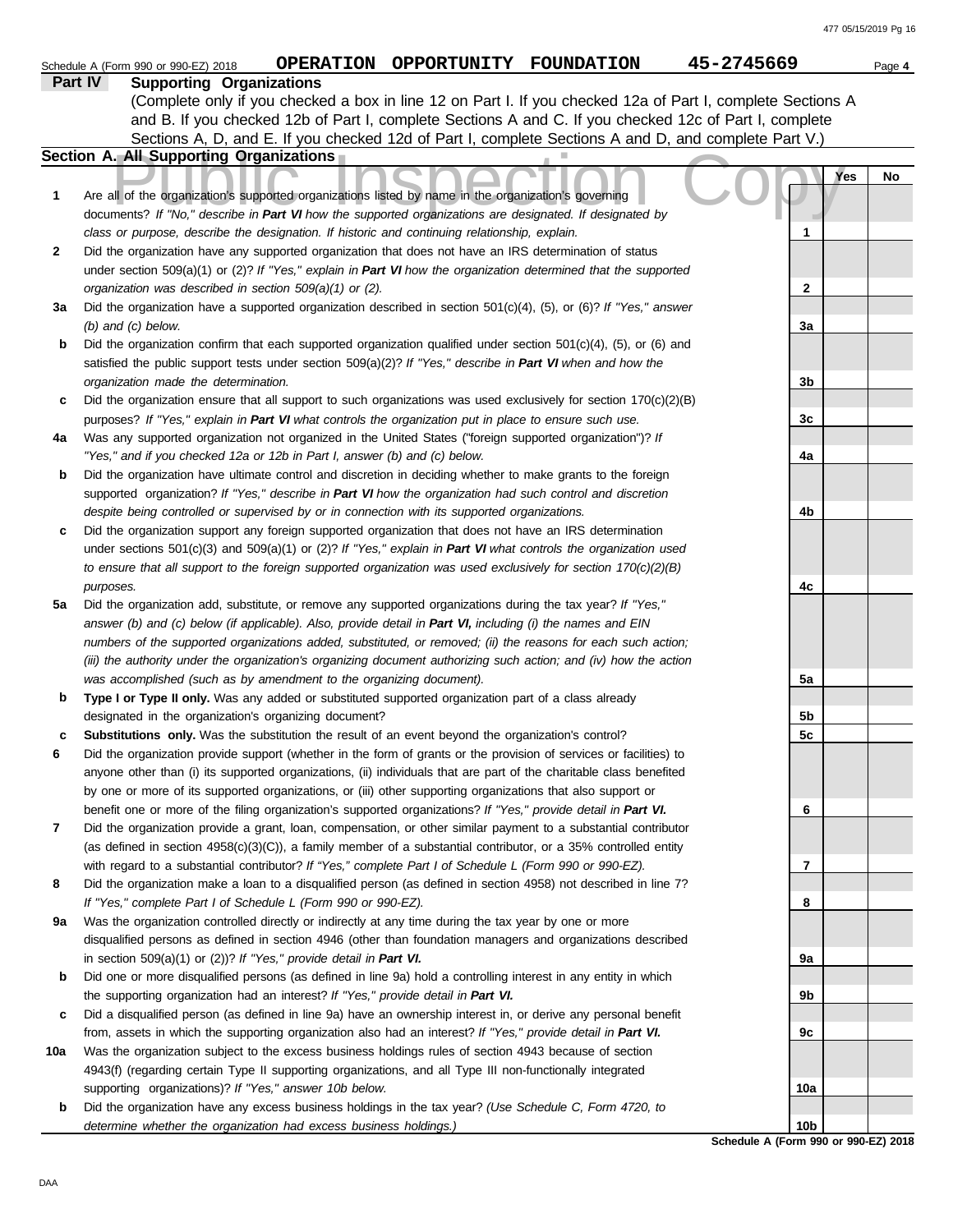|     |                                                                                                                                   |                 | Yes | No |
|-----|-----------------------------------------------------------------------------------------------------------------------------------|-----------------|-----|----|
| 11  | Has the organization accepted a gift or contribution from any of the following persons?                                           |                 |     |    |
| a   | A person who directly or indirectly controls, either alone or together with persons described in (b) and (c)                      |                 |     |    |
|     | below, the governing body of a supported organization?                                                                            | 11a             |     |    |
| b   | A family member of a person described in (a) above?                                                                               | 11 <sub>b</sub> |     |    |
| c   | A 35% controlled entity of a person described in (a) or (b) above? If "Yes" to a, b, or c, provide detail in Part VI              | 11c             |     |    |
|     | <b>Section B. Type I Supporting Organizations</b>                                                                                 |                 |     |    |
|     |                                                                                                                                   |                 | Yes | No |
| 1   | Did the directors, trustees, or membership of one or more supported organizations have the power to                               |                 |     |    |
|     | regularly appoint or elect at least a majority of the organization's directors or trustees at all times during the                |                 |     |    |
|     | tax year? If "No," describe in Part VI how the supported organization(s) effectively operated, supervised, or                     |                 |     |    |
|     |                                                                                                                                   |                 |     |    |
|     | controlled the organization's activities. If the organization had more than one supported organization,                           |                 |     |    |
|     | describe how the powers to appoint and/or remove directors or trustees were allocated among the supported                         |                 |     |    |
|     | organizations and what conditions or restrictions, if any, applied to such powers during the tax year.                            | 1               |     |    |
| 2   | Did the organization operate for the benefit of any supported organization other than the supported                               |                 |     |    |
|     | organization(s) that operated, supervised, or controlled the supporting organization? If "Yes," explain in Part                   |                 |     |    |
|     | VI how providing such benefit carried out the purposes of the supported organization(s) that operated,                            |                 |     |    |
|     | supervised, or controlled the supporting organization.                                                                            | $\mathbf{2}$    |     |    |
|     | Section C. Type II Supporting Organizations                                                                                       |                 |     |    |
|     |                                                                                                                                   |                 | Yes | No |
| 1   | Were a majority of the organization's directors or trustees during the tax year also a majority of the directors                  |                 |     |    |
|     | or trustees of each of the organization's supported organization(s)? If "No," describe in Part VI how control                     |                 |     |    |
|     | or management of the supporting organization was vested in the same persons that controlled or managed                            |                 |     |    |
|     | the supported organization(s).                                                                                                    | 1               |     |    |
|     | Section D. All Type III Supporting Organizations                                                                                  |                 |     |    |
|     |                                                                                                                                   |                 | Yes | No |
| 1   | Did the organization provide to each of its supported organizations, by the last day of the fifth month of the                    |                 |     |    |
|     | organization's tax year, (i) a written notice describing the type and amount of support provided during the prior tax             |                 |     |    |
|     | year, (ii) a copy of the Form 990 that was most recently filed as of the date of notification, and (iii) copies of the            |                 |     |    |
|     | organization's governing documents in effect on the date of notification, to the extent not previously provided?                  | 1               |     |    |
| 2   | Were any of the organization's officers, directors, or trustees either (i) appointed or elected by the supported                  |                 |     |    |
|     | organization(s) or (ii) serving on the governing body of a supported organization? If "No," explain in Part VI how                |                 |     |    |
|     | the organization maintained a close and continuous working relationship with the supported organization(s).                       | 2               |     |    |
|     |                                                                                                                                   |                 |     |    |
| 3   | By reason of the relationship described in (2), did the organization's supported organizations have a                             |                 |     |    |
|     | significant voice in the organization's investment policies and in directing the use of the organization's                        |                 |     |    |
|     | income or assets at all times during the tax year? If "Yes," describe in Part VI the role the organization's                      |                 |     |    |
|     | supported organizations played in this regard.                                                                                    | 3               |     |    |
|     | Section E. Type III Functionally-Integrated Supporting Organizations                                                              |                 |     |    |
| 1   | Check the box next to the method that the organization used to satisfy the Integral Part Test during the year (see instructions). |                 |     |    |
| а   | The organization satisfied the Activities Test. Complete line 2 below.                                                            |                 |     |    |
| b   | The organization is the parent of each of its supported organizations. Complete line 3 below.                                     |                 |     |    |
| C   | The organization supported a governmental entity. Describe in Part VI how you supported a government entity (see instructions).   |                 |     |    |
|     |                                                                                                                                   |                 |     |    |
| 2   | Activities Test. Answer (a) and (b) below.                                                                                        |                 | Yes | No |
| а   | Did substantially all of the organization's activities during the tax year directly further the exempt purposes of                |                 |     |    |
|     | the supported organization(s) to which the organization was responsive? If "Yes," then in Part VI identify                        |                 |     |    |
|     | those supported organizations and explain how these activities directly furthered their exempt purposes,                          |                 |     |    |
|     | how the organization was responsive to those supported organizations, and how the organization determined                         |                 |     |    |
|     | that these activities constituted substantially all of its activities.                                                            | 2a              |     |    |
| b   | Did the activities described in (a) constitute activities that, but for the organization's involvement, one or more               |                 |     |    |
|     | of the organization's supported organization(s) would have been engaged in? If "Yes," explain in Part VI the                      |                 |     |    |
|     | reasons for the organization's position that its supported organization(s) would have engaged in these                            |                 |     |    |
|     | activities but for the organization's involvement.                                                                                | 2b              |     |    |
| 3   | Parent of Supported Organizations. Answer (a) and (b) below.                                                                      |                 |     |    |
| а   | Did the organization have the power to regularly appoint or elect a majority of the officers, directors, or                       |                 |     |    |
|     | trustees of each of the supported organizations? Provide details in Part VI.                                                      | За              |     |    |
| b   |                                                                                                                                   |                 |     |    |
|     | Did the organization exercise a substantial degree of direction over the policies, programs, and activities of each               | 3b              |     |    |
|     | of its supported organizations? If "Yes," describe in Part VI the role played by the organization in this regard.                 |                 |     |    |
| DAA | Schedule A (Form 990 or 990-EZ) 2018                                                                                              |                 |     |    |

Schedule A (Form 990 or 990-EZ) 2018 **OPERATION OPPORTUNITY FOUNDATION 45-2745669** Page 5

**Part IV Supporting Organizations** *(continued)*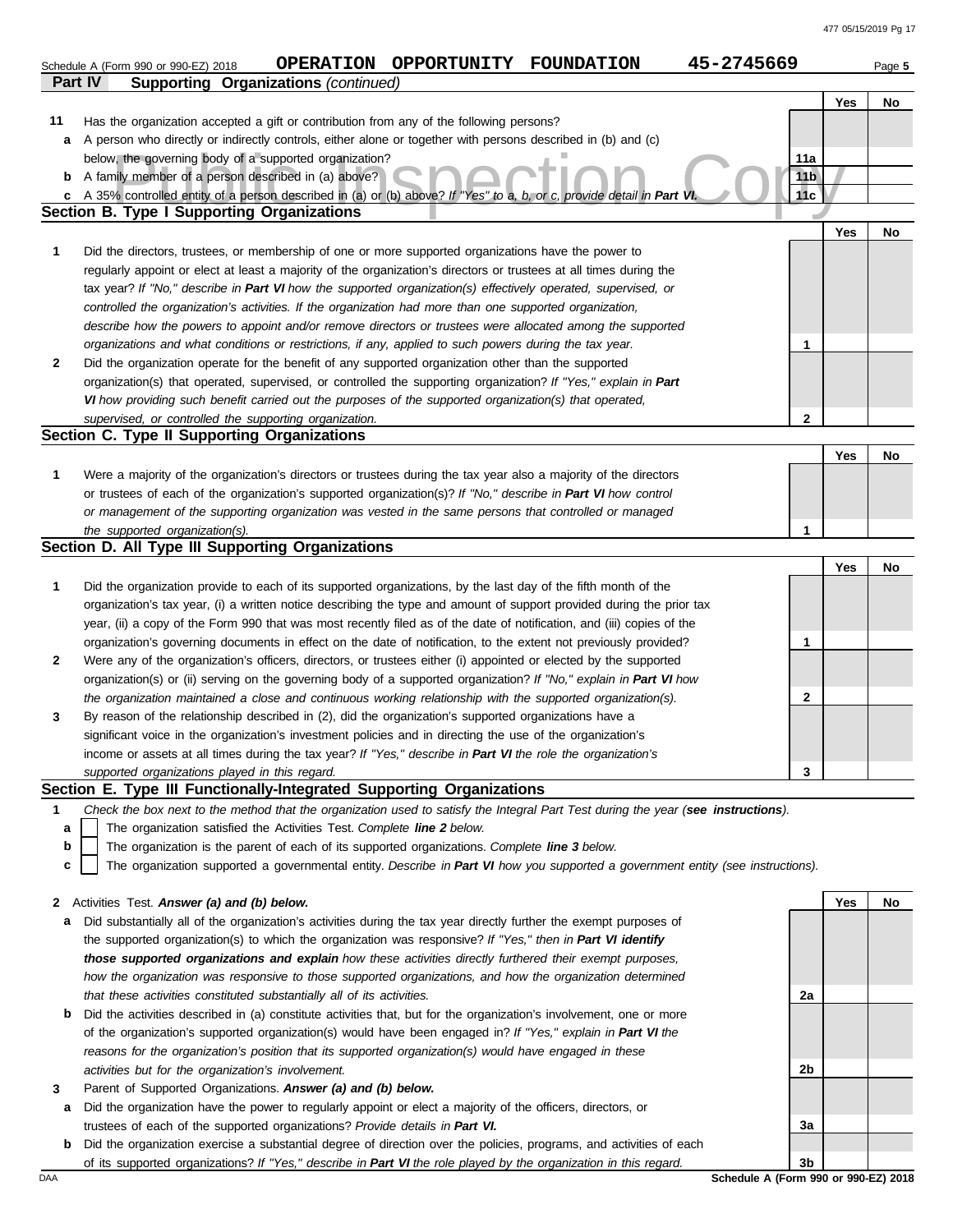| <b>OPPORTUNITY</b><br><b>OPERATION</b><br><b>FOUNDATION</b><br>Schedule A (Form 990 or 990-EZ) 2018                                   |                      | 45-2745669     | Page 6                         |
|---------------------------------------------------------------------------------------------------------------------------------------|----------------------|----------------|--------------------------------|
| <b>Part V</b><br>Type III Non-Functionally Integrated 509(a)(3) Supporting Organizations                                              |                      |                |                                |
| Check here if the organization satisfied the Integral Part Test as a qualifying trust on Nov. 20, 1970 (explain in Part VI). See<br>1 |                      |                |                                |
| instructions. All other Type III non-functionally integrated supporting organizations must complete Sections A through E.             |                      |                |                                |
| Section A - Adjusted Net Income                                                                                                       |                      | (A) Prior Year | (B) Current Year<br>(optional) |
| Net short-term capital gain<br>1.                                                                                                     | h                    |                |                                |
| 2<br>Recoveries of prior-year distributions                                                                                           | $\overline{2}$       |                |                                |
| 3<br>Other gross income (see instructions)                                                                                            | 3                    |                |                                |
| Add lines 1 through 3.<br>4                                                                                                           | 4                    |                |                                |
| 5<br>Depreciation and depletion                                                                                                       | 5                    |                |                                |
| Portion of operating expenses paid or incurred for production or<br>6                                                                 |                      |                |                                |
| collection of gross income or for management, conservation, or                                                                        |                      |                |                                |
| maintenance of property held for production of income (see instructions)                                                              | 6                    |                |                                |
| 7 Other expenses (see instructions)                                                                                                   | $\overline{7}$       |                |                                |
| 8<br>Adjusted Net Income (subtract lines 5, 6, and 7 from line 4)                                                                     | 8                    |                |                                |
| <b>Section B - Minimum Asset Amount</b>                                                                                               |                      | (A) Prior Year | (B) Current Year<br>(optional) |
| Aggregate fair market value of all non-exempt-use assets (see<br>1.                                                                   |                      |                |                                |
| instructions for short tax year or assets held for part of year):                                                                     |                      |                |                                |
| <b>a</b> Average monthly value of securities                                                                                          | 1a                   |                |                                |
| Average monthly cash balances<br>b                                                                                                    | 1b                   |                |                                |
| Fair market value of other non-exempt-use assets<br>c                                                                                 | 1c                   |                |                                |
| <b>Total</b> (add lines 1a, 1b, and 1c)<br>d                                                                                          | 1d                   |                |                                |
| <b>Discount</b> claimed for blockage or other<br>е                                                                                    |                      |                |                                |
| factors (explain in detail in <b>Part VI</b> ):                                                                                       |                      |                |                                |
| $\mathbf{2}$<br>Acquisition indebtedness applicable to non-exempt-use assets                                                          | 2                    |                |                                |
| 3<br>Subtract line 2 from line 1d.                                                                                                    | 3                    |                |                                |
| Cash deemed held for exempt use. Enter 1-1/2% of line 3 (for greater amount,<br>4                                                     |                      |                |                                |
| see instructions).                                                                                                                    | 4                    |                |                                |
| 5<br>Net value of non-exempt-use assets (subtract line 4 from line 3)                                                                 | 5                    |                |                                |
| 6<br>Multiply line 5 by .035.                                                                                                         | 6                    |                |                                |
| 7<br>Recoveries of prior-year distributions                                                                                           | $\overline{7}$       |                |                                |
| 8<br>Minimum Asset Amount (add line 7 to line 6)                                                                                      | 8                    |                |                                |
| Section C - Distributable Amount                                                                                                      |                      |                | <b>Current Year</b>            |
| Adjusted net income for prior year (from Section A, line 8, Column A)                                                                 | $\blacktriangleleft$ |                |                                |
| Enter 85% of line 1.<br>$\mathbf{2}$                                                                                                  | $\mathbf{2}$         |                |                                |
| 3<br>Minimum asset amount for prior year (from Section B, line 8, Column A)                                                           | 3                    |                |                                |
| Enter greater of line 2 or line 3.<br>4                                                                                               | 4                    |                |                                |
| 5<br>Income tax imposed in prior year                                                                                                 | 5                    |                |                                |
| Distributable Amount. Subtract line 5 from line 4, unless subject to<br>6                                                             |                      |                |                                |
| emergency temporary reduction (see instructions).                                                                                     | 6                    |                |                                |

**7** instructions). Check here if the current year is the organization's first as a non-functionally integrated Type III supporting organization (see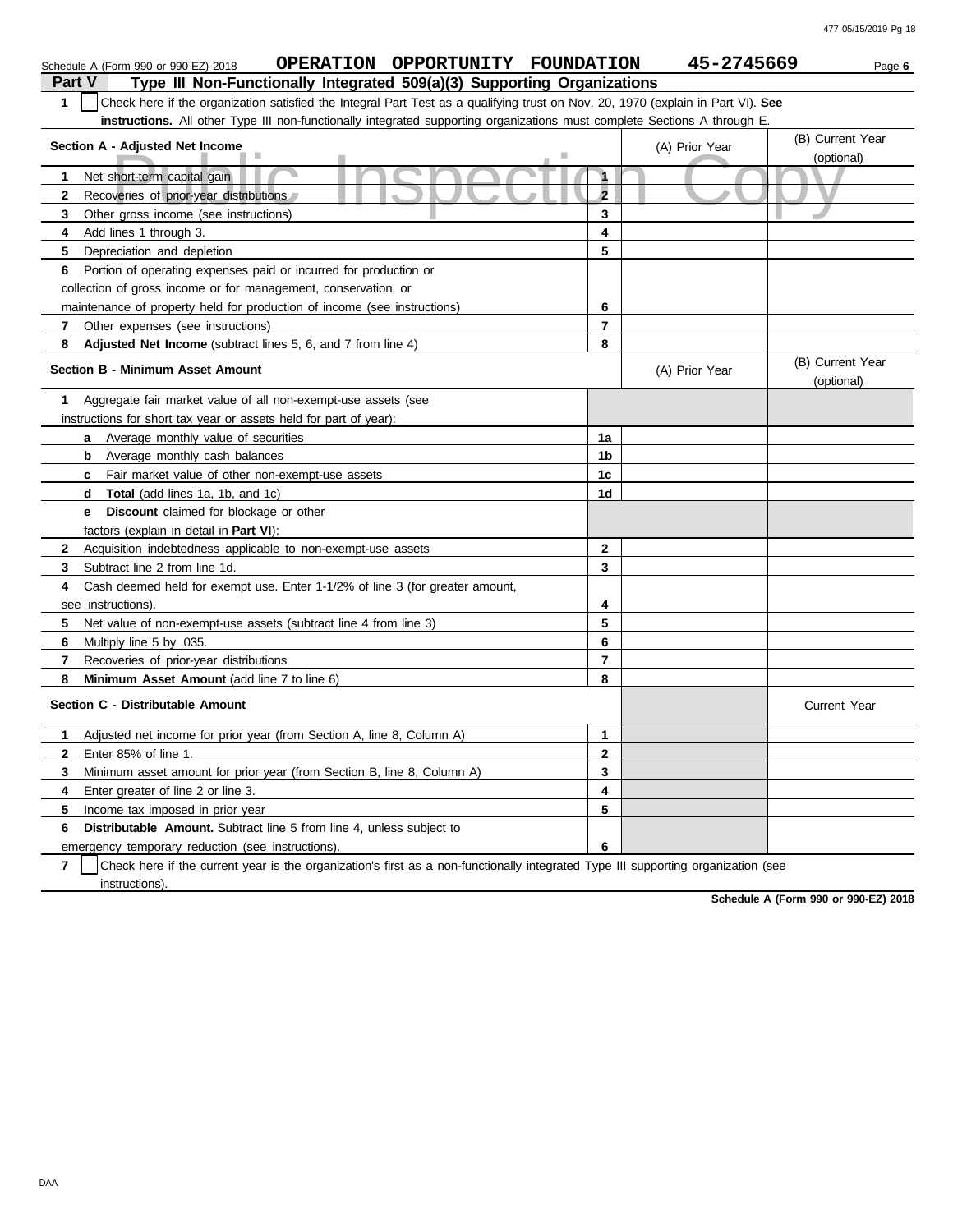|        | OPERATION OPPORTUNITY FOUNDATION<br>Schedule A (Form 990 or 990-EZ) 2018                                                                 |                                    | 45-2745669                                   | Page 7                                           |
|--------|------------------------------------------------------------------------------------------------------------------------------------------|------------------------------------|----------------------------------------------|--------------------------------------------------|
| Part V | Type III Non-Functionally Integrated 509(a)(3) Supporting Organizations (continued)                                                      |                                    |                                              |                                                  |
|        | <b>Section D - Distributions</b>                                                                                                         |                                    |                                              | <b>Current Year</b>                              |
| 1      | Amounts paid to supported organizations to accomplish exempt purposes                                                                    |                                    |                                              |                                                  |
| 2      | Amounts paid to perform activity that directly furthers exempt purposes of supported<br>organizations, in excess of income from activity |                                    |                                              |                                                  |
| 3      | Administrative expenses paid to accomplish exempt purposes of supported organizations                                                    |                                    |                                              |                                                  |
| 4      | Amounts paid to acquire exempt-use assets                                                                                                |                                    |                                              |                                                  |
| 5      | Qualified set-aside amounts (prior IRS approval required)                                                                                |                                    |                                              |                                                  |
| 6      | Other distributions (describe in Part VI). See instructions.                                                                             |                                    |                                              |                                                  |
| 7      | Total annual distributions. Add lines 1 through 6.                                                                                       |                                    |                                              |                                                  |
| 8      | Distributions to attentive supported organizations to which the organization is responsive                                               |                                    |                                              |                                                  |
|        | (provide details in Part VI). See instructions.                                                                                          |                                    |                                              |                                                  |
| 9      | Distributable amount for 2018 from Section C, line 6                                                                                     |                                    |                                              |                                                  |
| 10     | Line 8 amount divided by line 9 amount                                                                                                   |                                    |                                              |                                                  |
|        | <b>Section E - Distribution Allocations (see instructions)</b>                                                                           | (i)<br><b>Excess Distributions</b> | (i)<br><b>Underdistributions</b><br>Pre-2018 | (iii)<br><b>Distributable</b><br>Amount for 2018 |
| 1      | Distributable amount for 2018 from Section C, line 6                                                                                     |                                    |                                              |                                                  |
| 2      | Underdistributions, if any, for years prior to 2018<br>(reasonable cause required-explain in Part VI). See<br>instructions.              |                                    |                                              |                                                  |
| 3      | Excess distributions carryover, if any, to 2018                                                                                          |                                    |                                              |                                                  |
|        |                                                                                                                                          |                                    |                                              |                                                  |
|        |                                                                                                                                          |                                    |                                              |                                                  |
|        |                                                                                                                                          |                                    |                                              |                                                  |
|        |                                                                                                                                          |                                    |                                              |                                                  |
|        |                                                                                                                                          |                                    |                                              |                                                  |
|        | f Total of lines 3a through e                                                                                                            |                                    |                                              |                                                  |
|        | <b>g</b> Applied to underdistributions of prior years                                                                                    |                                    |                                              |                                                  |
|        | h Applied to 2018 distributable amount                                                                                                   |                                    |                                              |                                                  |
|        | Carryover from 2013 not applied (see instructions)                                                                                       |                                    |                                              |                                                  |
|        | Remainder. Subtract lines 3g, 3h, and 3i from 3f.                                                                                        |                                    |                                              |                                                  |
| 4      | Distributions for 2018 from                                                                                                              |                                    |                                              |                                                  |
|        | \$<br>Section D, line 7:                                                                                                                 |                                    |                                              |                                                  |
|        | <b>a</b> Applied to underdistributions of prior years                                                                                    |                                    |                                              |                                                  |
|        | <b>b</b> Applied to 2018 distributable amount                                                                                            |                                    |                                              |                                                  |
|        | c Remainder. Subtract lines 4a and 4b from 4.                                                                                            |                                    |                                              |                                                  |
| 5      | Remaining underdistributions for years prior to 2018, if                                                                                 |                                    |                                              |                                                  |
|        | any. Subtract lines 3g and 4a from line 2. For result                                                                                    |                                    |                                              |                                                  |
|        | greater than zero, explain in Part VI. See instructions.                                                                                 |                                    |                                              |                                                  |
| 6      | Remaining underdistributions for 2018. Subtract lines 3h                                                                                 |                                    |                                              |                                                  |
|        | and 4b from line 1. For result greater than zero, explain in                                                                             |                                    |                                              |                                                  |
|        | Part VI. See instructions.                                                                                                               |                                    |                                              |                                                  |
| 7      | Excess distributions carryover to 2019. Add lines 3j<br>and 4c.                                                                          |                                    |                                              |                                                  |
| 8      | Breakdown of line 7:                                                                                                                     |                                    |                                              |                                                  |
|        |                                                                                                                                          |                                    |                                              |                                                  |
|        |                                                                                                                                          |                                    |                                              |                                                  |
|        | c Excess from 2016                                                                                                                       |                                    |                                              |                                                  |
|        |                                                                                                                                          |                                    |                                              |                                                  |
|        | e Excess from 2018                                                                                                                       |                                    |                                              |                                                  |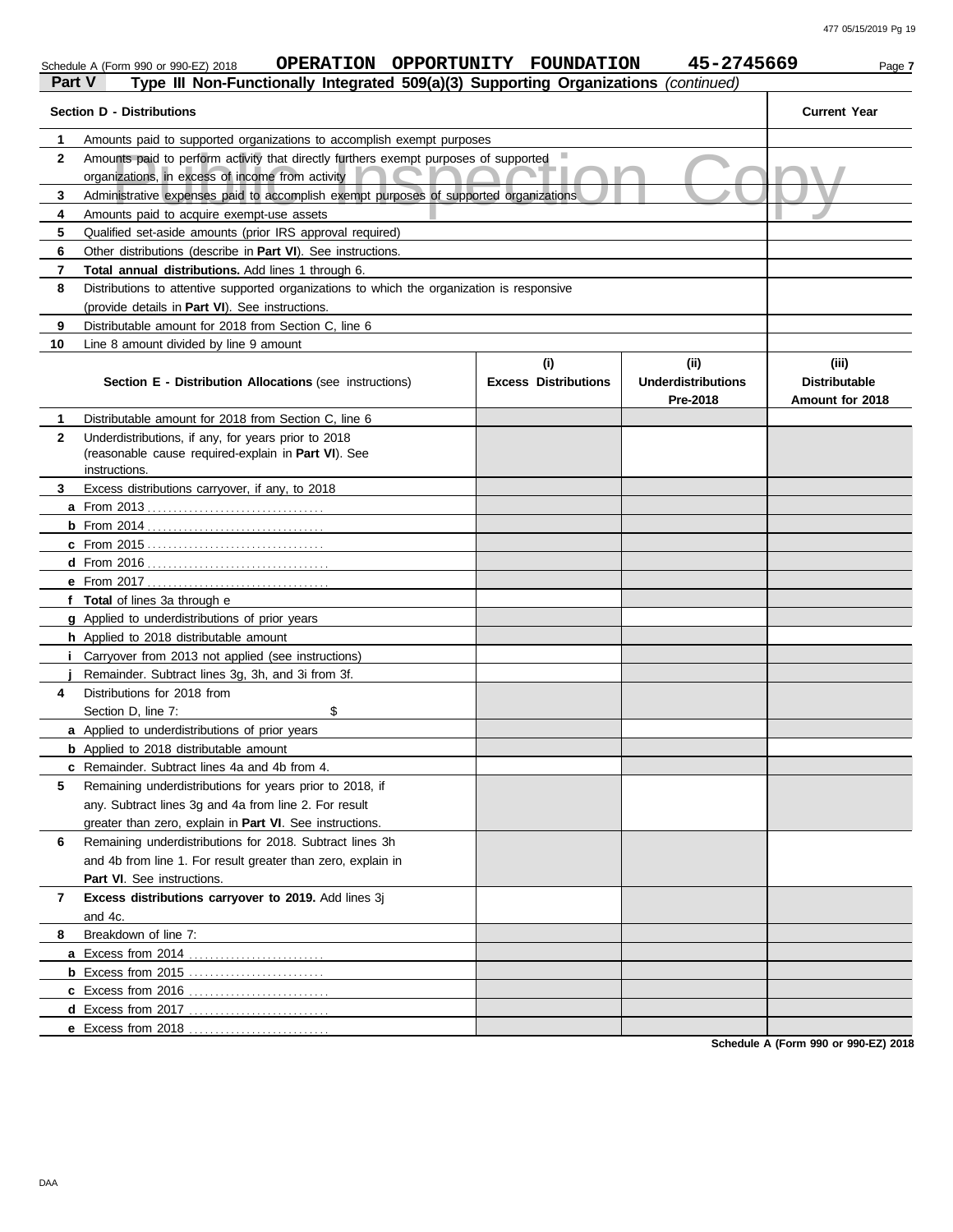|         | Schedule A (Form 990 or 990-EZ) 2018 | OPERATION OPPORTUNITY FOUNDATION |                                                                                                | 45-2745669<br>Page 8                                                                                                   |  |
|---------|--------------------------------------|----------------------------------|------------------------------------------------------------------------------------------------|------------------------------------------------------------------------------------------------------------------------|--|
| Part VI |                                      |                                  |                                                                                                | Supplemental Information. Provide the explanations required by Part II, line 10; Part II, line 17a or 17b; Part        |  |
|         |                                      |                                  |                                                                                                | III, line 12; Part IV, Section A, lines 1, 2, 3b, 3c, 4b, 4c, 5a, 6, 9a, 9b, 9c, 11a, 11b, and 11c; Part IV, Section   |  |
|         |                                      |                                  |                                                                                                | B, lines 1 and 2; Part IV, Section C, line 1; Part IV, Section D, lines 2 and 3; Part IV, Section E, lines 1c, 2a, 2b, |  |
|         |                                      |                                  |                                                                                                | 3a, and 3b; Part V, line 1; Part V, Section B, line 1e; Part V, Section D, lines 5, 6, and 8; and Part V, Section E,   |  |
|         |                                      |                                  | lines 2, 5, and 6. Also complete this part for any additional information. (See instructions.) |                                                                                                                        |  |
|         |                                      |                                  |                                                                                                |                                                                                                                        |  |
|         |                                      |                                  |                                                                                                |                                                                                                                        |  |
|         |                                      |                                  |                                                                                                |                                                                                                                        |  |
|         |                                      |                                  |                                                                                                |                                                                                                                        |  |
|         |                                      |                                  |                                                                                                |                                                                                                                        |  |
|         |                                      |                                  |                                                                                                |                                                                                                                        |  |
|         |                                      |                                  |                                                                                                |                                                                                                                        |  |
|         |                                      |                                  |                                                                                                |                                                                                                                        |  |
|         |                                      |                                  |                                                                                                |                                                                                                                        |  |
|         |                                      |                                  |                                                                                                |                                                                                                                        |  |
|         |                                      |                                  |                                                                                                |                                                                                                                        |  |
|         |                                      |                                  |                                                                                                |                                                                                                                        |  |
|         |                                      |                                  |                                                                                                |                                                                                                                        |  |
|         |                                      |                                  |                                                                                                |                                                                                                                        |  |
|         |                                      |                                  |                                                                                                |                                                                                                                        |  |
|         |                                      |                                  |                                                                                                |                                                                                                                        |  |
|         |                                      |                                  |                                                                                                |                                                                                                                        |  |
|         |                                      |                                  |                                                                                                |                                                                                                                        |  |
|         |                                      |                                  |                                                                                                |                                                                                                                        |  |
|         |                                      |                                  |                                                                                                |                                                                                                                        |  |
|         |                                      |                                  |                                                                                                |                                                                                                                        |  |
|         |                                      |                                  |                                                                                                |                                                                                                                        |  |
|         |                                      |                                  |                                                                                                |                                                                                                                        |  |
|         |                                      |                                  |                                                                                                |                                                                                                                        |  |
|         |                                      |                                  |                                                                                                |                                                                                                                        |  |
|         |                                      |                                  |                                                                                                |                                                                                                                        |  |
|         |                                      |                                  |                                                                                                |                                                                                                                        |  |
|         |                                      |                                  |                                                                                                |                                                                                                                        |  |
|         |                                      |                                  |                                                                                                |                                                                                                                        |  |
|         |                                      |                                  |                                                                                                |                                                                                                                        |  |
|         |                                      |                                  |                                                                                                |                                                                                                                        |  |
|         |                                      |                                  |                                                                                                |                                                                                                                        |  |
|         |                                      |                                  |                                                                                                |                                                                                                                        |  |
|         |                                      |                                  |                                                                                                |                                                                                                                        |  |
|         |                                      |                                  |                                                                                                |                                                                                                                        |  |
|         |                                      |                                  |                                                                                                |                                                                                                                        |  |
|         |                                      |                                  |                                                                                                |                                                                                                                        |  |
|         |                                      |                                  |                                                                                                |                                                                                                                        |  |
|         |                                      |                                  |                                                                                                |                                                                                                                        |  |
|         |                                      |                                  |                                                                                                |                                                                                                                        |  |
|         |                                      |                                  |                                                                                                |                                                                                                                        |  |
|         |                                      |                                  |                                                                                                |                                                                                                                        |  |
|         |                                      |                                  |                                                                                                |                                                                                                                        |  |
|         |                                      |                                  |                                                                                                |                                                                                                                        |  |
|         |                                      |                                  |                                                                                                |                                                                                                                        |  |
|         |                                      |                                  |                                                                                                |                                                                                                                        |  |
|         |                                      |                                  |                                                                                                |                                                                                                                        |  |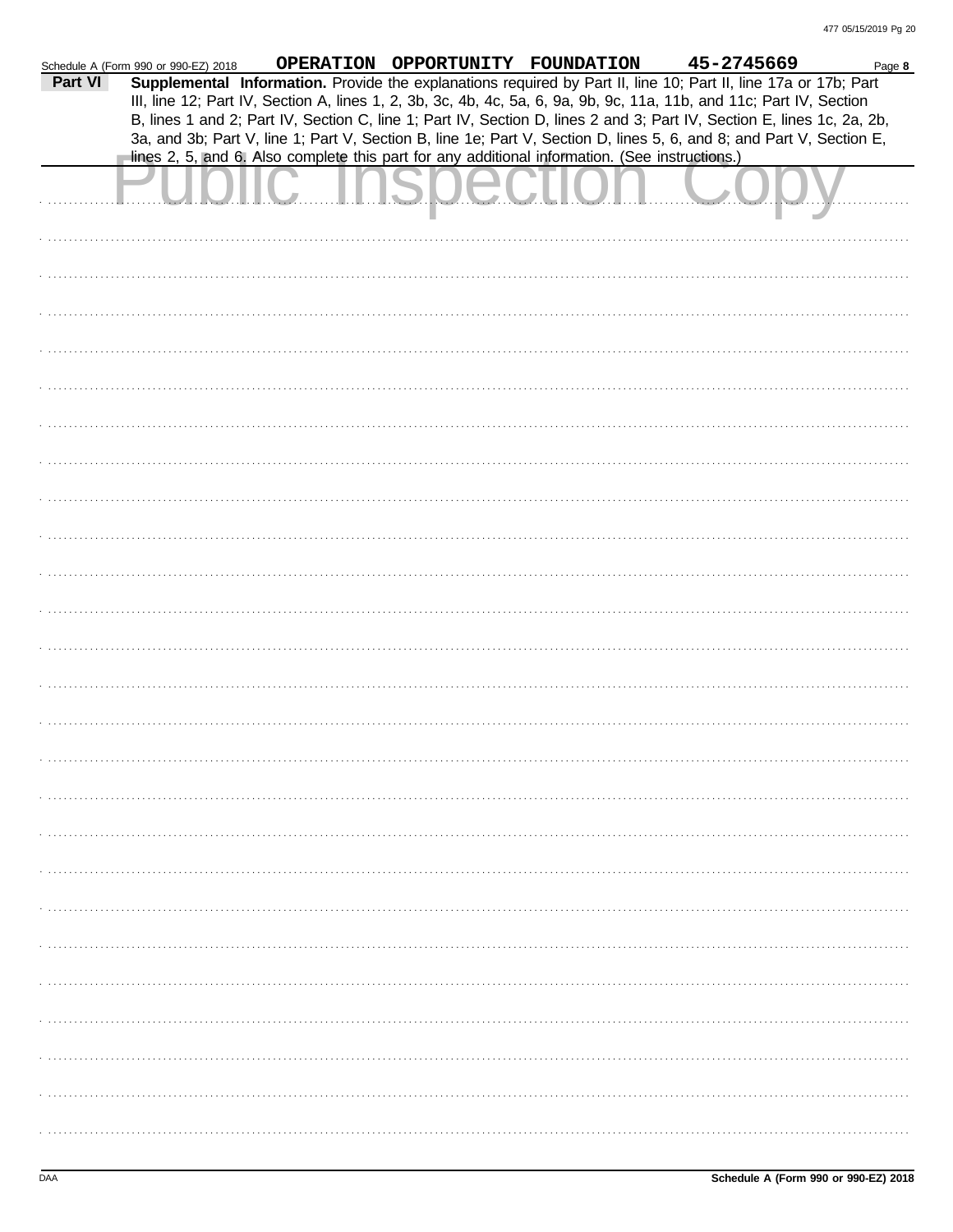|                                                            |                                                                                                                                                                                                                                                                                                                                                                                                                                                                                                                       | 477 05/15/2019 Pg 21           |
|------------------------------------------------------------|-----------------------------------------------------------------------------------------------------------------------------------------------------------------------------------------------------------------------------------------------------------------------------------------------------------------------------------------------------------------------------------------------------------------------------------------------------------------------------------------------------------------------|--------------------------------|
| <b>Schedule B</b>                                          | <b>Schedule of Contributors</b>                                                                                                                                                                                                                                                                                                                                                                                                                                                                                       | OMB No. 1545-0047              |
| (Form 990, 990-EZ,<br>or 990-PF)                           | u Attach to Form 990, Form 990-EZ, or Form 990-PF.                                                                                                                                                                                                                                                                                                                                                                                                                                                                    | 2018                           |
| Department of the Treasury<br>Internal Revenue Service     | u Go to www.irs.gov/Form990 for the latest information.                                                                                                                                                                                                                                                                                                                                                                                                                                                               |                                |
| Name of the organization<br>Organization type (check one): | 45-2745669<br>OPERATION OPPORTUNITY FOUNDATION                                                                                                                                                                                                                                                                                                                                                                                                                                                                        | Employer identification number |
| Filers of:                                                 | Section:                                                                                                                                                                                                                                                                                                                                                                                                                                                                                                              |                                |
| Form 990 or 990-EZ                                         | X <br>3 ) (enter number) organization<br>501(c)                                                                                                                                                                                                                                                                                                                                                                                                                                                                       |                                |
|                                                            | $4947(a)(1)$ nonexempt charitable trust not treated as a private foundation                                                                                                                                                                                                                                                                                                                                                                                                                                           |                                |
|                                                            | 527 political organization                                                                                                                                                                                                                                                                                                                                                                                                                                                                                            |                                |
| Form 990-PF                                                | 501(c)(3) exempt private foundation                                                                                                                                                                                                                                                                                                                                                                                                                                                                                   |                                |
|                                                            | 4947(a)(1) nonexempt charitable trust treated as a private foundation                                                                                                                                                                                                                                                                                                                                                                                                                                                 |                                |
|                                                            | 501(c)(3) taxable private foundation                                                                                                                                                                                                                                                                                                                                                                                                                                                                                  |                                |
| instructions.                                              | Check if your organization is covered by the General Rule or a Special Rule.<br>Note: Only a section 501(c)(7), (8), or (10) organization can check boxes for both the General Rule and a Special Rule. See                                                                                                                                                                                                                                                                                                           |                                |
| <b>General Rule</b>                                        |                                                                                                                                                                                                                                                                                                                                                                                                                                                                                                                       |                                |
| IX.<br>contributor's total contributions.                  | For an organization filing Form 990, 990-EZ, or 990-PF that received, during the year, contributions totaling \$5,000<br>or more (in money or property) from any one contributor. Complete Parts I and II. See instructions for determining a                                                                                                                                                                                                                                                                         |                                |
| <b>Special Rules</b>                                       |                                                                                                                                                                                                                                                                                                                                                                                                                                                                                                                       |                                |
|                                                            | For an organization described in section 501(c)(3) filing Form 990 or 990-EZ that met the 33 <sup>1</sup> /3% support test of the<br>regulations under sections 509(a)(1) and 170(b)(1)(A)(vi), that checked Schedule A (Form 990 or 990-EZ), Part II, line<br>13, 16a, or 16b, and that received from any one contributor, during the year, total contributions of the greater of (1)<br>\$5,000; or (2) 2% of the amount on (i) Form 990, Part VIII, line 1h; or (ii) Form 990-EZ, line 1. Complete Parts I and II. |                                |
|                                                            | For an organization described in section 501(c)(7), (8), or (10) filing Form 990 or 990-EZ that received from any one<br>contributor, during the year, total contributions of more than \$1,000 exclusively for religious, charitable, scientific,<br>literary, or educational purposes, or for the prevention of cruelty to children or animals. Complete Parts I (entering)<br>"N/A" in column (b) instead of the contributor name and address), II, and III.                                                       |                                |
|                                                            | For an organization described in section 501(c)(7), (8), or (10) filing Form 990 or 990-EZ that received from any one<br>contributor, during the year, contributions exclusively for religious, charitable, etc., purposes, but no such<br>contributions totaled more than \$1,000. If this box is checked, enter here the total contributions that were received                                                                                                                                                     |                                |

during the year for an *exclusively* religious, charitable, etc., purpose. Don't complete any of the parts unless the **General Rule** applies to this organization because it received *nonexclusively* religious, charitable, etc., contributions totaling \$5,000 or more during the year . . . . . . . . . . . . . . . . . . . . . . . . . . . . . . . . . . . . . . . . . . . . . . . . . . . . . . . . . . . . . . . . . . . . . . . . . . . . . . . .  $\triangleright$  \$

990-EZ, or 990-PF), but it **must** answer "No" on Part IV, line 2, of its Form 990; or check the box on line H of its Form 990-EZ or on its Form 990-PF, Part I, line 2, to certify that it doesn't meet the filing requirements of Schedule B (Form 990, 990-EZ, or 990-PF). **Caution:** An organization that isn't covered by the General Rule and/or the Special Rules doesn't file Schedule B (Form 990,

**For Paperwork Reduction Act Notice, see the instructions for Form 990, 990-EZ, or 990-PF.**

**Schedule B (Form 990, 990-EZ, or 990-PF) (2018)**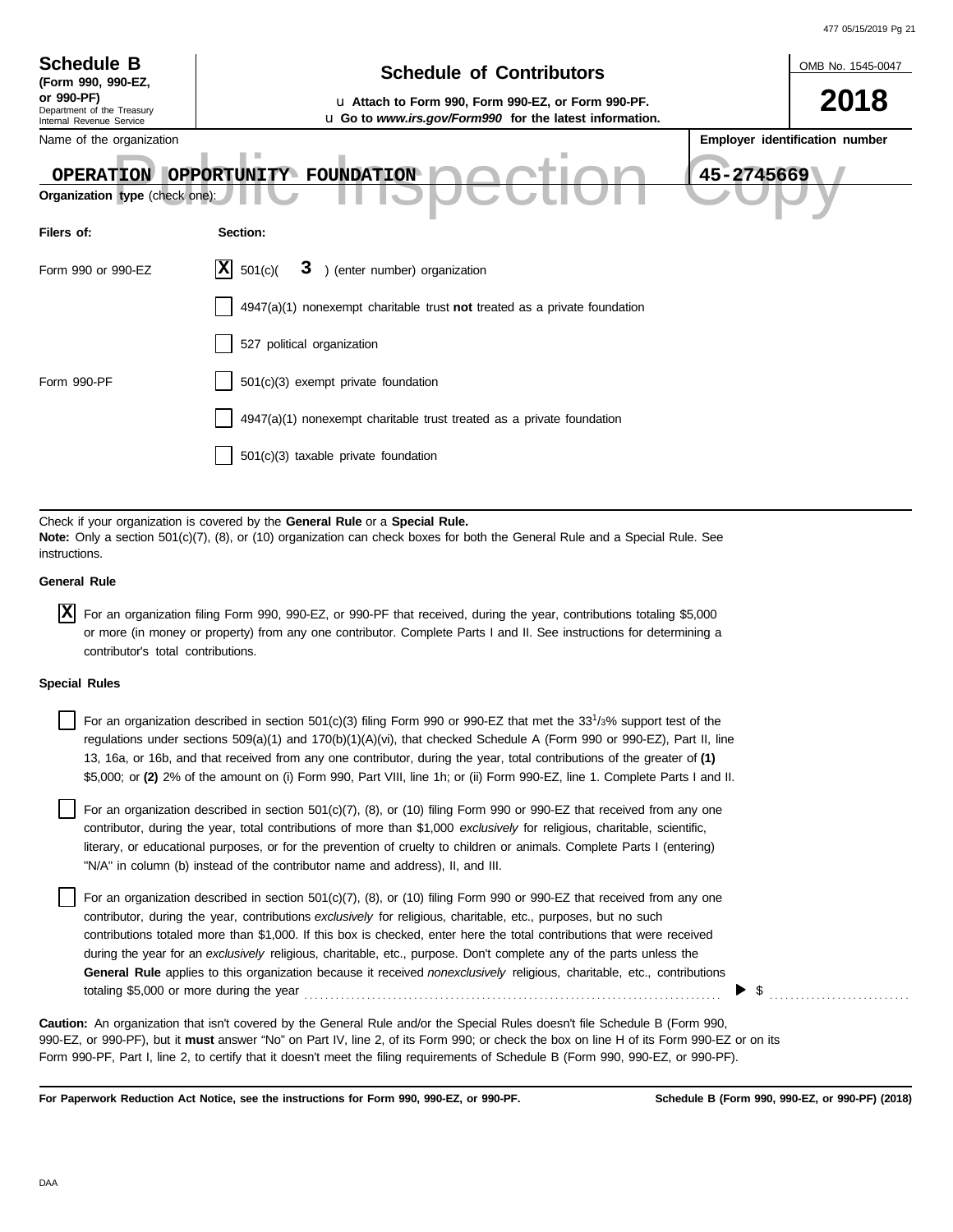**PAGE 1 OF 6**

Page **2**

Schedule B (Form 990, 990-EZ, or 990-PF) (2018)

Name, address, and ZIP + S DCCL Total contributions Copyright of contribution Copyright Contributions Cype of contributions Cype of contributions Cype of contributions Cype of contributions Cype of contributions Cype of co **Part I Type of contribution Person Payroll Noncash (a) (b) (c) (d) No. Name, address, and ZIP + 4 Type of contribution Person Payroll Noncash (a) (b) (c) (d)** No. Name, address, and ZIP + 4 **Total contributions** Type of contribution **Person Payroll Noncash (a) (b) (c) (d) No. Name, address, and ZIP + 4 Type of contribution Person Payroll Noncash** \$ . . . . . . . . . . . . . . . . . . . . . . . . . . . . **200,000** (Complete Part II for noncash contributions.) \$ . . . . . . . . . . . . . . . . . . . . . . . . . . . . **150,474** (Complete Part II for noncash contributions.) \$ . . . . . . . . . . . . . . . . . . . . . . . . . . . . (Complete Part II for noncash contributions.)  $\frac{1}{2}$ (Complete Part II for noncash contributions.)  $\mathsf{\$}$  . . . . . . . . . . . . (Complete Part II for noncash contributions.) \$ . . . . . . . . . . . . . . . . . . . . . . . . . . . . **50,000** (Complete Part II for noncash contributions.) **Contributors** (see instructions). Use duplicate copies of Part I if additional space is needed. **(a) (b) (c) (d) No. Name, address, and ZIP + 4 Total contributions Type of contribution Person Payroll Noncash (a) (b) (c) (d) No. Name, address, and ZIP + 4 Type of contribution Person Payroll Noncash (a) (b) (c) (d) No. Name, address, and ZIP + 4** . . . . . . . **1** . **2** . . . . . . . **3** . 4 . . . . . . . **5** . 6<sub>. . . .</sub> . . . . . . . . . . . . . . . . . . . . . . . . . . . . . . . . . . . . . . . . . . . . . . . . . . . . . . . . . . . . . . . . . . . . . . . . . . . . . . . . . . . . . . . . . . . . . . . . . . . . . . . . . . . . . . . . . . . . . . . . . . . . . . . . . . . . . . . . . . . . . . . . . . . . . . . . . . . . . . . . . . . . . . . . . . . . . . . . . . . . . . . . . . . . . . . . . . . . . . . . . . . . . . . . . . . . . . . . . . . . . . . . . . . . . . . . . . . . . . . . . . . . . . . . . . . . . . . . . . . . . . . . . . . . . . . . . . . . . . . . . . . . . . . . . . . . . . . . . . . . . . . . . . . . . . . . . . . . . . . . . . . . . . . . . . . . . . . . . . . . . . . . . . . . . . . . . . . . . . . . . . . . . . . . . . . . . . . . . . . . . . . . . . . . . . . . . . . . . . . . . . . . . . . . . . . . . . . . . . . . . . . . . . . . . . . . . . . . . . . . . . . . . . . . . . . . . . . . . . . . . . . . . . . . . . . . . . . . . . . . . . . . . . . . . . . . . . . . . . . . . . . . . . . . . . . . . . . . . . . . . . . . . . . . . . . . . . . . . . . . . . . . . . . . . . . . . . . . . . . . . . . . . . . . . . . . . . . . . . . . . . . . . . . . . . . . . . . . . . . . . . . . . . . . . . . . . . . . . . . . . . . . . . . . . . . . . . . . . . . . . . . . . . . . . . . . . . . . . . . . . . . . . . . . . . . . . . . . . . . . . . . . . . . . . . . . . . . . . . . . . . . . . . . . . . . . . . . . . . . . . . . . . . . . . . . . . . . . . . . . . . . . . . . . . . . . . . . . . . . . . . . . . . . . . . . . . . . . . . . . . . . . . . . . . . . . . . . . . . . . . . . . . . . . . . . . . . . . . . . . . . . . . . . . . . . . . . . . . . . . . . . . . . . . . . . . . . . . . . . . . . . . . . . . . . . . . . . . . . . . . . . . . . . . . . . . . . . . . . . . . . . . . . . . . . . . . . . . . . . . . . . . . . . . . . . . . . . . . . . . . . . . . . . . . . . . . . . . . . . . . . . . . . . . . . . . . . . . . . . . . . . . . . . . . . . . . . . . . . . . . . . . . . . . . . . . . . . . . . . . . . . . . . . . . . . . . . . . . . . . . . . . . . . . . . . . . . . . . . . . . . . . . . . . . . . . . . . . . . . . . . . . . . . . . . . . . . . . . . . . . . . . . . . . . . . . . . . . . . . . . . . . . . . . . . . . . . . . . . . . . . . . . . . . . . . . . . . . . . . . . . . . . . . . . . . . . . . . . . . . . . . . . . . . . . . . . . . . . . . . . . . . . . . . . . . . . . . . . . . . . . . . . . . . . . . . . . . . . . . . . . . . . . . . . . . . . . . . . . . . . . . . . . . . . . . . . . . . . . . . . . . . . . . . . . . . . . . . . . . . . . . . . . . . . . . . . . . . . . . . . . . . . . . . . . . . . . . . . . . . . . . . . . . . . . . . . . . . . . . . . . . . . . . . . . . . . . . . . . . . . . . . . . **Total contributions Total contributions Total contributions Total contributions Total contributions OPERATION OPPORTUNITY FOUNDATION 45-2745669 X X 50,000 X 55,000 X 50,000 X X X**

Name of organization **Employer identification number Employer identification number**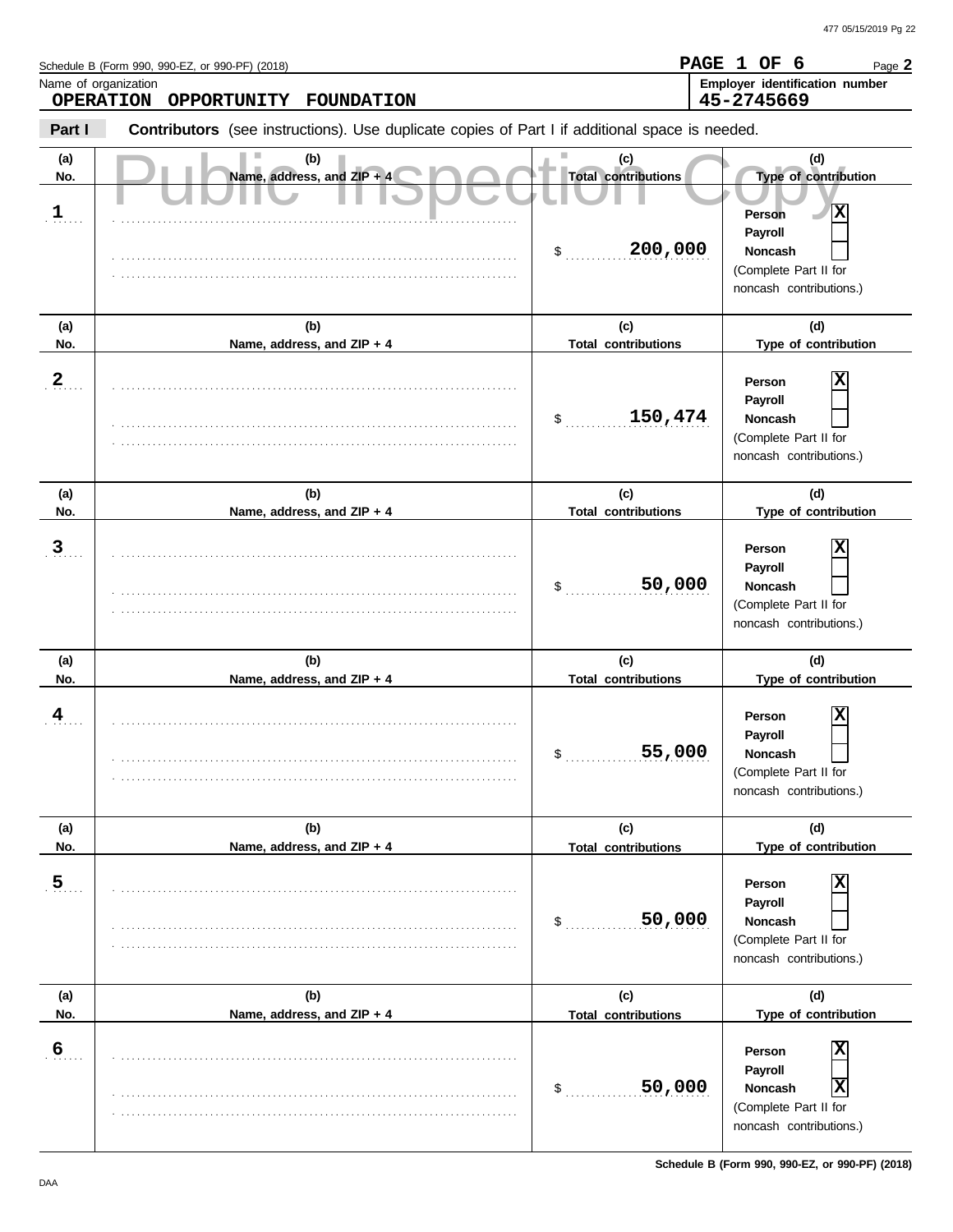Name, address, and ZIP + S DCCL Total contributions Copyright of contribution Copyright Contributions Cype of contributions Cype of contributions Cype of contributions Cype of contributions Cype of contributions Cype of co **Part I Type of contribution** Schedule B (Form 990, 990-EZ, or 990-PF) (2018) \$ . . . . . . . . . . . . . . . . . . . . . . . . . . . . **15,000** (Complete Part II for noncash contributions.) \$ . . . . . . . . . . . . . . . . . . . . . . . . . . . . **50,000** (Complete Part II for noncash contributions.) **Contributors** (see instructions). Use duplicate copies of Part I if additional space is needed. **(a) (b) (c) (d) No. Name, address, and ZIP + 4 Total contributions Type of contribution Person Payroll Noncash (a) (b) (c) (d) No. Name, address, and ZIP + 4 Type of contribution Person Payroll Noncash (a) (b) (c) (d) No. Name, address, and ZIP + 4** Name of organization **Employer identification number Employer identification number** . **7**. . . . . 8<br>. . . . . . . . . . . . . . . . . . . . . . . . . . . . . . . . . . . . . . . . . . . . . . . . . . . . . . . . . . . . . . . . . . . . . . . . . . . . . . . . . . . . . . . . . . . . . . . . . . . . . . . . . . . . . . . . . . . . . . . . . . . . . . . . . . . . . . . . . . . . . . . . . . . . . . . . . . . . . . . . . . . . . . . . . . . . . . . . . . . . . . . . . . . . . . . . . . . . . . . . . . . . . . . . . . . . . . . . . . . . . . . . . . . . . . . . . . . . . . . . . . . . . . . . . . . . . . . . . . . . . . . . . . . . . . . . . . . . . . . . . . . . . . . . . . . . . . . . . . . . . . . . . . . . . . . . . . . . . . . . . . . . . . . . . . . . . . . . . . . . . . . . . . . . . . . . . . . . . . . . . . . . . . . . . . . . . . . . . . . . . . . . . . . . . . . . . . . . . . . . . . . . . . . . . . . . . . . . . . . . . . . . . . . . . . . . . . . . . . . . . . . . . . . . . . . . . . . . . . . . . . . . . . . **Total contributions Total contributions** Page **2 OPERATION OPPORTUNITY FOUNDATION PAGE 2 OF 6 45-2745669 X X**

\$ . . . . . . . . . . . . . . . . . . . . . . . . . . . .

\$ . . . . . . . . . . . . . . . . . . . . . . . . . . . .

**Total contributions**

**12,500**

**5,000**

\$ . . . . . . . . . . . . . . . . . . . . . . . . . . . . **10,000**

**Total contributions**

\$ . . . . . . . . . . . . . . . . . . . . . . . . . . . . **10,000**

**Total contributions**

**(a) (b) (c) (d) No. Name, address, and ZIP + 4 Type of contribution**

**(a) (b) (c) (d)** No. Name, address, and ZIP + 4 **Total contributions** Type of contribution

**(a) (b) (c) (d) No. Name, address, and ZIP + 4 Type of contribution**

. . . . . . . . . . . . . . . . . . . . . . . . . . . . . . . . . . . . . . . . . . . . . . . . . . . . . . . . . . . . . . . . . . . . . . . . . . . . . . . . . . . . . . . . . . . . . . . . . . . . . . . . . . . . . . . . . . . . . . . . . . . . . . . . . . . . . . . . . . . . . . . . . . . . . . . . . .

. . . . . . . . . . . . . . . . . . . . . . . . . . . . . . . . . . . . . . . . . . . . . . . . . . . . . . . . . . . . . . . . . . . . . . . . . . . . .

. . . . . . . . . . . . . . . . . . . . . . . . . . . . . . . . . . . . . . . . . . . . . . . . . . . . . . . . . . . . . . . . . . . . . . . . . . . . .

. . . . . . . . . . . . . . . . . . . . . . . . . . . . . . . . . . . . . . . . . . . . . . . . . . . . . . . . . . . . . . . . . . . . . . . . . . . . . . . . . . . . . . . . . . . . . . . . . . . . . . . . . . . . . . . . . . . . . . . . . . . . . . . . . . . . . . . . . . . . . . . . . . . . . . . . . .

. . . . . . . . . . . . . . . . . . . . . . . . . . . . . . . . . . . . . . . . . . . . . . . . . . . . . . . . . . . . . . . . . . . . . . . . . . . . .

. . . . . . . . . . . . . . . . . . . . . . . . . . . . . . . . . . . . . . . . . . . . . . . . . . . . . . . . . . . . . . . . . . . . . . . . . . . . .

. . . . . . . . . . . . . . . . . . . . . . . . . . . . . . . . . . . . . . . . . . . . . . . . . . . . . . . . . . . . . . . . . . . . . . . . . . . . . . . . . . . . . . . . . . . . . . . . . . . . . . . . . . . . . . . . . . . . . . . . . . . . . . . . . . . . . . . . . . . . . . . . . . . . . . . . . .

. . . . . . . . . . . . . . . . . . . . . . . . . . . . . . . . . . . . . . . . . . . . . . . . . . . . . . . . . . . . . . . . . . . . . . . . . . . . . . . . . . . . . . . . . . . . . . . . . . . . . . . . . . . . . . . . . . . . . . . . . . . . . . . . . . . . . . . . . . . . . . . . . . . . . . . . . .

**Schedule B (Form 990, 990-EZ, or 990-PF) (2018)**

(Complete Part II for noncash contributions.)

**Person Payroll Noncash**

(Complete Part II for noncash contributions.)

**X**

**X**

**X**

**X**

(Complete Part II for noncash contributions.)

(Complete Part II for noncash contributions.)

**Person Payroll Noncash**

**Person Payroll Noncash**

**Person Payroll Noncash**

. . . . . . . **9**

. . . . . . . **10**

. . . . . . . **11**

. . . . . . . **12**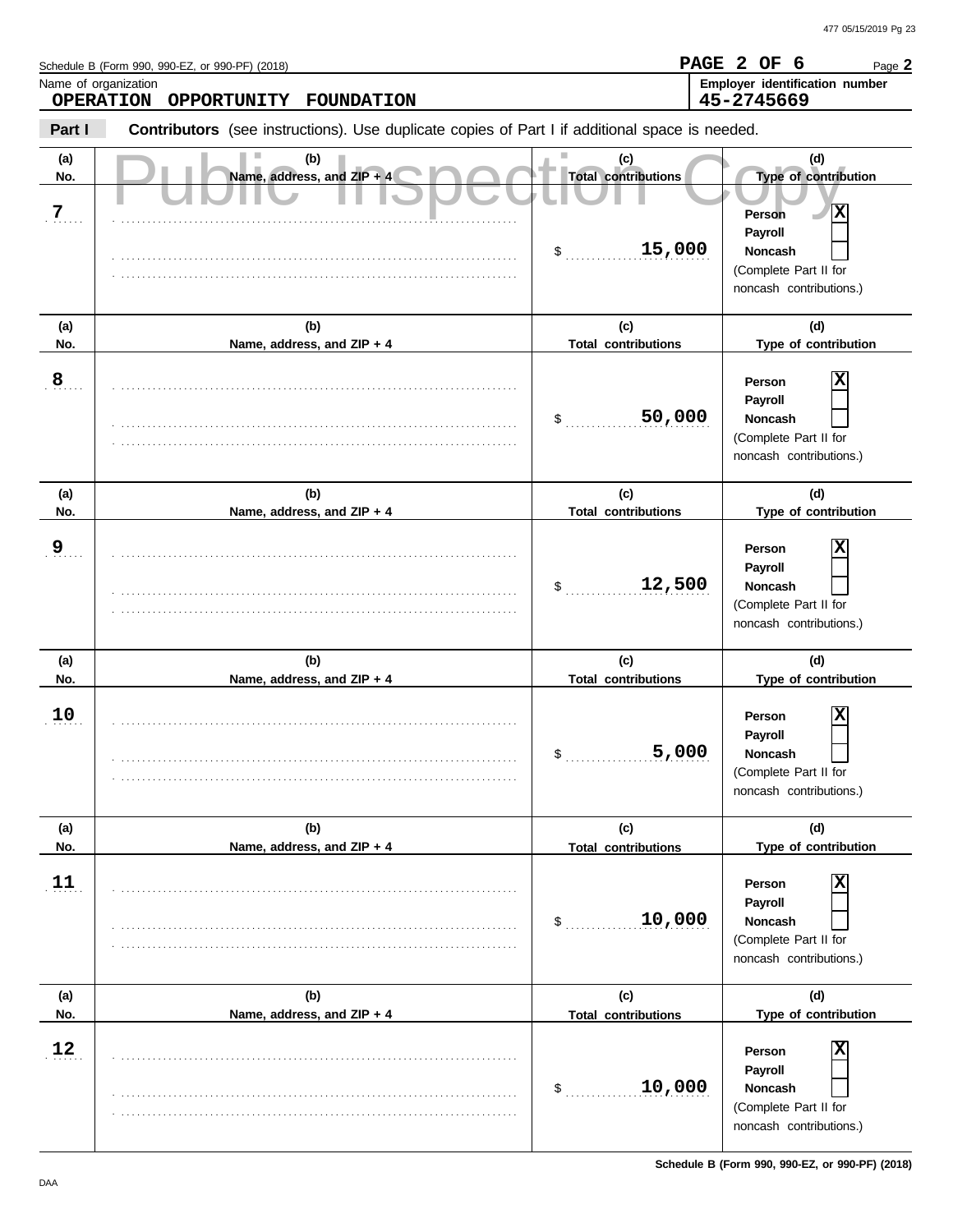**PAGE 3 OF 6**

Page **2**

Schedule B (Form 990, 990-EZ, or 990-PF) (2018)

Name, address, and ZIP + S DCCL Total contributions Copyright of contribution Copyright Contributions Cype of contributions Cype of contributions Cype of contributions Cype of contributions Cype of contributions Cype of co **Part I Type of contribution Person Payroll Noncash (a) (b) (c) (d) No. Name, address, and ZIP + 4 Type of contribution Person Payroll Noncash (a) (b) (c) (d)** No. Name, address, and ZIP + 4 **Total contributions** Type of contribution **Person Payroll Noncash (a) (b) (c) (d) No. Name, address, and ZIP + 4 Type of contribution Person Payroll Noncash** \$ . . . . . . . . . . . . . . . . . . . . . . . . . . . . **5,000** (Complete Part II for noncash contributions.) \$ . . . . . . . . . . . . . . . . . . . . . . . . . . . . (Complete Part II for noncash contributions.) \$ . . . . . . . . . . . . . . . . . . . . . . . . . . . . (Complete Part II for noncash contributions.) \$ . . . . . . . . . . . . . . . . . . . . . . . . . . . . (Complete Part II for noncash contributions.) \$ . . . . . . . . . . . . . . . . . . . . . . . . . . . . **11,416 X** (Complete Part II for noncash contributions.) \$ . . . . . . . . . . . . . . . . . . . . . . . . . . . . **1,050,000** (Complete Part II for noncash contributions.) **Contributors** (see instructions). Use duplicate copies of Part I if additional space is needed. **(a) (b) (c) (d) No. Name, address, and ZIP + 4 Total contributions Type of contribution Person Payroll Noncash (a) (b) (c) (d) No. Name, address, and ZIP + 4 Type of contribution Person Payroll Noncash (a) (b) (c) (d) No. Name, address, and ZIP + 4** Name of organization **Employer identification number Employer identification number**  $\frac{13}{1}$  $\frac{14}{1}$  $\frac{15}{15}$ .  $16$ . . . . . . . **17** . . . . . . . **18** . . . . . . . . . . . . . . . . . . . . . . . . . . . . . . . . . . . . . . . . . . . . . . . . . . . . . . . . . . . . . . . . . . . . . . . . . . . . . . . . . . . . . . . . . . . . . . . . . . . . . . . . . . . . . . . . . . . . . . . . . . . . . . . . . . . . . . . . . . . . . . . . . . . . . . . . . . . . . . . . . . . . . . . . . . . . . . . . . . . . . . . . . . . . . . . . . . . . . . . . . . . . . . . . . . . . . . . . . . . . . . . . . . . . . . . . . . . . . . . . . . . . . . . . . . . . . . . . . . . . . . . . . . . . . . . . . . . . . . . . . . . . . . . . . . . . . . . . . . . . . . . . . . . . . . . . . . . . . . . . . . . . . . . . . . . . . . . . . . . . . . . . . . . . . . . . . . . . . . . . . . . . . . . . . . . . . . . . . . . . . . . . . . . . . . . . . . . . . . . . . . . . . . . . . . . . . . . . . . . . . . . . . . . . . . . . . . . . . . . . . . . . . . . . . . . . . . . . . . . . . . . . . . . . . . . . . . . . . . . . . . . . . . . . . . . . . . . . . . . . . . . . . . . . . . . . . . . . . . . . . . . . . . . . . . . . . . . . . . . . . . . . . . . . . . . . . . . . . . . . . . . . . . . . . . . . . . . . . . . . . . . . . . . . . . . . . . . . . . . . . . . . . . . . . . . . . . . . . . . . . . . . . . . . . . . . . . . . . . . . . . . . . . . . . . . . . . . . . . . . . . . . . . . . . . . . . . . . . . . . . . . . . . . . . . . . . . . . . . . . . . . . . . . . . . . . . . . . . . . . . . . . . . . . . . . . . . . . . . . . . . . . . . . . . . . . . . . . . . . . . . . . . . . . . . . . . . . . . . . . . . . . . . . . . . . . . . . . . . . . . . . . . . . . . . . . . . . . . . . . . . . . . . . . . . . . . . . . . . . . . . . . . . . . . . . . . . . . . . . . . . . . . . . . . . . . . . . . . . . . . . . . . . . . . . . . . . . . . . . . . . . . . . . . . . . . . . . . . . . . . . . . . . . . . . . . . . . . . . . . . . . . . . . . . . . . . . . . . . . . . . . . . . . . . . . . . . . . . . . . . . . . . . . . . . . . . . . . . . . . . . . . . . . . . . . . . . . . . . . . . . . . . . . . . . . . . . . . . . . . . . . . . . . . . . . . . . . . . . . . . . . . . . . . . . . . . . . . . . . . . . . . . . . . . . . . . . . . . . . . . . . . . . . . . . . . . . . . . . . . . . . . . . . . . . . . . . . . . . . . . . . . . . . . . . . . . . . . . . . . . . . . . . . . . . . . . . . . . . . . . . . . . . . . . . . . . . . . . . . . . . . . . . . . . . . . . . . . . . . . . . . . . . . . . . . . . . . . . . . . . . . . . . . . . . . . . . . . . . . . . . . . . . . . . . . . . . . . . . . . . . . . . . . . . . . . . . . . . . . . . . . . . . . . . . . . . . . . . . . . . . . . . . . . . . . . . . . . . . . . . . . . . . . . . . . . . . . . . . . . . . . . . . . . . . . . . . . . . . . . . . . . . . **Total contributions Total contributions Total contributions Total contributions Total contributions OPERATION OPPORTUNITY FOUNDATION 45-2745669 X 5,000 X 5,000 X 5,000 X X**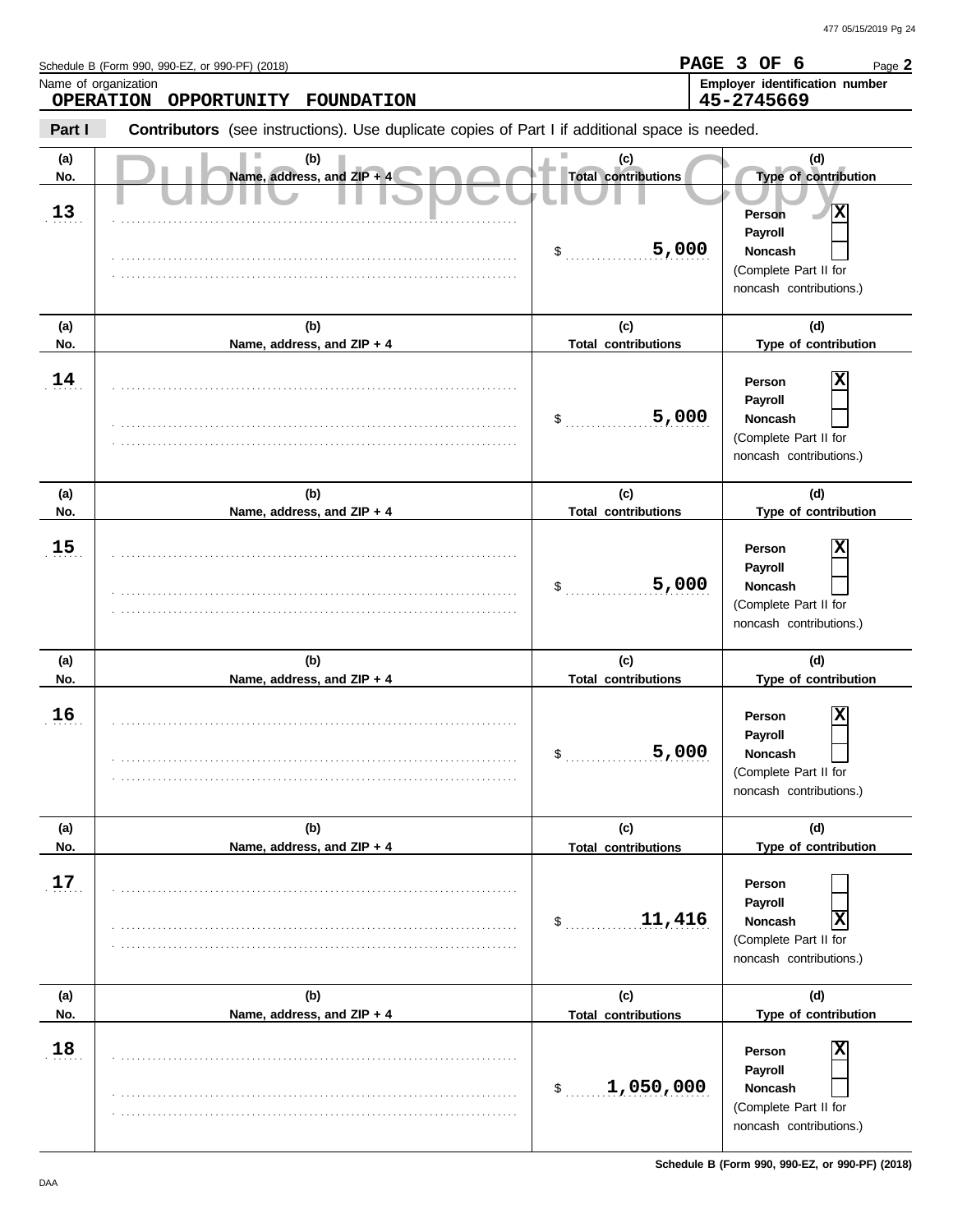**PAGE 4 OF 6**

Page **2**

Schedule B (Form 990, 990-EZ, or 990-PF) (2018)

Name, address, and ZIP + S DCCL Total contributions Copyright of contribution Copyright Contributions Cype of contributions Cype of contributions Cype of contributions Cype of contributions Cype of contributions Cype of co **Part I Type of contribution Person Payroll Noncash (a) (b) (c) (d) No. Name, address, and ZIP + 4 Type of contribution Person Payroll Noncash (a) (b) (c) (d)** No. Name, address, and ZIP + 4 **Total contributions** Type of contribution **Person Payroll Noncash (a) (b) (c) (d) No. Name, address, and ZIP + 4 Type of contribution Person Payroll Noncash** \$ . . . . . . . . . . . . . . . . . . . . . . . . . . . . **5,000** (Complete Part II for noncash contributions.) \$ . . . . . . . . . . . . . . . . . . . . . . . . . . . . **880,300** (Complete Part II for noncash contributions.) \$ . . . . . . . . . . . . . . . . . . . . . . . . . . . . (Complete Part II for noncash contributions.) \$ . . . . . . . . . . . . . . . . . . . . . . . . . . . . (Complete Part II for noncash contributions.)  $\mathsf{\$}$  . . . . . . . . . (Complete Part II for noncash contributions.) \$ . . . . . . . . . . . . . . . . . . . . . . . . . . . . **15,000** (Complete Part II for noncash contributions.) **Contributors** (see instructions). Use duplicate copies of Part I if additional space is needed. **(a) (b) (c) (d) No. Name, address, and ZIP + 4 Total contributions Type of contribution Person Payroll Noncash (a) (b) (c) (d) No. Name, address, and ZIP + 4 Type of contribution Person Payroll Noncash (a) (b) (c) (d) No. Name, address, and ZIP + 4** Name of organization **Employer identification number Employer identification number** . . . . . . . **19** . **20**  $\cdot$  21 . **22**  $\cdot$  . 23  $\frac{24}{1}$ . . . . . . . . . . . . . . . . . . . . . . . . . . . . . . . . . . . . . . . . . . . . . . . . . . . . . . . . . . . . . . . . . . . . . . . . . . . . . . . . . . . . . . . . . . . . . . . . . . . . . . . . . . . . . . . . . . . . . . . . . . . . . . . . . . . . . . . . . . . . . . . . . . . . . . . . . . . . . . . . . . . . . . . . . . . . . . . . . . . . . . . . . . . . . . . . . . . . . . . . . . . . . . . . . . . . . . . . . . . . . . . . . . . . . . . . . . . . . . . . . . . . . . . . . . . . . . . . . . . . . . . . . . . . . . . . . . . . . . . . . . . . . . . . . . . . . . . . . . . . . . . . . . . . . . . . . . . . . . . . . . . . . . . . . . . . . . . . . . . . . . . . . . . . . . . . . . . . . . . . . . . . . . . . . . . . . . . . . . . . . . . . . . . . . . . . . . . . . . . . . . . . . . . . . . . . . . . . . . . . . . . . . . . . . . . . . . . . . . . . . . . . . . . . . . . . . . . . . . . . . . . . . . . . . . . . . . . . . . . . . . . . . . . . . . . . . . . . . . . . . . . . . . . . . . . . . . . . . . . . . . . . . . . . . . . . . . . . . . . . . . . . . . . . . . . . . . . . . . . . . . . . . . . . . . . . . . . . . . . . . . . . . . . . . . . . . . . . . . . . . . . . . . . . . . . . . . . . . . . . . . . . . . . . . . . . . . . . . . . . . . . . . . . . . . . . . . . . . . . . . . . . . . . . . . . . . . . . . . . . . . . . . . . . . . . . . . . . . . . . . . . . . . . . . . . . . . . . . . . . . . . . . . . . . . . . . . . . . . . . . . . . . . . . . . . . . . . . . . . . . . . . . . . . . . . . . . . . . . . . . . . . . . . . . . . . . . . . . . . . . . . . . . . . . . . . . . . . . . . . . . . . . . . . . . . . . . . . . . . . . . . . . . . . . . . . . . . . . . . . . . . . . . . . . . . . . . . . . . . . . . . . . . . . . . . . . . . . . . . . . . . . . . . . . . . . . . . . . . . . . . . . . . . . . . . . . . . . . . . . . . . . . . . . . . . . . . . . . . . . . . . . . . . . . . . . . . . . . . . . . . . . . . . . . . . . . . . . . . . . . . . . . . . . . . . . . . . . . . . . . . . . . . . . . . . . . . . . . . . . . . . . . . . . . . . . . . . . . . . . . . . . . . . . . . . . . . . . . . . . . . . . . . . . . . . . . . . . . . . . . . . . . . . . . . . . . . . . . . . . . . . . . . . . . . . . . . . . . . . . . . . . . . . . . . . . . . . . . . . . . . . . . . . . . . . . . . . . . . . . . . . . . . . . . . . . . . . . . . . . . . . . . . . . . . . . . . . . . . . . . . . . . . . . . . . . . . . . . . . . . . . . . . . . . . . . . . . . . . . . . . . . . . . . . . . . . . . . . . . . . . . . . . . . . . . . . . . . . . . . . . . . . . . . . . . . . . . . . . . . . . . . . . . . . . . . . . . . . . . . . . . . . . . . . . . . . . . . . . . . . . . . . . . . . . . . . . . . . . . . . . . . . . **Total contributions Total contributions Total contributions Total contributions Total contributions OPERATION OPPORTUNITY FOUNDATION 45-2745669 X X**  $7,189$  **Noncash**  $\overline{X}$ **25,000 X 6,000 X X**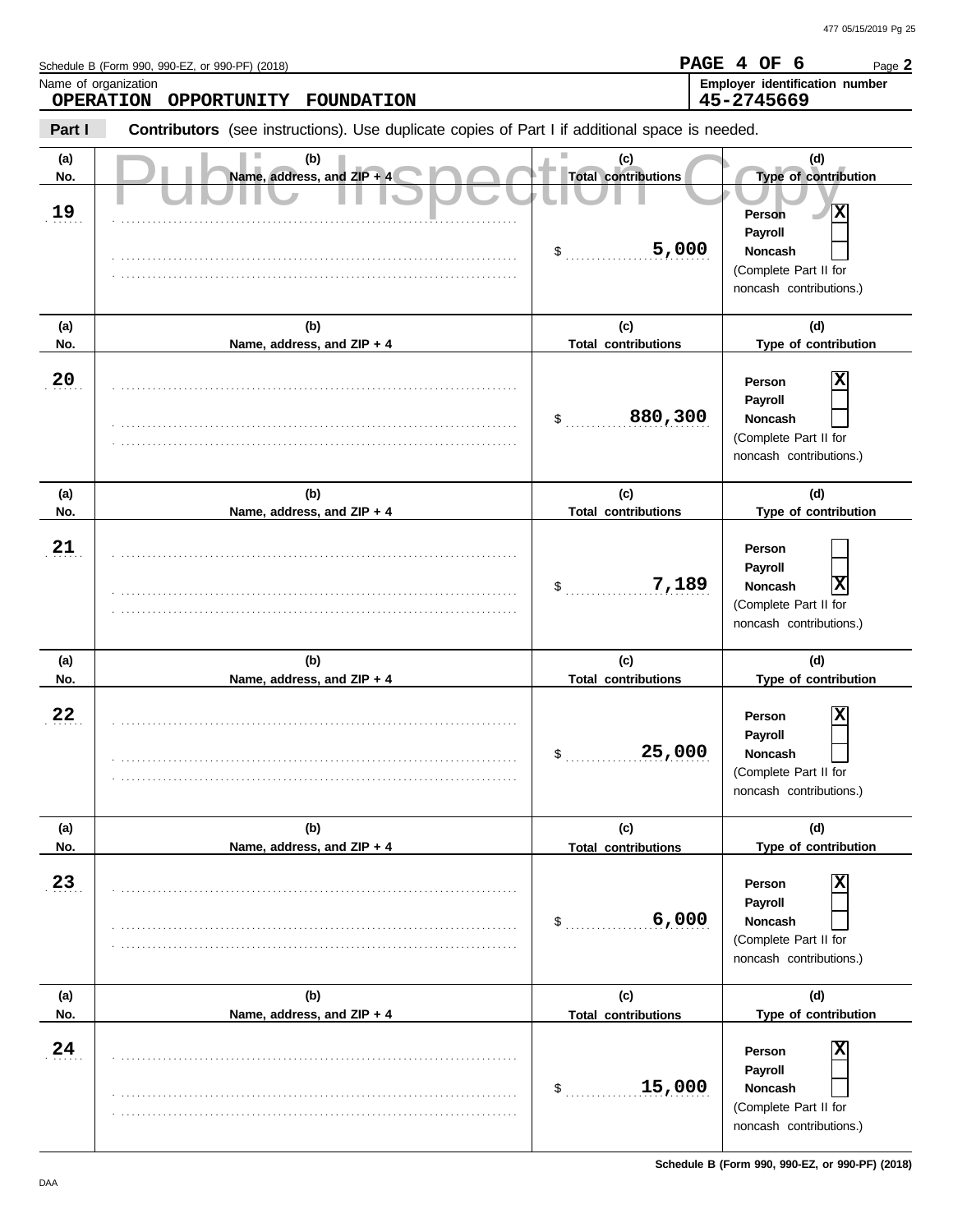**PAGE 5 OF 6**

Page **2**

Schedule B (Form 990, 990-EZ, or 990-PF) (2018)

Name, address, and ZIP + S DCCL Total contributions Copyright of contribution Copyright Contributions Cype of contributions Cype of contributions Cype of contributions Cype of contributions Cype of contributions Cype of co **Part I Type of contribution Person Payroll Noncash (a) (b) (c) (d) No. Name, address, and ZIP + 4 Type of contribution Person Payroll Noncash (a) (b) (c) (d)** No. Name, address, and ZIP + 4 **Total contributions** Type of contribution **Person Payroll Noncash (a) (b) (c) (d) No. Name, address, and ZIP + 4 Type of contribution Person Payroll Noncash** \$ . . . . . . . . . . . . . . . . . . . . . . . . . . . . **10,000** (Complete Part II for noncash contributions.) \$ . . . . . . . . . . . . . . . . . . . . . . . . . . . . **80,000** (Complete Part II for noncash contributions.)  $\mathsf{\$}$  . . . . . . . . . . . (Complete Part II for noncash contributions.) \$ . . . . . . . . . . . . . . . . . . . . . . . . . . . . (Complete Part II for noncash contributions.)  $\mathsf{\$}$  . . . . . . . . . . . (Complete Part II for noncash contributions.) \$ . . . . . . . . . . . . . . . . . . . . . . . . . . . . **15,000** (Complete Part II for noncash contributions.) **Contributors** (see instructions). Use duplicate copies of Part I if additional space is needed. **(a) (b) (c) (d) No. Name, address, and ZIP + 4 Total contributions Type of contribution Person Payroll Noncash (a) (b) (c) (d) No. Name, address, and ZIP + 4 Type of contribution Person Payroll Noncash (a) (b) (c) (d) No. Name, address, and ZIP + 4**  $\frac{25}{2}$ . . 26 . **27** . **28** . **29** . 30 . . . . . . . . . . . . . . . . . . . . . . . . . . . . . . . . . . . . . . . . . . . . . . . . . . . . . . . . . . . . . . . . . . . . . . . . . . . . . . . . . . . . . . . . . . . . . . . . . . . . . . . . . . . . . . . . . . . . . . . . . . . . . . . . . . . . . . . . . . . . . . . . . . . . . . . . . . . . . . . . . . . . . . . . . . . . . . . . . . . . . . . . . . . . . . . . . . . . . . . . . . . . . . . . . . . . . . . . . . . . . . . . . . . . . . . . . . . . . . . . . . . . . . . . . . . . . . . . . . . . . . . . . . . . . . . . . . . . . . . . . . . . . . . . . . . . . . . . . . . . . . . . . . . . . . . . . . . . . . . . . . . . . . . . . . . . . . . . . . . . . . . . . . . . . . . . . . . . . . . . . . . . . . . . . . . . . . . . . . . . . . . . . . . . . . . . . . . . . . . . . . . . . . . . . . . . . . . . . . . . . . . . . . . . . . . . . . . . . . . . . . . . . . . . . . . . . . . . . . . . . . . . . . . . . . . . . . . . . . . . . . . . . . . . . . . . . . . . . . . . . . . . . . . . . . . . . . . . . . . . . . . . . . . . . . . . . . . . . . . . . . . . . . . . . . . . . . . . . . . . . . . . . . . . . . . . . . . . . . . . . . . . . . . . . . . . . . . . . . . . . . . . . . . . . . . . . . . . . . . . . . . . . . . . . . . . . . . . . . . . . . . . . . . . . . . . . . . . . . . . . . . . . . . . . . . . . . . . . . . . . . . . . . . . . . . . . . . . . . . . . . . . . . . . . . . . . . . . . . . . . . . . . . . . . . . . . . . . . . . . . . . . . . . . . . . . . . . . . . . . . . . . . . . . . . . . . . . . . . . . . . . . . . . . . . . . . . . . . . . . . . . . . . . . . . . . . . . . . . . . . . . . . . . . . . . . . . . . . . . . . . . . . . . . . . . . . . . . . . . . . . . . . . . . . . . . . . . . . . . . . . . . . . . . . . . . . . . . . . . . . . . . . . . . . . . . . . . . . . . . . . . . . . . . . . . . . . . . . . . . . . . . . . . . . . . . . . . . . . . . . . . . . . . . . . . . . . . . . . . . . . . . . . . . . . . . . . . . . . . . . . . . . . . . . . . . . . . . . . . . . . . . . . . . . . . . . . . . . . . . . . . . . . . . . . . . . . . . . . . . . . . . . . . . . . . . . . . . . . . . . . . . . . . . . . . . . . . . . . . . . . . . . . . . . . . . . . . . . . . . . . . . . . . . . . . . . . . . . . . . . . . . . . . . . . . . . . . . . . . . . . . . . . . . . . . . . . . . . . . . . . . . . . . . . . . . . . . . . . . . . . . . . . . . . . . . . . . . . . . . . . . . . . . . . . . . . . . . . . . . . . . . . . . . . . . . . . . . . . . . . . . . . . . . . . . . . . . . . . . . . . . . . . . . . . . . . . . . . . . . . . . . . . . . . . . . . . . . . . . . . . . . . . . . . . . . . . . . . . . . . . . . . . . . . . . . . . . . . . . . . . . . . . . . . . . . . . . . . . . . . . . . . . **Total contributions Total contributions Total contributions Total contributions Total contributions OPERATION OPPORTUNITY FOUNDATION 45-2745669 X X 70,000 X 10,000 X 10,000 X X**

Name of organization **Employer identification number Employer identification number**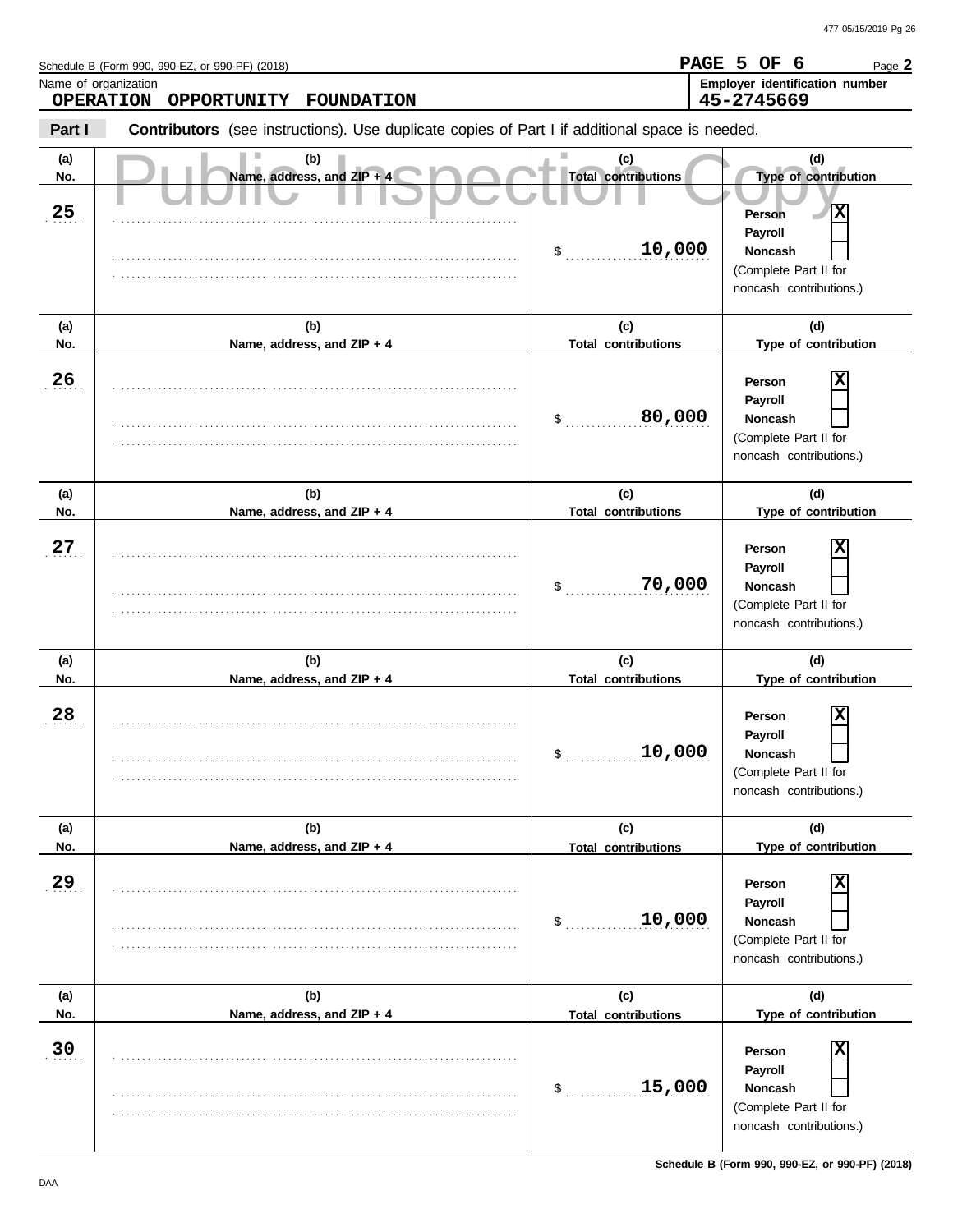**PAGE 6 OF 6**

Page **2**

Schedule B (Form 990, 990-EZ, or 990-PF) (2018)

Name, address, and ZIP + S DCCL Total contributions Copyright of contribution Copyright Contributions Cype of contributions Cype of contributions Cype of contributions Cype of contributions Cype of contributions Cype of co **Part I Type of contribution Person Payroll Noncash (a) (b) (c) (d) No. Name, address, and ZIP + 4 Type of contribution Person Payroll Noncash (a) (b) (c) (d)** No. Name, address, and ZIP + 4 **Total contributions** Type of contribution **Person Payroll Noncash (a) (b) (c) (d) No. Name, address, and ZIP + 4 Type of contribution Person Payroll Noncash** \$ . . . . . . . . . . . . . . . . . . . . . . . . . . . . **50,000** (Complete Part II for noncash contributions.)  $\frac{1}{2}$ (Complete Part II for noncash contributions.)  $\mathsf{\$}$  . . . . . . . . . . . . . . . . (Complete Part II for noncash contributions.) \$ . . . . . . . . . . . . . . . . . . . . . . . . . . . . (Complete Part II for noncash contributions.)  $\$\;$ (Complete Part II for noncash contributions.)  $\mathsf{\$}$  . . . . . . . . . . . . . . . (Complete Part II for noncash contributions.) **Contributors** (see instructions). Use duplicate copies of Part I if additional space is needed. **(a) (b) (c) (d) No. Name, address, and ZIP + 4 Total contributions Type of contribution Person Payroll Noncash (a) (b) (c) (d) No. Name, address, and ZIP + 4 Type of contribution Person Payroll Noncash (a) (b) (c) (d) No. Name, address, and ZIP + 4** Name of organization **Employer identification number Employer identification number**  $\overline{31}$ . . 32  $\cdot$  33  $\frac{34}{1}$ . . . . . . . . . . . . . . . . . . . . . . . . . . . . . . . . . . . . . . . . . . . . . . . . . . . . . . . . . . . . . . . . . . . . . . . . . . . . . . . . . . . . . . . . . . . . . . . . . . . . . . . . . . . . . . . . . . . . . . . . . . . . . . . . . . . . . . . . . . . . . . . . . . . . . . . . . . . . . . . . . . . . . . . . . . . . . . . . . . . . . . . . . . . . . . . . . . . . . . . . . . . . . . . . . . . . . . . . . . . . . . . . . . . . . . . . . . . . . . . . . . . . . . . . . . . . . . . . . . . . . . . . . . . . . . . . . . . . . . . . . . . . . . . . . . . . . . . . . . . . . . . . . . . . . . . . . . . . . . . . . . . . . . . . . . . . . . . . . . . . . . . . . . . . . . . . . . . . . . . . . . . . . . . . . . . . . . . . . . . . . . . . . . . . . . . . . . . . . . . . . . . . . . . . . . . . . . . . . . . . . . . . . . . . . . . . . . . . . . . . . . . . . . . . . . . . . . . . . . . . . . . . . . . . . . . . . . . . . . . . . . . . . . . . . . . . . . . . . . . . . . . . . . . . . . . . . . . . . . . . . . . . . . . . . . . . . . . . . . . . . . . . . . . . . . . . . . . . . . . . . . . . . . . . . . . . . . . . . . . . . . . . . . . . . . . . . . . . . . . . . . . . . . . . . . . . . . . . . . . . . . . . . . . . . . . . . . . . . . . . . . . . . . . . . . . . . . . . . . . . . . . . . . . . . . . . . . . . . . . . . . . . . . . . . . . . . . . . . . . . . . . . . . . . . . . . . . . . . . . . . . . . . . . . . . . . . . . . . . . . . . . . . . . . . . . . . . . . . . . . . . . . . . . . . . . . . . . . . . . . . . . . . . . . . . . . . . . . . . . . . . . . . . . . . . . . . . . . . . . . . . . . . . . . . . . . . . . . . . . . . . . . . . . . . . . . . . . . . . . . . . . . . . . . . . . . . . . . . . . . . . . . . . . . . . . . . . . . . . . . . . . . . . . . . . . . . . . . . . . . . . . . . . . . . . . . . . . . . . . . . . . . . . . . . . . . . . . . . . . . . . . . . . . . . . . . . . . . . . . . . . . . . . . . . . . . . . . . . . . . . . . . . . . . . . . . . . . . . . . . . . . . . . . . . . . . . . . . . . . . . . . . . . . . . . . . . . . . . . . . . . . . . . . . . . . . . . . . . . . . . . . . . . . . . . . . . . . . . . . . . . . . . . . . . . . . . . . . . . . . . . . . . . . . . . . . . . . . . . . . . . . . . . . . . . . . . . . . . . . . . . . . . . . . . . . . . . . . . . . . . . . . . . . . . . . . . . . . . . . . . . . . . . . . . . . . . . . . . . . . . . . . . . . . . . . . . . . . . . . . . . . . . . . . . . . . . . . . . . . . . . . . . . . . . . . . . . . . . . . . . . . . . . . . . . . . . . . . . . . . . . . . . . . . . . . . . . . . . . . . . . . . . . . . . . . . . . . . . . . . . . . . . . . . . . . . . . . . . . . . . . . . . . . . . . . . . . . . . . . . . . . . . . . . . . . . . . . . . . . . **Total contributions Total contributions Total contributions Total contributions Total contributions OPERATION OPPORTUNITY FOUNDATION 45-2745669 X 5,000 X 5,000 X 5,000 X**

**Schedule B (Form 990, 990-EZ, or 990-PF) (2018)**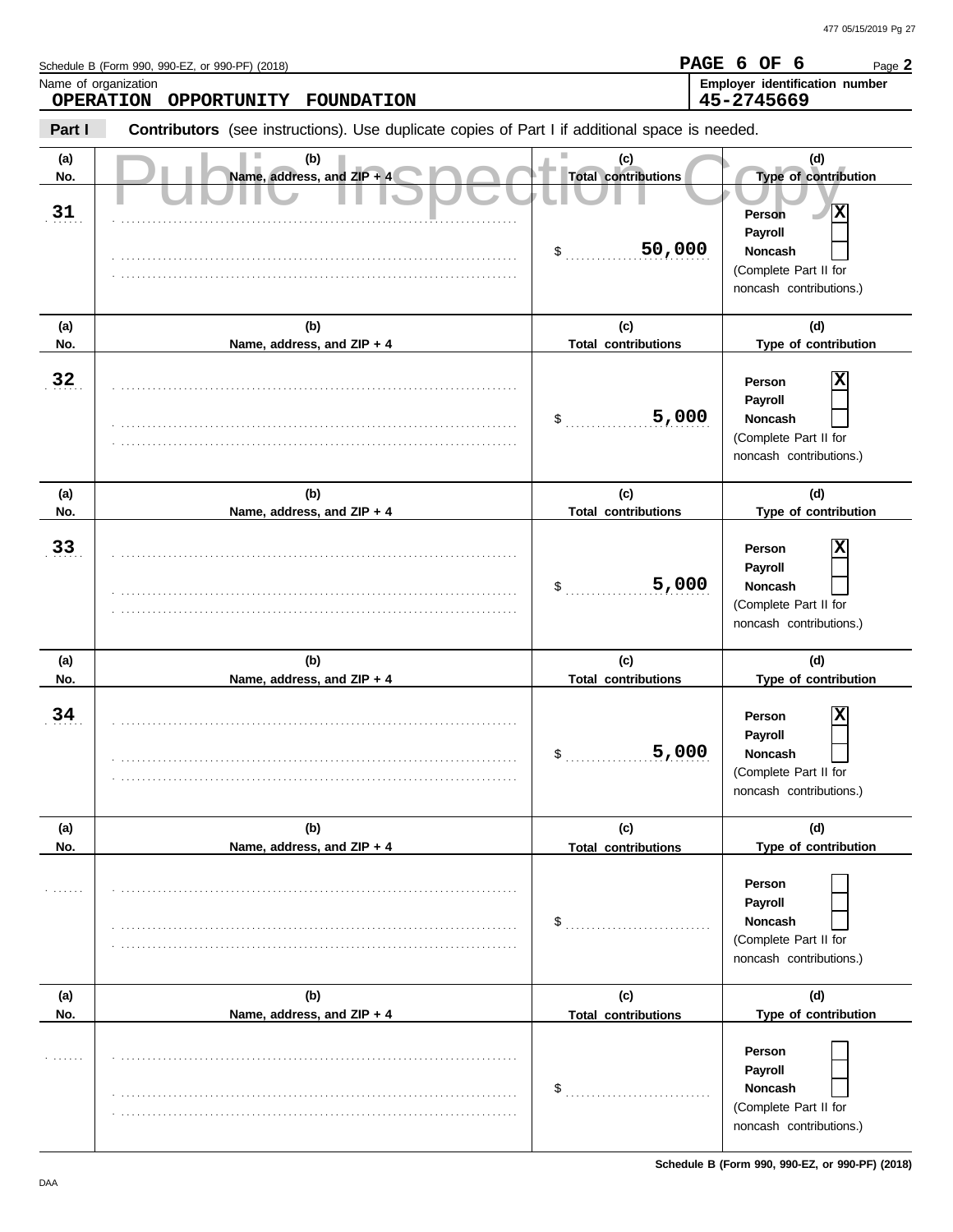Page 3

PAGE 1 OF 1

45-2745669

Employer identification number

Schedule B (Form 990, 990-EZ, or 990-PF) (2018)

OPPORTUNITY FOUNDATION

Name of organization **OPERATION** 

Noncash Property (see instructions). Use duplicate copies of Part II if additional space is needed. Part II (a) No.  $(c)$  $(d)$  $(b)$ from FMV (or estimate) Description of noncash property given Date received Part I (See instructions.) STOCK DONATION  $6<sub>1</sub>$  $$ 46,371$ 03/07/18 (a) No.  $(c)$  $(b)$  $(d)$ FMV (or estimate) from Description of noncash property given Date received Part I (See instructions.) STOCK DONATION  $17$  $$$  ..............11,416  $12/03/18$ (a) No.  $(c)$  $(b)$  $(d)$ from FMV (or estimate) Description of noncash property given Date received Part I (See instructions.) STOCK DONATION 21  $$ 7,189$  $06/01/18$ (a) No.  $(c)$  $(b)$  $(d)$ FMV (or estimate) from Description of noncash property given Date received Part I (See instructions.) . . . . . . .  $\sim$ (a) No.  $(c)$  $(d)$  $(b)$ from FMV (or estimate) Description of noncash property given Date received Part I (See instructions.) . . . . . . .  $\frac{1}{2}$ (a) No.  $(c)$  $(b)$  $(d)$ FMV (or estimate) from Description of noncash property given Date received Part I (See instructions.) in nombre . . . . . . . . . . . . . . . . . . .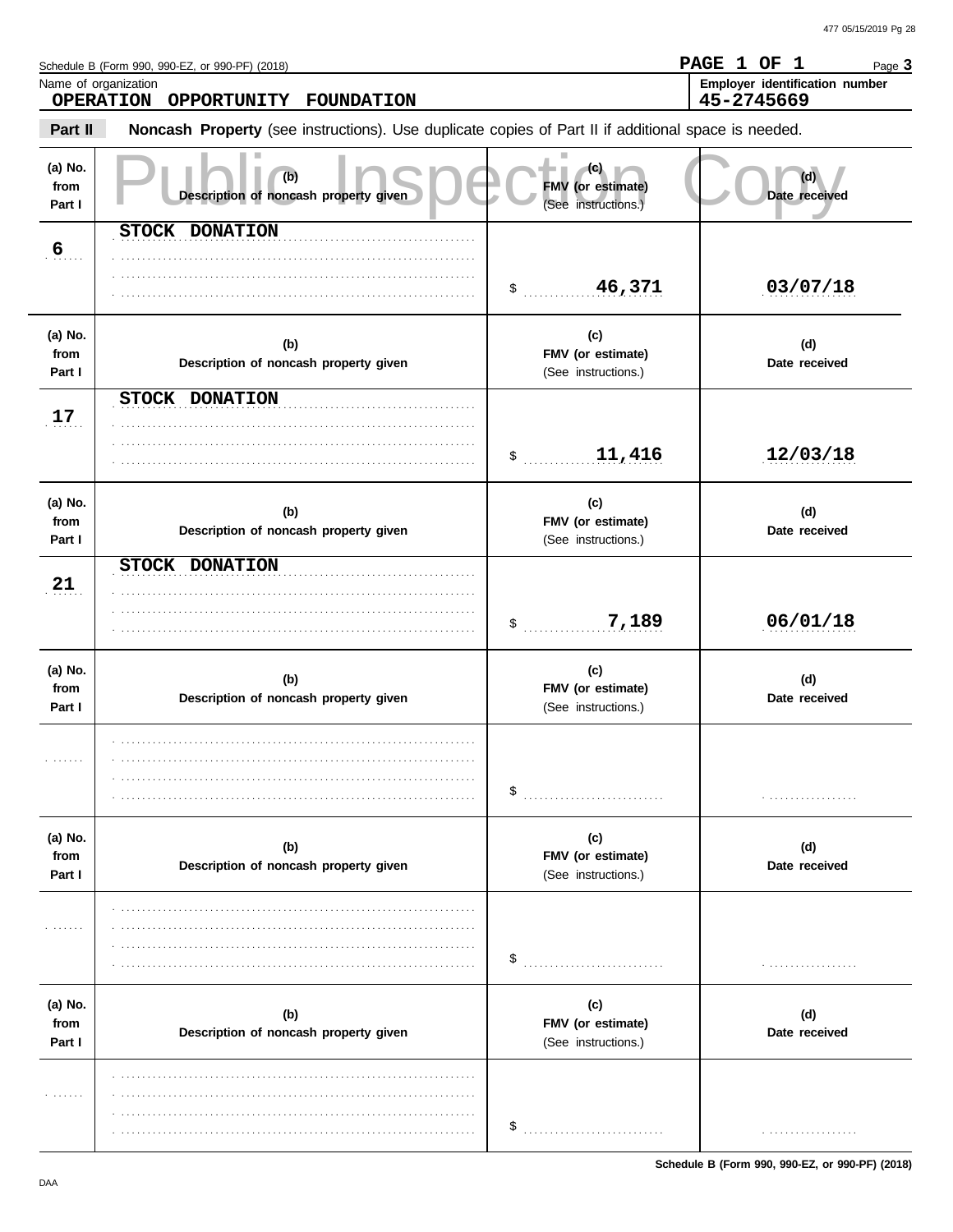| 477 05/15/2019 Pg 29 |  |
|----------------------|--|
|                      |  |

|        | <b>SCHEDULE D</b><br>(Form 990)                        |                                                                                                                                                                                                                                                                       | <b>Supplemental Financial Statements</b><br>u Complete if the organization answered "Yes" on Form 990, |    | OMB No. 1545-0047<br>18                             |
|--------|--------------------------------------------------------|-----------------------------------------------------------------------------------------------------------------------------------------------------------------------------------------------------------------------------------------------------------------------|--------------------------------------------------------------------------------------------------------|----|-----------------------------------------------------|
|        | Department of the Treasury<br>Internal Revenue Service |                                                                                                                                                                                                                                                                       | Part IV, line 6, 7, 8, 9, 10, 11a, 11b, 11c, 11d, 11e, 11f, 12a, or 12b.<br>u Attach to Form 990.      |    | <b>Open to Public</b>                               |
|        | Name of the organization                               |                                                                                                                                                                                                                                                                       | <b>u</b> Go to www.irs.gov/Form990 for instructions and the latest information.                        |    | <b>Inspection</b><br>Employer identification number |
|        |                                                        |                                                                                                                                                                                                                                                                       |                                                                                                        |    |                                                     |
|        |                                                        | OPERATION OPPORTUNITY FOUNDATION                                                                                                                                                                                                                                      |                                                                                                        |    | 45-2745669                                          |
|        | Part I                                                 | Organizations Maintaining Donor Advised Funds or Other Similar Funds or Accounts.                                                                                                                                                                                     |                                                                                                        |    |                                                     |
|        |                                                        | Complete if the organization answered "Yes" on Form 990, Part IV, line 6.                                                                                                                                                                                             |                                                                                                        |    |                                                     |
|        |                                                        |                                                                                                                                                                                                                                                                       | (a) Donor advised funds                                                                                |    | (b) Funds and other accounts                        |
| 1      | Total number at end of year                            |                                                                                                                                                                                                                                                                       |                                                                                                        |    |                                                     |
| 2      |                                                        |                                                                                                                                                                                                                                                                       |                                                                                                        |    |                                                     |
| 3      |                                                        |                                                                                                                                                                                                                                                                       |                                                                                                        |    |                                                     |
| 4<br>5 | Aggregate value at end of year                         | Did the organization inform all donors and donor advisors in writing that the assets held in donor advised                                                                                                                                                            |                                                                                                        |    |                                                     |
|        |                                                        |                                                                                                                                                                                                                                                                       |                                                                                                        |    | Yes<br>No                                           |
| 6      |                                                        | Did the organization inform all grantees, donors, and donor advisors in writing that grant funds can be used                                                                                                                                                          |                                                                                                        |    |                                                     |
|        |                                                        | only for charitable purposes and not for the benefit of the donor or donor advisor, or for any other purpose                                                                                                                                                          |                                                                                                        |    |                                                     |
|        |                                                        |                                                                                                                                                                                                                                                                       |                                                                                                        |    | <b>Yes</b><br><b>No</b>                             |
|        | Part II                                                | <b>Conservation Easements.</b>                                                                                                                                                                                                                                        |                                                                                                        |    |                                                     |
|        |                                                        | Complete if the organization answered "Yes" on Form 990, Part IV, line 7.                                                                                                                                                                                             |                                                                                                        |    |                                                     |
| 1      |                                                        | Purpose(s) of conservation easements held by the organization (check all that apply).                                                                                                                                                                                 |                                                                                                        |    |                                                     |
|        |                                                        | Preservation of land for public use (e.g., recreation or education)                                                                                                                                                                                                   | Preservation of a historically important land area                                                     |    |                                                     |
|        | Protection of natural habitat                          |                                                                                                                                                                                                                                                                       | Preservation of a certified historic structure                                                         |    |                                                     |
|        | Preservation of open space                             |                                                                                                                                                                                                                                                                       |                                                                                                        |    |                                                     |
| 2      |                                                        | Complete lines 2a through 2d if the organization held a qualified conservation contribution in the form of a conservation                                                                                                                                             |                                                                                                        |    |                                                     |
|        | easement on the last day of the tax year.              |                                                                                                                                                                                                                                                                       |                                                                                                        |    | Held at the End of the Tax Year                     |
| a      |                                                        |                                                                                                                                                                                                                                                                       |                                                                                                        | 2a |                                                     |
| b      |                                                        |                                                                                                                                                                                                                                                                       |                                                                                                        | 2b |                                                     |
| c      |                                                        | Number of conservation easements on a certified historic structure included in (a) [[[[[[[[[[[[[[[[[[[[[[[[[]]]]]]]                                                                                                                                                   |                                                                                                        | 2c |                                                     |
|        |                                                        | d Number of conservation easements included in (c) acquired after 7/25/06, and not on a                                                                                                                                                                               |                                                                                                        |    |                                                     |
|        |                                                        | historic structure listed in the National Register                                                                                                                                                                                                                    |                                                                                                        | 2d |                                                     |
| 3      |                                                        | Number of conservation easements modified, transferred, released, extinguished, or terminated by the organization during the                                                                                                                                          |                                                                                                        |    |                                                     |
|        | tax year $\mathbf u$<br>.                              | Number of states where property subject to conservation easement is located <b>u</b>                                                                                                                                                                                  |                                                                                                        |    |                                                     |
| 5      |                                                        | Does the organization have a written policy regarding the periodic monitoring, inspection, handling of                                                                                                                                                                |                                                                                                        |    |                                                     |
|        |                                                        | violations, and enforcement of the conservation easements it holds?                                                                                                                                                                                                   |                                                                                                        |    | <b>Yes</b><br>No                                    |
| 6      |                                                        | Staff and volunteer hours devoted to monitoring, inspecting, handling of violations, and enforcing conservation easements during the year                                                                                                                             |                                                                                                        |    |                                                     |
|        | $\mathbf{u}$                                           |                                                                                                                                                                                                                                                                       |                                                                                                        |    |                                                     |
| 7      |                                                        | Amount of expenses incurred in monitoring, inspecting, handling of violations, and enforcing conservation easements during the year                                                                                                                                   |                                                                                                        |    |                                                     |
|        | u\$                                                    |                                                                                                                                                                                                                                                                       |                                                                                                        |    |                                                     |
| 8      |                                                        | Does each conservation easement reported on line $2(d)$ above satisfy the requirements of section $170(h)(4)(B)(i)$                                                                                                                                                   |                                                                                                        |    |                                                     |
|        |                                                        |                                                                                                                                                                                                                                                                       |                                                                                                        |    | Yes<br>No                                           |
| 9      |                                                        | In Part XIII, describe how the organization reports conservation easements in its revenue and expense statement, and                                                                                                                                                  |                                                                                                        |    |                                                     |
|        |                                                        | balance sheet, and include, if applicable, the text of the footnote to the organization's financial statements that describes the                                                                                                                                     |                                                                                                        |    |                                                     |
|        |                                                        | organization's accounting for conservation easements.                                                                                                                                                                                                                 |                                                                                                        |    |                                                     |
|        | Part III                                               | Organizations Maintaining Collections of Art, Historical Treasures, or Other Similar Assets.                                                                                                                                                                          |                                                                                                        |    |                                                     |
|        |                                                        | Complete if the organization answered "Yes" on Form 990, Part IV, line 8.                                                                                                                                                                                             |                                                                                                        |    |                                                     |
|        |                                                        | 1a If the organization elected, as permitted under SFAS 116 (ASC 958), not to report in its revenue statement and balance sheet                                                                                                                                       |                                                                                                        |    |                                                     |
|        |                                                        | works of art, historical treasures, or other similar assets held for public exhibition, education, or research in furtherance of                                                                                                                                      |                                                                                                        |    |                                                     |
|        |                                                        | public service, provide, in Part XIII, the text of the footnote to its financial statements that describes these items.                                                                                                                                               |                                                                                                        |    |                                                     |
|        |                                                        | <b>b</b> If the organization elected, as permitted under SFAS 116 (ASC 958), to report in its revenue statement and balance sheet<br>works of art, historical treasures, or other similar assets held for public exhibition, education, or research in furtherance of |                                                                                                        |    |                                                     |
|        |                                                        | public service, provide the following amounts relating to these items:                                                                                                                                                                                                |                                                                                                        |    |                                                     |
|        |                                                        |                                                                                                                                                                                                                                                                       |                                                                                                        |    |                                                     |
|        | (ii) Assets included in Form 990, Part X               |                                                                                                                                                                                                                                                                       |                                                                                                        |    |                                                     |
| 2      |                                                        | If the organization received or held works of art, historical treasures, or other similar assets for financial gain, provide the                                                                                                                                      |                                                                                                        |    |                                                     |
|        |                                                        | following amounts required to be reported under SFAS 116 (ASC 958) relating to these items:                                                                                                                                                                           |                                                                                                        |    |                                                     |
| a      |                                                        |                                                                                                                                                                                                                                                                       |                                                                                                        |    |                                                     |
|        |                                                        |                                                                                                                                                                                                                                                                       |                                                                                                        |    |                                                     |
|        |                                                        | For Paperwork Reduction Act Notice, see the Instructions for Form 990.                                                                                                                                                                                                |                                                                                                        |    | Schedule D (Form 990) 2018                          |
| DAA    |                                                        |                                                                                                                                                                                                                                                                       |                                                                                                        |    |                                                     |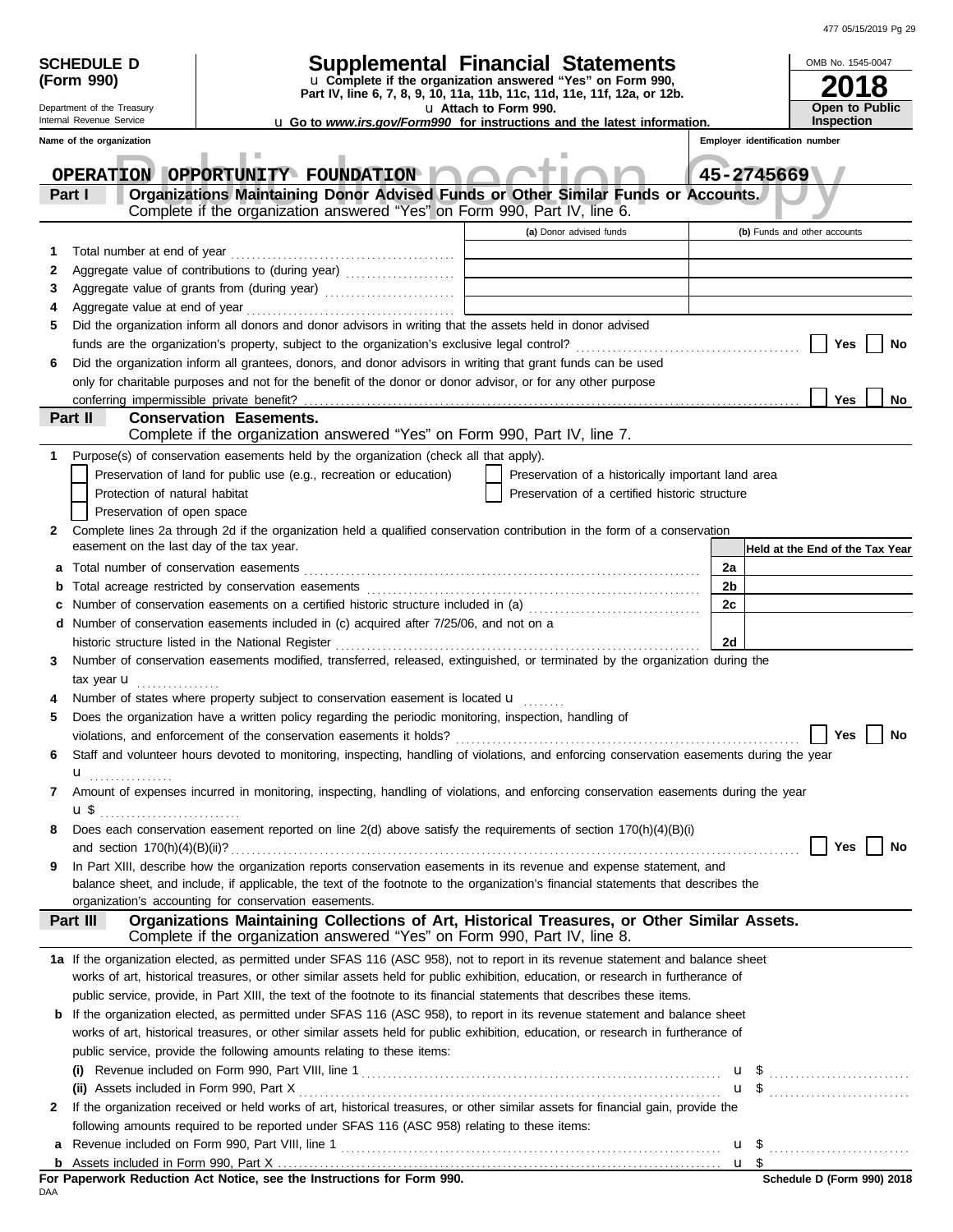|                | Schedule D (Form 990) 2018  OPERATION  OPPORTUNITY  FOUNDATION                                                                                                                                                                       |                                         |                           |                         | 45-2745669                      |                      | Page 2              |
|----------------|--------------------------------------------------------------------------------------------------------------------------------------------------------------------------------------------------------------------------------------|-----------------------------------------|---------------------------|-------------------------|---------------------------------|----------------------|---------------------|
| Part III       | Organizations Maintaining Collections of Art, Historical Treasures, or Other Similar Assets (continued)                                                                                                                              |                                         |                           |                         |                                 |                      |                     |
| 3              | Using the organization's acquisition, accession, and other records, check any of the following that are a significant use of its<br>collection items (check all that apply):                                                         |                                         |                           |                         |                                 |                      |                     |
| a              | Public exhibition                                                                                                                                                                                                                    | d                                       | Loan or exchange programs |                         |                                 |                      |                     |
| b              | Scholarly research                                                                                                                                                                                                                   | e                                       | Other                     |                         |                                 |                      |                     |
| c              | Preservation for future generations                                                                                                                                                                                                  |                                         |                           |                         |                                 |                      |                     |
|                | Provide a description of the organization's collections and explain how they further the organization's exempt purpose in Part                                                                                                       |                                         |                           |                         |                                 |                      |                     |
| XIII.          |                                                                                                                                                                                                                                      |                                         |                           |                         |                                 |                      |                     |
| 5              | During the year, did the organization solicit or receive donations of art, historical treasures, or other similar                                                                                                                    |                                         |                           |                         |                                 |                      |                     |
|                |                                                                                                                                                                                                                                      |                                         |                           |                         |                                 |                      | Yes<br>No           |
| Part IV        | <b>Escrow and Custodial Arrangements.</b>                                                                                                                                                                                            |                                         |                           |                         |                                 |                      |                     |
|                | Complete if the organization answered "Yes" on Form 990, Part IV, line 9, or reported an amount on Form<br>990, Part X, line 21.                                                                                                     |                                         |                           |                         |                                 |                      |                     |
|                | 1a Is the organization an agent, trustee, custodian or other intermediary for contributions or other assets not                                                                                                                      |                                         |                           |                         |                                 |                      |                     |
|                |                                                                                                                                                                                                                                      |                                         |                           |                         |                                 |                      | Yes<br>No           |
|                | <b>b</b> If "Yes," explain the arrangement in Part XIII and complete the following table:                                                                                                                                            |                                         |                           |                         |                                 |                      |                     |
|                |                                                                                                                                                                                                                                      |                                         |                           |                         |                                 |                      | Amount              |
|                | c Beginning balance <b>contract to the contract of the set of the contract of the contract of the contract of the contract of the contract of the contract of the contract of the contract of the contract of the contract of th</b> |                                         |                           |                         |                                 | 1c                   |                     |
|                |                                                                                                                                                                                                                                      |                                         |                           |                         |                                 | 1 <sub>d</sub>       |                     |
|                |                                                                                                                                                                                                                                      |                                         |                           |                         |                                 | 1е                   |                     |
|                | Ending balance <b>constructs</b> and constructs and constructs and constructs and constructs and constructs and constructs and constructs and constructs and constructs and constructs and constructs and constructs and constructs  |                                         |                           |                         |                                 | 1f                   |                     |
|                |                                                                                                                                                                                                                                      |                                         |                           |                         |                                 |                      | <b>Yes</b><br>No    |
|                |                                                                                                                                                                                                                                      |                                         |                           |                         |                                 |                      |                     |
| Part V         | <b>Endowment Funds.</b>                                                                                                                                                                                                              |                                         |                           |                         |                                 |                      |                     |
|                | Complete if the organization answered "Yes" on Form 990, Part IV, line 10.                                                                                                                                                           | (a) Current year                        | (b) Prior year            | (c) Two years back      |                                 | (d) Three years back | (e) Four years back |
|                | 1a Beginning of year balance                                                                                                                                                                                                         |                                         |                           |                         |                                 |                      |                     |
|                |                                                                                                                                                                                                                                      |                                         |                           |                         |                                 |                      |                     |
| c              | Net investment earnings, gains, and                                                                                                                                                                                                  |                                         |                           |                         |                                 |                      |                     |
|                |                                                                                                                                                                                                                                      |                                         |                           |                         |                                 |                      |                     |
|                | Grants or scholarships                                                                                                                                                                                                               |                                         |                           |                         |                                 |                      |                     |
| е              | Other expenditures for facilities and                                                                                                                                                                                                |                                         |                           |                         |                                 |                      |                     |
|                |                                                                                                                                                                                                                                      |                                         |                           |                         |                                 |                      |                     |
|                | Administrative expenses                                                                                                                                                                                                              |                                         |                           |                         |                                 |                      |                     |
|                |                                                                                                                                                                                                                                      |                                         |                           |                         |                                 |                      |                     |
|                | Provide the estimated percentage of the current year end balance (line 1g, column (a)) held as:                                                                                                                                      |                                         |                           |                         |                                 |                      |                     |
| а              | Board designated or quasi-endowment <b>u</b>                                                                                                                                                                                         | $\%$                                    |                           |                         |                                 |                      |                     |
|                | <b>b</b> Permanent endowment <b>u</b> %                                                                                                                                                                                              |                                         |                           |                         |                                 |                      |                     |
|                | Temporarily restricted endowment <b>u</b><br>The percentages on lines 2a, 2b, and 2c should equal 100%.                                                                                                                              |                                         |                           |                         |                                 |                      |                     |
|                | 3a Are there endowment funds not in the possession of the organization that are held and administered for the                                                                                                                        |                                         |                           |                         |                                 |                      |                     |
|                | organization by:                                                                                                                                                                                                                     |                                         |                           |                         |                                 |                      | Yes<br>No.          |
|                |                                                                                                                                                                                                                                      |                                         |                           |                         |                                 |                      | 3a(i)               |
|                |                                                                                                                                                                                                                                      |                                         |                           |                         |                                 |                      | 3a(ii)              |
|                |                                                                                                                                                                                                                                      |                                         |                           |                         |                                 |                      | 3b                  |
|                | Describe in Part XIII the intended uses of the organization's endowment funds.                                                                                                                                                       |                                         |                           |                         |                                 |                      |                     |
| Part VI        | Land, Buildings, and Equipment.                                                                                                                                                                                                      |                                         |                           |                         |                                 |                      |                     |
|                | Complete if the organization answered "Yes" on Form 990, Part IV, line 11a. See Form 990, Part X, line 10.                                                                                                                           |                                         |                           |                         |                                 |                      |                     |
|                | Description of property                                                                                                                                                                                                              | (a) Cost or other basis<br>(investment) | (other)                   | (b) Cost or other basis | (c) Accumulated<br>depreciation |                      | (d) Book value      |
| <b>1a</b> Land |                                                                                                                                                                                                                                      |                                         |                           |                         |                                 |                      |                     |
|                | <b>b</b> Buildings <b>contained b</b> Buildings <b>contained b</b> Buildings <b>contained by Buildings</b>                                                                                                                           |                                         |                           |                         |                                 |                      |                     |
|                | c Leasehold improvements                                                                                                                                                                                                             |                                         |                           |                         |                                 |                      |                     |
| d              |                                                                                                                                                                                                                                      |                                         |                           |                         |                                 |                      |                     |
|                |                                                                                                                                                                                                                                      |                                         |                           |                         |                                 |                      |                     |
|                |                                                                                                                                                                                                                                      |                                         |                           |                         |                                 |                      |                     |

**Schedule D (Form 990) 2018**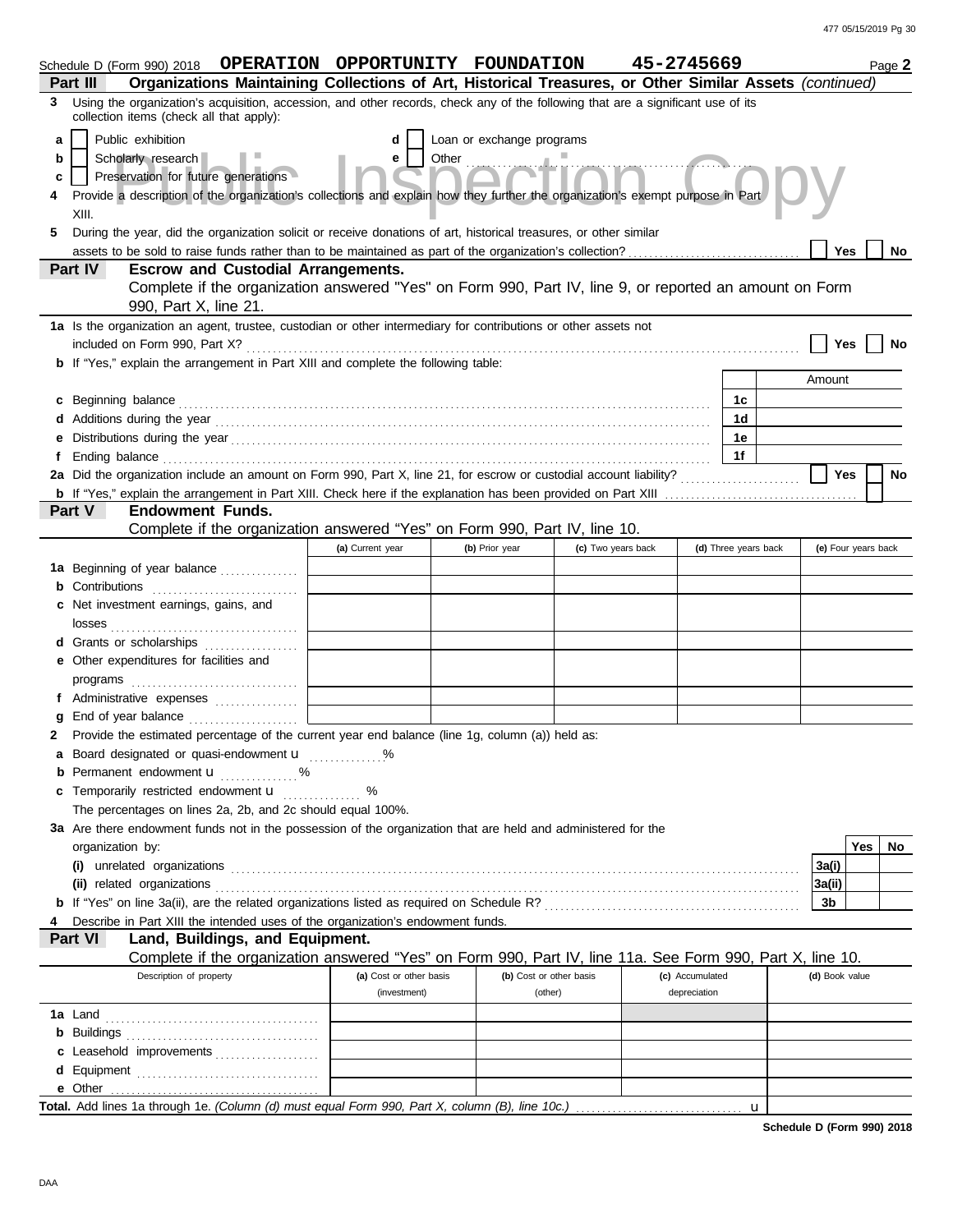|                           | <b>OPPORTUNITY</b><br><b>OPERATION</b><br>Schedule D (Form 990) 2018                                       | <b>FOUNDATION</b>           | 45-2745669                       | Page 3 |
|---------------------------|------------------------------------------------------------------------------------------------------------|-----------------------------|----------------------------------|--------|
| Part VII                  | Investments-Other Securities.                                                                              |                             |                                  |        |
|                           | Complete if the organization answered "Yes" on Form 990, Part IV, line 11b. See Form 990, Part X, line 12. |                             |                                  |        |
|                           | (a) Description of security or category                                                                    | (b) Book value              | (c) Method of valuation:         |        |
|                           | (including name of security)                                                                               |                             | Cost or end-of-year market value |        |
| (1) Financial derivatives | ш                                                                                                          | $\mathcal{L}_{\mathcal{A}}$ |                                  |        |
|                           | (2) Closely-held equity interests                                                                          |                             |                                  |        |
| (3) Other                 |                                                                                                            |                             |                                  |        |
| (A)                       |                                                                                                            |                             |                                  |        |
| (B)                       |                                                                                                            |                             |                                  |        |
| (C)                       |                                                                                                            |                             |                                  |        |
| (D)                       |                                                                                                            |                             |                                  |        |
|                           |                                                                                                            |                             |                                  |        |
| (E)                       |                                                                                                            |                             |                                  |        |
| (F)                       |                                                                                                            |                             |                                  |        |
| (G)                       |                                                                                                            |                             |                                  |        |
| (H)                       |                                                                                                            |                             |                                  |        |
|                           | Total. (Column (b) must equal Form 990, Part X, col. (B) line 12.) $\mathbf u$                             |                             |                                  |        |
| Part VIII                 | Investments-Program Related.                                                                               |                             |                                  |        |
|                           | Complete if the organization answered "Yes" on Form 990, Part IV, line 11c. See Form 990, Part X, line 13. |                             |                                  |        |
|                           | (a) Description of investment                                                                              | (b) Book value              | (c) Method of valuation:         |        |
|                           |                                                                                                            |                             | Cost or end-of-year market value |        |
| (1)                       |                                                                                                            |                             |                                  |        |
| (2)                       |                                                                                                            |                             |                                  |        |
| (3)                       |                                                                                                            |                             |                                  |        |
| (4)                       |                                                                                                            |                             |                                  |        |
| (5)                       |                                                                                                            |                             |                                  |        |
| (6)                       |                                                                                                            |                             |                                  |        |
| (7)                       |                                                                                                            |                             |                                  |        |
| (8)                       |                                                                                                            |                             |                                  |        |
| (9)                       |                                                                                                            |                             |                                  |        |
|                           | Total. (Column (b) must equal Form 990, Part X, col. (B) line 13.) $\mathbf u$                             |                             |                                  |        |
| Part IX                   | Other Assets.                                                                                              |                             |                                  |        |
|                           | Complete if the organization answered "Yes" on Form 990, Part IV, line 11d. See Form 990, Part X, line 15. |                             |                                  |        |
|                           | (a) Description                                                                                            |                             | (b) Book value                   |        |
|                           |                                                                                                            |                             |                                  |        |
| (1)                       |                                                                                                            |                             |                                  |        |
| (2)                       |                                                                                                            |                             |                                  |        |
| (3)                       |                                                                                                            |                             |                                  |        |
| (4)                       |                                                                                                            |                             |                                  |        |
| (5)                       |                                                                                                            |                             |                                  |        |
| (6)                       |                                                                                                            |                             |                                  |        |
| (7)                       |                                                                                                            |                             |                                  |        |
| (8)                       |                                                                                                            |                             |                                  |        |
| (9)                       |                                                                                                            |                             |                                  |        |
|                           | Total. (Column (b) must equal Form 990, Part X, col. (B) line 15.)                                         |                             | u                                |        |
| Part X                    | Other Liabilities.                                                                                         |                             |                                  |        |
|                           | Complete if the organization answered "Yes" on Form 990, Part IV, line 11e or 11f. See Form 990, Part X,   |                             |                                  |        |
|                           | line $25$ .                                                                                                |                             |                                  |        |
| 1.                        | (a) Description of liability                                                                               | (b) Book value              |                                  |        |
| (1)                       | Federal income taxes                                                                                       |                             |                                  |        |
| PAYROLL<br>(2)            |                                                                                                            | 389                         |                                  |        |
| (3)                       |                                                                                                            |                             |                                  |        |
|                           |                                                                                                            |                             |                                  |        |
| (4)                       |                                                                                                            |                             |                                  |        |
| (5)                       |                                                                                                            |                             |                                  |        |
| (6)                       |                                                                                                            |                             |                                  |        |
| (7)                       |                                                                                                            |                             |                                  |        |
| (8)                       |                                                                                                            |                             |                                  |        |
| (9)                       |                                                                                                            |                             |                                  |        |
|                           | Total. (Column (b) must equal Form 990, Part X, col. (B) line 25.) u                                       | 389                         |                                  |        |

**Total.** *(Column (b) must equal Form 990, Part X, col. (B) line 25.)* u

Liability for uncertain tax positions. In Part XIII, provide the text of the footnote to the organization's financial statements that reports the **2.** organization's liability for uncertain tax positions under FIN 48 (ASC 740). Check here if the text of the footnote has been provided in Part XIII ..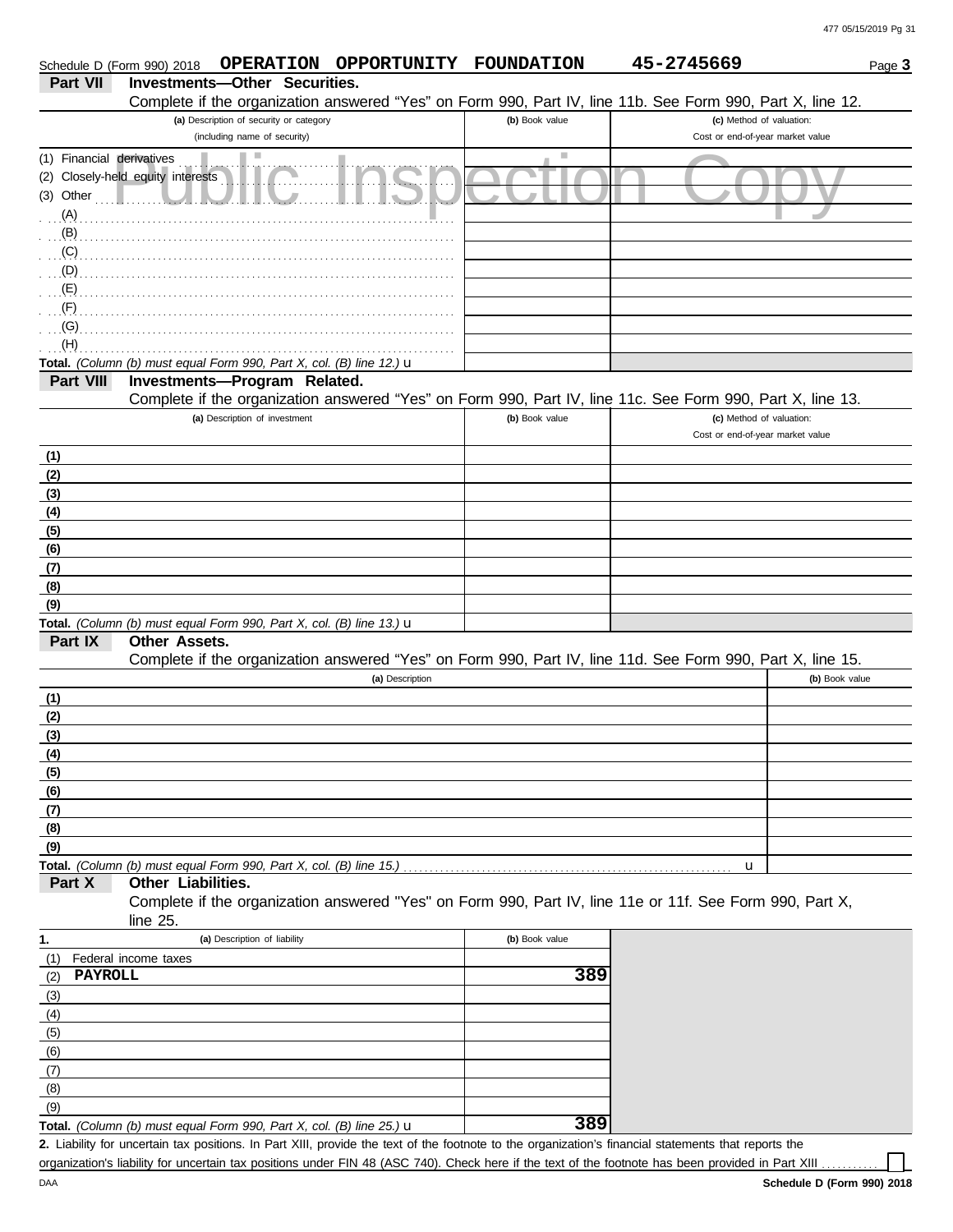|   | Schedule D (Form 990) 2018  OPERATION  OPPORTUNITY  FOUNDATION                                                                                                                                                                       |                | 45-2745669 |              | Page 4    |
|---|--------------------------------------------------------------------------------------------------------------------------------------------------------------------------------------------------------------------------------------|----------------|------------|--------------|-----------|
|   | Reconciliation of Revenue per Audited Financial Statements With Revenue per Return.<br>Part XI                                                                                                                                       |                |            |              |           |
|   | Complete if the organization answered "Yes" on Form 990, Part IV, line 12a.                                                                                                                                                          |                |            |              |           |
| 1 |                                                                                                                                                                                                                                      |                |            | $\mathbf{1}$ | 3,330,699 |
| 2 | Amounts included on line 1 but not on Form 990, Part VIII, line 12:                                                                                                                                                                  |                |            |              |           |
|   |                                                                                                                                                                                                                                      | 2a             |            |              |           |
|   | Donated services and use of facilities <b>with the service of the service of the service</b>                                                                                                                                         | 2 <sub>b</sub> |            |              |           |
|   | Recoveries of prior year grants <b>All Manual Prior Contract Contract Contract Contract Contract Contract Contract Contract Contract Contract Contract Contract Contract Contract Contract Contract Contract Contract Contract C</b> | 2c             |            |              |           |
|   |                                                                                                                                                                                                                                      | 2d             |            |              |           |
|   | Add lines 2a through 2d [11] March 20 [11] March 20 [11] March 20 [11] March 20 [11] March 20 [11] March 20 [11] March 20 [11] March 20 [11] March 20 [11] March 20 [11] March 20 [11] March 20 [11] March 20 [11] March 20 [1       |                |            | 2e           |           |
| 3 |                                                                                                                                                                                                                                      |                |            | 3            | 3,330,699 |
|   | Amounts included on Form 990, Part VIII, line 12, but not on line 1:                                                                                                                                                                 |                |            |              |           |
|   | Investment expenses not included on Form 990, Part VIII, line 7b [                                                                                                                                                                   | 4a             |            |              |           |
|   |                                                                                                                                                                                                                                      | 4b             |            |              |           |
|   | c Add lines 4a and 4b                                                                                                                                                                                                                |                |            | 4c           |           |
|   |                                                                                                                                                                                                                                      |                |            | 5            | 3,330,699 |
|   | Reconciliation of Expenses per Audited Financial Statements With Expenses per Return.<br>Part XII                                                                                                                                    |                |            |              |           |
|   | Complete if the organization answered "Yes" on Form 990, Part IV, line 12a.                                                                                                                                                          |                |            |              |           |
| 1 | Total expenses and losses per audited financial statements                                                                                                                                                                           |                |            | $\mathbf{1}$ | 1,668,405 |
| 2 | Amounts included on line 1 but not on Form 990, Part IX, line 25:                                                                                                                                                                    |                |            |              |           |
|   |                                                                                                                                                                                                                                      | 2a             |            |              |           |
| b |                                                                                                                                                                                                                                      | 2 <sub>b</sub> |            |              |           |
|   |                                                                                                                                                                                                                                      | 2c             |            |              |           |
| d |                                                                                                                                                                                                                                      | 2d             |            |              |           |
| е |                                                                                                                                                                                                                                      |                |            | 2e           |           |
| З | Add lines 2a through 2d [11] Martin Martin Martin Martin Martin Martin Martin Martin Martin Martin Martin Martin Martin Martin Martin Martin Martin Martin Martin Martin Martin Martin Martin Martin Martin Martin Martin Mart       |                |            | 3            | 1,668,405 |
| 4 | Amounts included on Form 990, Part IX, line 25, but not on line 1:                                                                                                                                                                   |                |            |              |           |
|   |                                                                                                                                                                                                                                      |                |            |              |           |
|   | Investment expenses not included on Form 990, Part VIII, line 7b [100] [100] [100] [100] [100] [100] [100] [100] [100] [100] [100] [100] [100] [100] [100] [100] [100] [100] [100] [100] [100] [100] [100] [100] [100] [100] [       | 4a<br>4b       |            |              |           |
|   | c Add lines 4a and 4b                                                                                                                                                                                                                |                |            |              |           |
|   |                                                                                                                                                                                                                                      |                |            | 4c<br>5      | 1,668,405 |
|   | Part XIII Supplemental Information.                                                                                                                                                                                                  |                |            |              |           |
|   | Provide the descriptions required for Part II, lines 3, 5, and 9; Part III, lines 1a and 4; Part IV, lines 1b and 2b; Part V, line 4; Part X, line                                                                                   |                |            |              |           |
|   | 2; Part XI, lines 2d and 4b; and Part XII, lines 2d and 4b. Also complete this part to provide any additional information.                                                                                                           |                |            |              |           |
|   |                                                                                                                                                                                                                                      |                |            |              |           |
|   |                                                                                                                                                                                                                                      |                |            |              |           |
|   |                                                                                                                                                                                                                                      |                |            |              |           |
|   |                                                                                                                                                                                                                                      |                |            |              |           |
|   |                                                                                                                                                                                                                                      |                |            |              |           |
|   |                                                                                                                                                                                                                                      |                |            |              |           |
|   |                                                                                                                                                                                                                                      |                |            |              |           |
|   |                                                                                                                                                                                                                                      |                |            |              |           |
|   |                                                                                                                                                                                                                                      |                |            |              |           |
|   |                                                                                                                                                                                                                                      |                |            |              |           |
|   |                                                                                                                                                                                                                                      |                |            |              |           |
|   |                                                                                                                                                                                                                                      |                |            |              |           |
|   |                                                                                                                                                                                                                                      |                |            |              |           |
|   |                                                                                                                                                                                                                                      |                |            |              |           |
|   |                                                                                                                                                                                                                                      |                |            |              |           |
|   |                                                                                                                                                                                                                                      |                |            |              |           |
|   |                                                                                                                                                                                                                                      |                |            |              |           |
|   |                                                                                                                                                                                                                                      |                |            |              |           |
|   |                                                                                                                                                                                                                                      |                |            |              |           |
|   |                                                                                                                                                                                                                                      |                |            |              |           |
|   |                                                                                                                                                                                                                                      |                |            |              |           |
|   |                                                                                                                                                                                                                                      |                |            |              |           |
|   |                                                                                                                                                                                                                                      |                |            |              |           |
|   |                                                                                                                                                                                                                                      |                |            |              |           |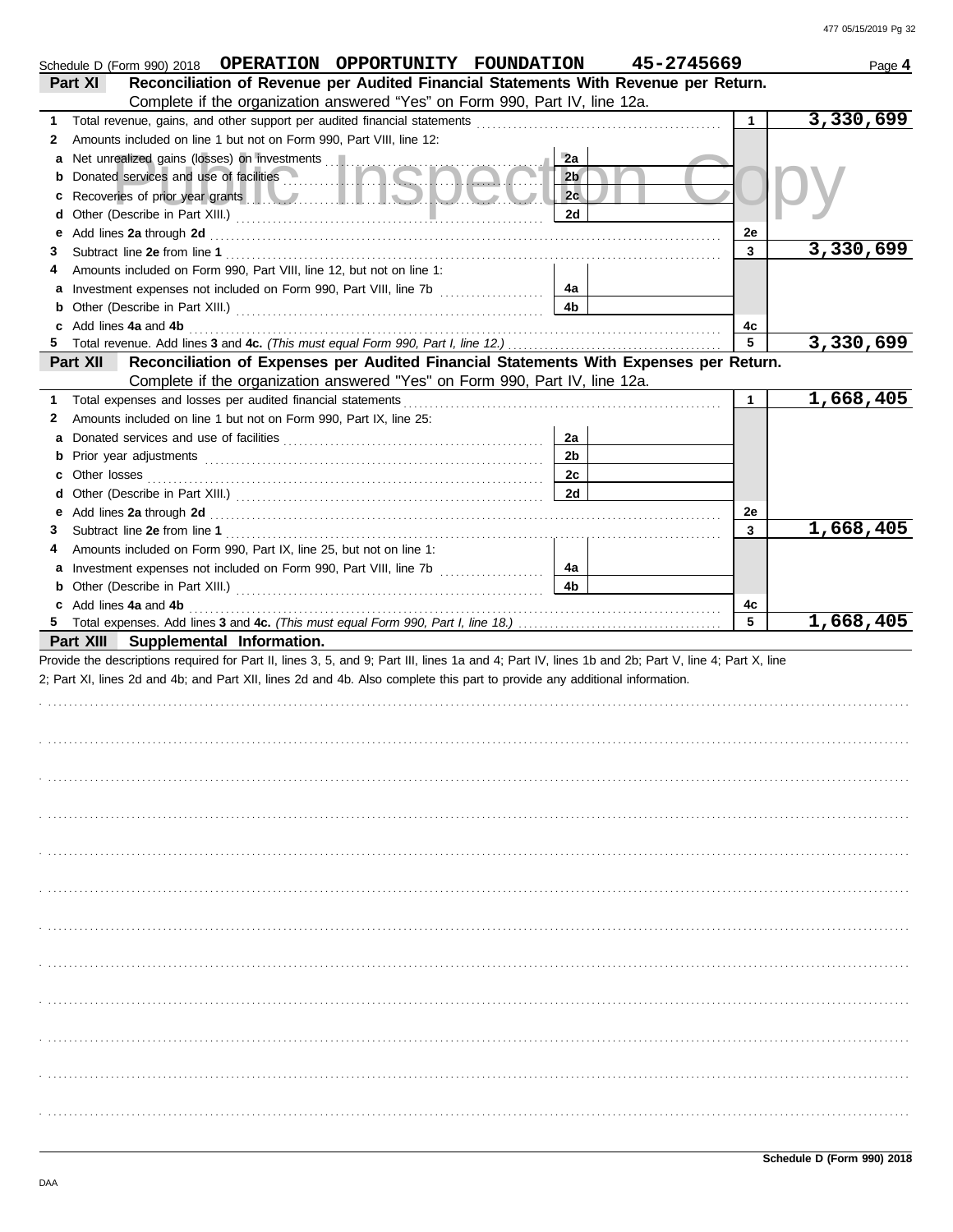|           |                                      | Schedule D (Form 990) 2018  OPERATION  OPPORTUNITY  FOUNDATION | 45-2745669                    | Page 5 |
|-----------|--------------------------------------|----------------------------------------------------------------|-------------------------------|--------|
| Part XIII | Supplemental Information (continued) |                                                                |                               |        |
|           |                                      |                                                                |                               |        |
|           |                                      |                                                                |                               |        |
|           |                                      |                                                                | <b>Public Inspection Copy</b> |        |
|           |                                      |                                                                |                               |        |
|           |                                      |                                                                |                               |        |
|           |                                      |                                                                |                               |        |
|           |                                      |                                                                |                               |        |
|           |                                      |                                                                |                               |        |
|           |                                      |                                                                |                               |        |
|           |                                      |                                                                |                               |        |
|           |                                      |                                                                |                               |        |
|           |                                      |                                                                |                               |        |
|           |                                      |                                                                |                               |        |
|           |                                      |                                                                |                               |        |
|           |                                      |                                                                |                               |        |
|           |                                      |                                                                |                               |        |
|           |                                      |                                                                |                               |        |
|           |                                      |                                                                |                               |        |
|           |                                      |                                                                |                               |        |
|           |                                      |                                                                |                               |        |
|           |                                      |                                                                |                               |        |
|           |                                      |                                                                |                               |        |
|           |                                      |                                                                |                               |        |
|           |                                      |                                                                |                               |        |
|           |                                      |                                                                |                               |        |
|           |                                      |                                                                |                               |        |
|           |                                      |                                                                |                               |        |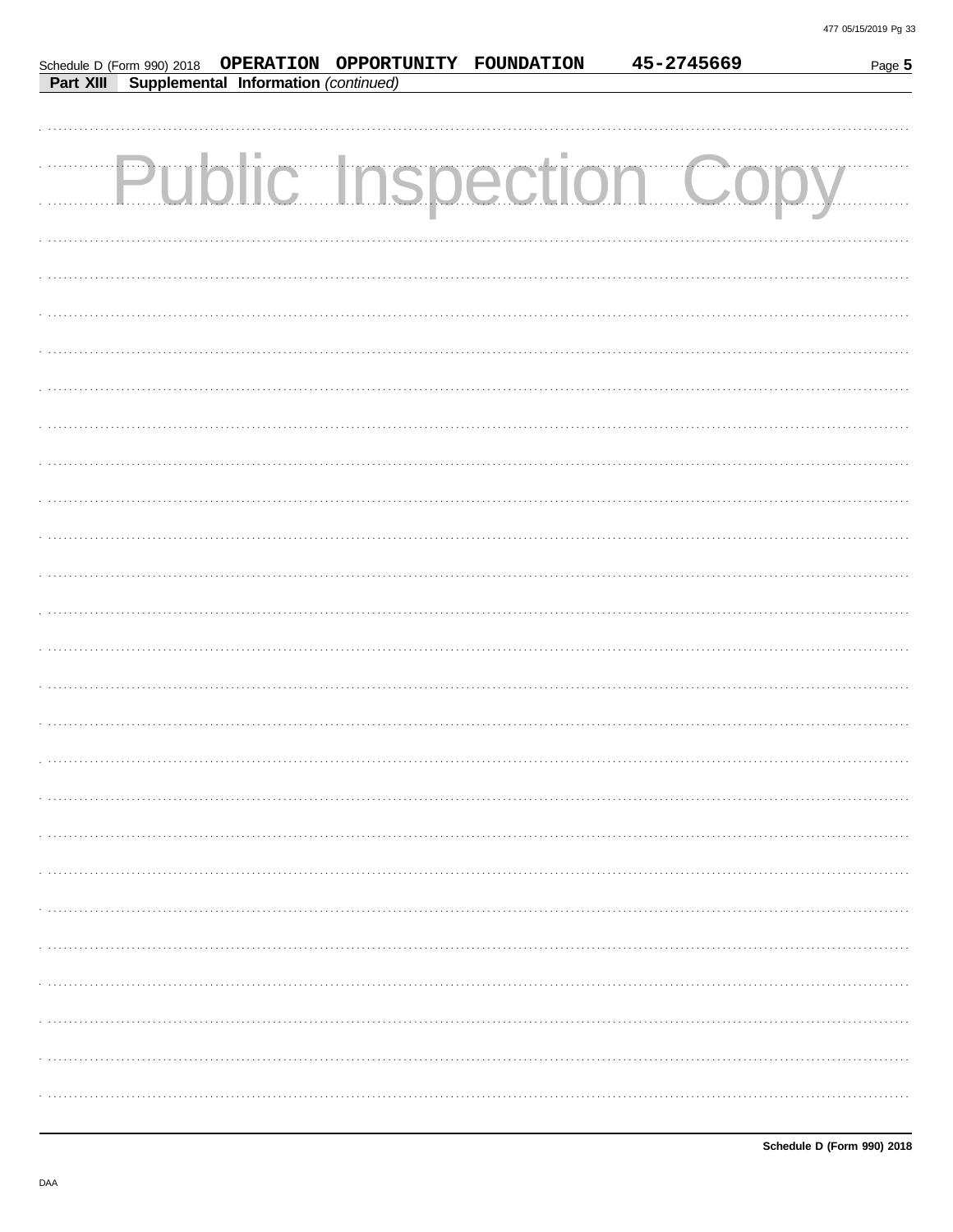| 477 05/15/2019 Pg 34 |  |
|----------------------|--|
|                      |  |

|                                    | <b>SCHEDULE M</b>          |                                                |                  |                                                                                                                 |                                                                                             |                                                                                                                    |               |                                                     | OMB No. 1545-0047          |     |                       |
|------------------------------------|----------------------------|------------------------------------------------|------------------|-----------------------------------------------------------------------------------------------------------------|---------------------------------------------------------------------------------------------|--------------------------------------------------------------------------------------------------------------------|---------------|-----------------------------------------------------|----------------------------|-----|-----------------------|
|                                    | (Form 990)                 |                                                |                  |                                                                                                                 |                                                                                             | <b>Noncash Contributions</b>                                                                                       |               |                                                     | 2018                       |     |                       |
|                                    |                            |                                                |                  | U. Complete if the organizations answered "Yes" on Form 990, Part IV, lines 29 or 30.                           |                                                                                             |                                                                                                                    |               |                                                     |                            |     |                       |
|                                    | Department of the Treasury |                                                |                  | <b>U</b> Attach to Form 990.<br><b>u</b> Go to www.irs.gov/Form990 for instructions and the latest information. |                                                                                             |                                                                                                                    |               |                                                     |                            |     | <b>Open To Public</b> |
|                                    | Internal Revenue Service   |                                                |                  |                                                                                                                 |                                                                                             |                                                                                                                    |               |                                                     | Inspection                 |     |                       |
|                                    | Name of the organization   |                                                | <b>OPERATION</b> |                                                                                                                 | OPPORTUNITY FOUNDATION                                                                      |                                                                                                                    |               | <b>Employer identification number</b><br>45-2745669 |                            |     |                       |
| <b>Types of Property</b><br>Part I |                            |                                                |                  |                                                                                                                 |                                                                                             |                                                                                                                    |               |                                                     |                            |     |                       |
|                                    |                            |                                                |                  | (a)                                                                                                             | (b)                                                                                         | (c)                                                                                                                |               | (d)                                                 |                            |     |                       |
|                                    |                            |                                                |                  | Check if                                                                                                        | Number of contributions or                                                                  | Noncash contribution                                                                                               |               | Method of determining                               |                            |     |                       |
|                                    |                            |                                                |                  | applicable                                                                                                      | items contributed                                                                           | amounts reported on<br>Form 990, Part VIII, line 1g                                                                |               | noncash contribution amounts                        |                            |     |                       |
| 1                                  |                            | Art - Works of art                             |                  |                                                                                                                 |                                                                                             |                                                                                                                    |               |                                                     |                            |     |                       |
| $\mathbf{2}$                       |                            | Art - Historical treasures                     |                  |                                                                                                                 |                                                                                             |                                                                                                                    |               |                                                     |                            |     |                       |
| 3                                  |                            | Art - Fractional interests                     |                  |                                                                                                                 |                                                                                             |                                                                                                                    |               |                                                     |                            |     |                       |
| 4                                  |                            | Books and publications                         |                  |                                                                                                                 |                                                                                             |                                                                                                                    |               |                                                     |                            |     |                       |
| 5                                  |                            | Clothing and household                         |                  |                                                                                                                 |                                                                                             |                                                                                                                    |               |                                                     |                            |     |                       |
|                                    |                            |                                                |                  |                                                                                                                 |                                                                                             |                                                                                                                    |               |                                                     |                            |     |                       |
| 6                                  |                            | Cars and other vehicles                        |                  |                                                                                                                 |                                                                                             |                                                                                                                    |               |                                                     |                            |     |                       |
| 7                                  |                            | Boats and planes                               |                  |                                                                                                                 |                                                                                             |                                                                                                                    |               |                                                     |                            |     |                       |
| 8                                  |                            | Intellectual property                          |                  |                                                                                                                 |                                                                                             |                                                                                                                    |               |                                                     |                            |     |                       |
| 9                                  |                            | Securities - Publicly traded                   |                  |                                                                                                                 |                                                                                             |                                                                                                                    |               |                                                     |                            |     |                       |
| 10                                 |                            | Securities - Closely held stock                |                  |                                                                                                                 |                                                                                             |                                                                                                                    |               |                                                     |                            |     |                       |
| 11                                 |                            | Securities - Partnership, LLC,                 |                  |                                                                                                                 |                                                                                             |                                                                                                                    |               |                                                     |                            |     |                       |
|                                    |                            | or trust interests                             |                  |                                                                                                                 |                                                                                             |                                                                                                                    |               |                                                     |                            |     |                       |
| 12                                 |                            | Securities - Miscellaneous                     |                  |                                                                                                                 |                                                                                             |                                                                                                                    |               |                                                     |                            |     |                       |
| 13                                 |                            | Qualified conservation                         |                  |                                                                                                                 |                                                                                             |                                                                                                                    |               |                                                     |                            |     |                       |
|                                    |                            | contribution - Historic                        |                  |                                                                                                                 |                                                                                             |                                                                                                                    |               |                                                     |                            |     |                       |
|                                    |                            |                                                |                  |                                                                                                                 |                                                                                             |                                                                                                                    |               |                                                     |                            |     |                       |
| 14                                 |                            | Qualified conservation                         |                  |                                                                                                                 |                                                                                             |                                                                                                                    |               |                                                     |                            |     |                       |
|                                    |                            | contribution - Other                           |                  |                                                                                                                 |                                                                                             |                                                                                                                    |               |                                                     |                            |     |                       |
| 15                                 |                            | Real estate - Residential                      |                  |                                                                                                                 |                                                                                             |                                                                                                                    |               |                                                     |                            |     |                       |
| 16                                 |                            | Real estate - Commercial                       |                  |                                                                                                                 |                                                                                             |                                                                                                                    |               |                                                     |                            |     |                       |
| 17                                 |                            | Real estate - Other                            |                  |                                                                                                                 |                                                                                             |                                                                                                                    |               |                                                     |                            |     |                       |
| 18                                 |                            |                                                |                  |                                                                                                                 |                                                                                             |                                                                                                                    |               |                                                     |                            |     |                       |
| 19                                 |                            |                                                |                  |                                                                                                                 |                                                                                             |                                                                                                                    |               |                                                     |                            |     |                       |
| 20                                 |                            | Drugs and medical supplies                     |                  |                                                                                                                 |                                                                                             |                                                                                                                    |               |                                                     |                            |     |                       |
| 21                                 | Taxidermy                  |                                                |                  |                                                                                                                 |                                                                                             |                                                                                                                    |               |                                                     |                            |     |                       |
| 22                                 |                            | Historical artifacts                           |                  |                                                                                                                 |                                                                                             |                                                                                                                    |               |                                                     |                            |     |                       |
| 23                                 |                            | Scientific specimens                           |                  |                                                                                                                 |                                                                                             |                                                                                                                    |               |                                                     |                            |     |                       |
| 24                                 |                            | Archeological artifacts                        |                  |                                                                                                                 |                                                                                             |                                                                                                                    |               |                                                     |                            |     |                       |
| 25                                 |                            | Other <b>u</b> (HOUSING                        |                  | $\mathbf x$                                                                                                     | 13                                                                                          | 142,216                                                                                                            | <b>WAIVED</b> | <b>CHARGES</b>                                      |                            |     |                       |
| 26                                 |                            | Other <b>u</b> (MEALS                          |                  | $\mathbf x$                                                                                                     | 12                                                                                          | 90,158                                                                                                             | <b>WAIVED</b> | <b>CHARGES</b>                                      |                            |     |                       |
| 27                                 |                            | Other <b>u</b> (FACILITIES                     |                  | $\mathbf x$                                                                                                     | 9                                                                                           | 88,981                                                                                                             | <b>WAIVED</b> | <b>CHARGES</b>                                      |                            |     |                       |
| 28                                 |                            | Other <b>u</b> (MATERIALS                      |                  | $\mathbf x$                                                                                                     | 4                                                                                           | 2,999                                                                                                              | <b>FMV</b>    |                                                     |                            |     |                       |
| 29                                 |                            |                                                |                  |                                                                                                                 | Number of Forms 8283 received by the organization during the tax year for contributions for |                                                                                                                    |               |                                                     |                            |     |                       |
|                                    |                            |                                                |                  |                                                                                                                 | which the organization completed Form 8283, Part IV, Donee Acknowledgement                  |                                                                                                                    | 29            |                                                     |                            |     |                       |
|                                    |                            |                                                |                  |                                                                                                                 |                                                                                             |                                                                                                                    |               |                                                     |                            | Yes | No                    |
| 30a                                |                            |                                                |                  |                                                                                                                 |                                                                                             | During the year, did the organization receive by contribution any property reported in Part I, lines 1 through     |               |                                                     |                            |     |                       |
|                                    |                            |                                                |                  |                                                                                                                 |                                                                                             | 28, that it must hold for at least three years from the date of the initial contribution, and which isn't required |               |                                                     |                            |     | X                     |
|                                    |                            |                                                |                  |                                                                                                                 |                                                                                             |                                                                                                                    |               |                                                     | 30a                        |     |                       |
| b                                  |                            | If "Yes," describe the arrangement in Part II. |                  |                                                                                                                 |                                                                                             |                                                                                                                    |               |                                                     |                            |     |                       |
| 31                                 |                            |                                                |                  |                                                                                                                 |                                                                                             | Does the organization have a gift acceptance policy that requires the review of any nonstandard                    |               |                                                     |                            |     | X                     |
| 32a                                | contributions?             |                                                |                  |                                                                                                                 |                                                                                             | Does the organization hire or use third parties or related organizations to solicit, process, or sell noncash      |               |                                                     | 31                         |     |                       |
|                                    |                            |                                                |                  |                                                                                                                 |                                                                                             |                                                                                                                    |               |                                                     |                            |     | х                     |
|                                    | contributions?             | If "Yes," describe in Part II.                 |                  |                                                                                                                 |                                                                                             |                                                                                                                    |               |                                                     | 32a                        |     |                       |
| b<br>33                            |                            |                                                |                  |                                                                                                                 |                                                                                             | If the organization didn't report an amount in column (c) for a type of property for which column (a) is checked,  |               |                                                     |                            |     |                       |
|                                    |                            | describe in Part II.                           |                  |                                                                                                                 |                                                                                             |                                                                                                                    |               |                                                     |                            |     |                       |
|                                    |                            |                                                |                  |                                                                                                                 | For Paperwork Reduction Act Notice, see the Instructions for Form 990.                      |                                                                                                                    |               |                                                     | Schedule M (Form 990) 2018 |     |                       |
|                                    |                            |                                                |                  |                                                                                                                 |                                                                                             |                                                                                                                    |               |                                                     |                            |     |                       |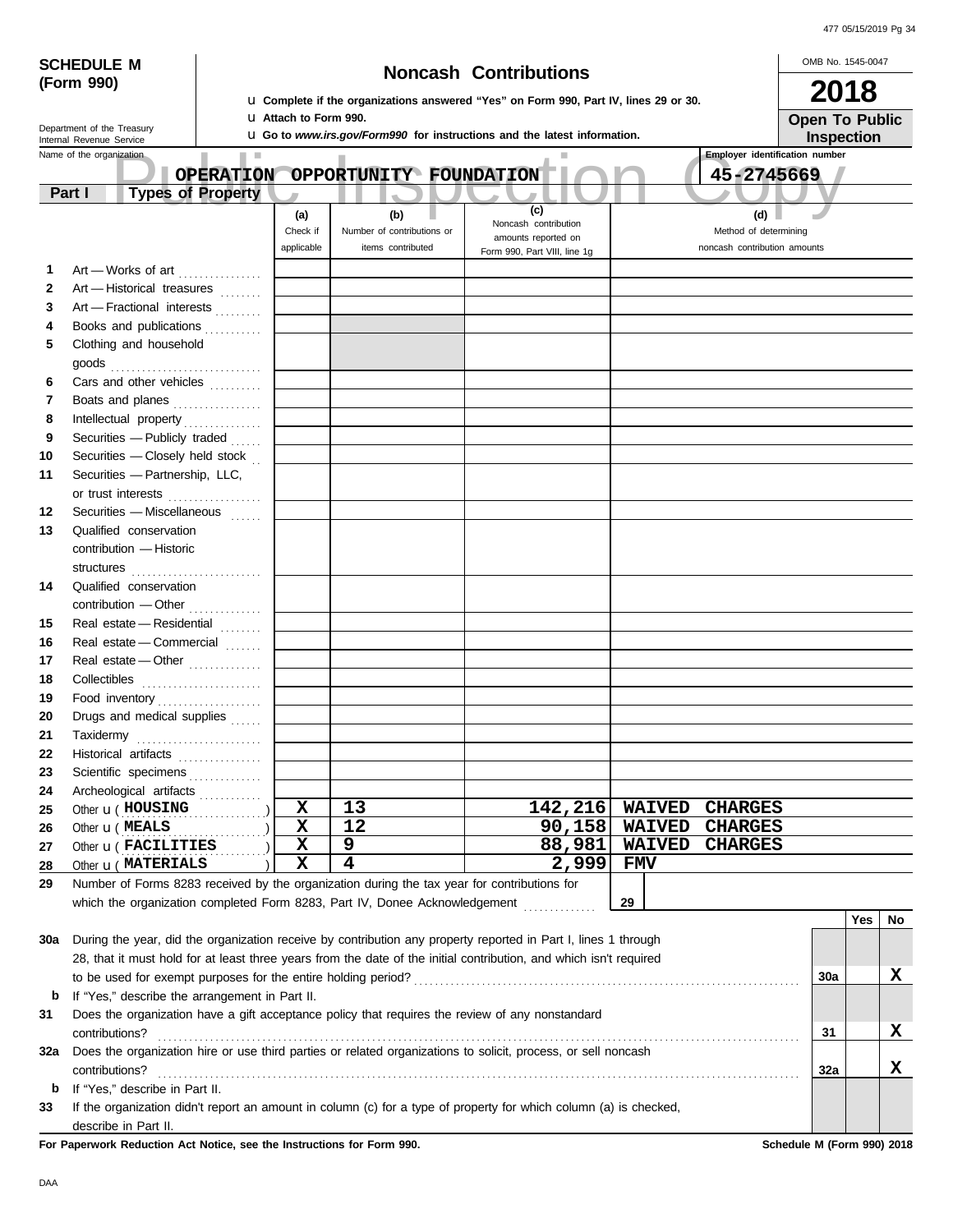| Schedule M (Form 990) 2018 OPERATION OPPORTUNITY FOUNDATION<br>Part II |  |  | or a combination of both. Also complete this part for any additional information. |  | 45-2745669            | Page 2<br>Supplemental Information. Provide the information required by Part I, lines 30b, 32b, and 33, and whether<br>the organization is reporting in Part I, column (b), the number of contributions, the number of items received, |  |
|------------------------------------------------------------------------|--|--|-----------------------------------------------------------------------------------|--|-----------------------|----------------------------------------------------------------------------------------------------------------------------------------------------------------------------------------------------------------------------------------|--|
|                                                                        |  |  |                                                                                   |  | Public Inspection Cop |                                                                                                                                                                                                                                        |  |
|                                                                        |  |  |                                                                                   |  |                       |                                                                                                                                                                                                                                        |  |
|                                                                        |  |  |                                                                                   |  |                       |                                                                                                                                                                                                                                        |  |
|                                                                        |  |  |                                                                                   |  |                       |                                                                                                                                                                                                                                        |  |
|                                                                        |  |  |                                                                                   |  |                       |                                                                                                                                                                                                                                        |  |
|                                                                        |  |  |                                                                                   |  |                       |                                                                                                                                                                                                                                        |  |
|                                                                        |  |  |                                                                                   |  |                       |                                                                                                                                                                                                                                        |  |
|                                                                        |  |  |                                                                                   |  |                       |                                                                                                                                                                                                                                        |  |
|                                                                        |  |  |                                                                                   |  |                       |                                                                                                                                                                                                                                        |  |
|                                                                        |  |  |                                                                                   |  |                       |                                                                                                                                                                                                                                        |  |
|                                                                        |  |  |                                                                                   |  |                       |                                                                                                                                                                                                                                        |  |
|                                                                        |  |  |                                                                                   |  |                       |                                                                                                                                                                                                                                        |  |
|                                                                        |  |  |                                                                                   |  |                       |                                                                                                                                                                                                                                        |  |
|                                                                        |  |  |                                                                                   |  |                       |                                                                                                                                                                                                                                        |  |
|                                                                        |  |  |                                                                                   |  |                       |                                                                                                                                                                                                                                        |  |
|                                                                        |  |  |                                                                                   |  |                       |                                                                                                                                                                                                                                        |  |
|                                                                        |  |  |                                                                                   |  |                       |                                                                                                                                                                                                                                        |  |
|                                                                        |  |  |                                                                                   |  |                       |                                                                                                                                                                                                                                        |  |
|                                                                        |  |  |                                                                                   |  |                       |                                                                                                                                                                                                                                        |  |
|                                                                        |  |  |                                                                                   |  |                       |                                                                                                                                                                                                                                        |  |
|                                                                        |  |  |                                                                                   |  |                       |                                                                                                                                                                                                                                        |  |
|                                                                        |  |  |                                                                                   |  |                       |                                                                                                                                                                                                                                        |  |
|                                                                        |  |  |                                                                                   |  |                       |                                                                                                                                                                                                                                        |  |
|                                                                        |  |  |                                                                                   |  |                       |                                                                                                                                                                                                                                        |  |
|                                                                        |  |  |                                                                                   |  |                       |                                                                                                                                                                                                                                        |  |
|                                                                        |  |  |                                                                                   |  |                       |                                                                                                                                                                                                                                        |  |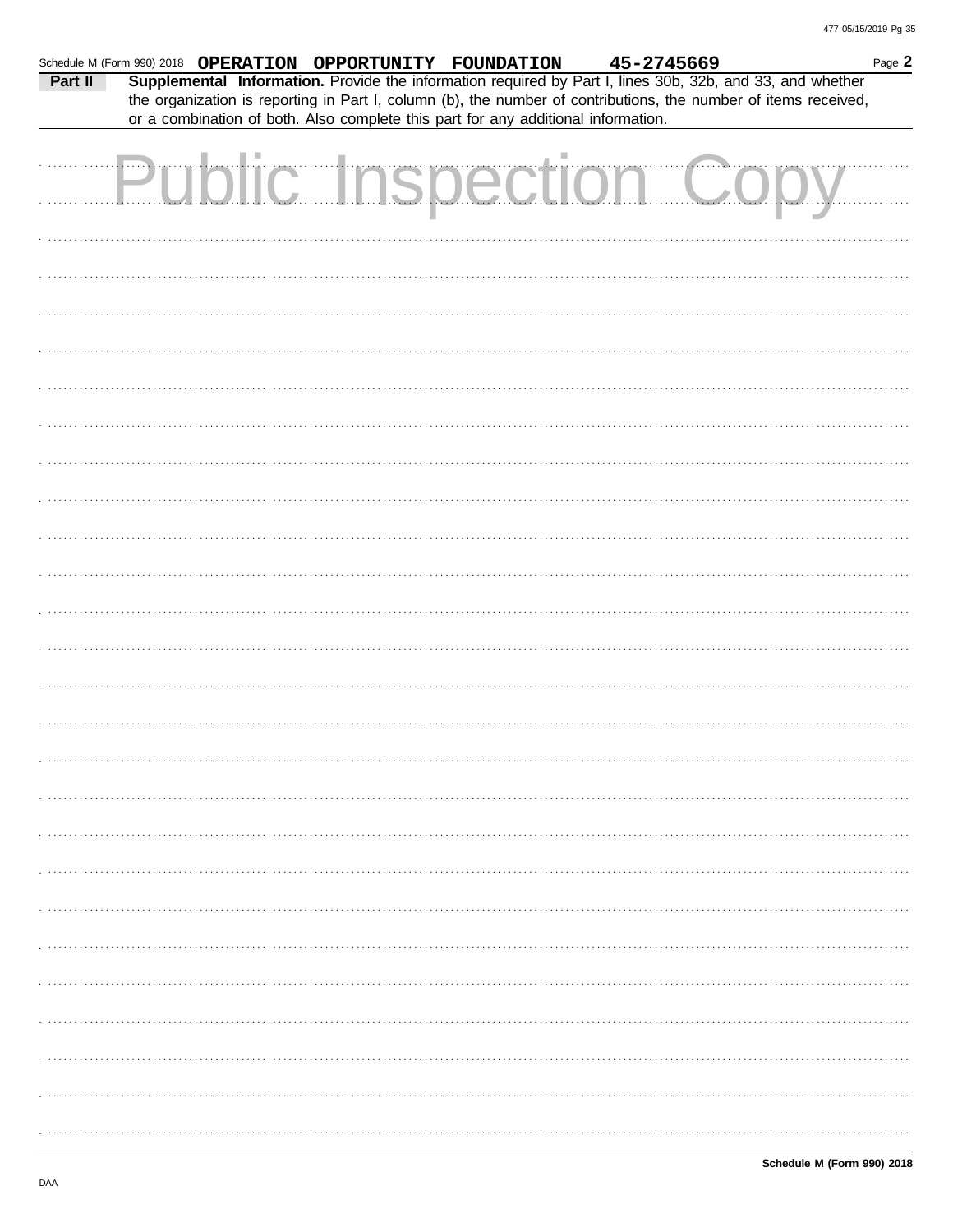| <b>SCHEDULE O</b>                                      | Supplemental Information to Form 990 or 990-EZ                                                                                         | OMB No. 1545-0047                          |
|--------------------------------------------------------|----------------------------------------------------------------------------------------------------------------------------------------|--------------------------------------------|
| (Form 990 or 990-EZ)                                   | Complete to provide information for responses to specific questions on<br>Form 990 or 990-EZ or to provide any additional information. | 2018                                       |
| Department of the Treasury<br>Internal Revenue Service | u Attach to Form 990 or 990-EZ.                                                                                                        | <b>Open to Public</b><br><b>Inspection</b> |
| Name of the organization                               | u Go to www.irs.gov/Form990 for the latest information.                                                                                | <b>Employer identification number</b>      |
|                                                        | 45-2745669<br><b>OPERATION</b><br><b>OPPORTUNITY</b><br><b>FOUNDATION</b>                                                              |                                            |
| DOING BUSINESS AS                                      | ADDITIONAL NAMES                                                                                                                       |                                            |
| <b>WARRIOR-SCHOLAR</b>                                 | <b>PROJECT</b>                                                                                                                         |                                            |
|                                                        |                                                                                                                                        |                                            |
|                                                        |                                                                                                                                        |                                            |
| FORM 990<br>$\overline{\phantom{m}}$                   | SIGNIFICANT ACTIVITIES<br>ORGANIZATION'S MISSION OR MOST                                                                               |                                            |
| THE                                                    | (WSP)<br><b>EMPOWERS</b><br><b>ENLISTED</b><br><b>MILITARY VETERANS BY</b><br>WARRIOR-SCHOLAR PROJECT                                  |                                            |
| PROVIDING                                              | THEM WITH A SKILL BRIDGE<br><b>THAT</b><br>ENABLES A SUCCESSFUL                                                                        | <b>TRANSITION</b>                          |
|                                                        |                                                                                                                                        |                                            |
| FROM THE                                               | <b>BATTLEFIELD</b><br><b>THE</b><br>CLASSROOM,<br><b>MAXIMIZES</b><br>THEIR EDUCATION<br>TO                                            |                                            |
|                                                        | OPPORTUNITIES BY MAKING<br>THEM<br><b>INFORMED</b><br><b>CONSUMERS</b><br>EDUCATION,<br>OF<br><b>AND</b>                               | <b>INCREASES</b>                           |
| THE<br><b>CONFIDENCE</b>                               | THEY WILL NEED<br>TO<br>SUCCESSFULLY COMPLETE A RIGOROUS                                                                               | <b>FOUR-YEAR</b>                           |
| UNDERGRADUATE                                          | PROGRAM AT A TOP-TIER SCHOOL.                                                                                                          |                                            |
|                                                        |                                                                                                                                        |                                            |
|                                                        |                                                                                                                                        |                                            |
| FORM 990<br>$\overline{\phantom{a}}$                   | ORGANIZATION'S MISSION                                                                                                                 |                                            |
|                                                        | THE WARRIOR-SCHOLAR PROJECT<br><b>EMPOWERS</b><br><b>ENLISTED</b><br><b>MILITARY VETERANS BY</b><br>(WSP)                              |                                            |
|                                                        | PROVIDING THEM WITH A SKILL BRIDGE THAT<br>ENABLES A SUCCESSFUL                                                                        | <b>TRANSITION</b>                          |
|                                                        | FROM THE BATTLEFIELD TO THE CLASSROOM, MAXIMIZES THEIR EDUCATION                                                                       |                                            |
|                                                        | OPPORTUNITIES BY MAKING THEM INFORMED CONSUMERS OF EDUCATION, AND INCREASES                                                            |                                            |
|                                                        |                                                                                                                                        |                                            |
|                                                        | THE CONFIDENCE THEY WILL NEED TO SUCCESSFULLY COMPLETE A RIGOROUS FOUR-YEAR                                                            |                                            |
|                                                        | UNDERGRADUATE PROGRAM AT A TOP-TIER SCHOOL.                                                                                            |                                            |
|                                                        |                                                                                                                                        |                                            |
|                                                        | FORM 990, PART VI, LINE 11B - ORGANIZATION'S PROCESS TO REVIEW FORM 990                                                                |                                            |
|                                                        | FORM 990 IS CIRCULATED VIA EMAIL TO ALL BOARD MEMBERS                                                                                  |                                            |
|                                                        |                                                                                                                                        |                                            |
|                                                        |                                                                                                                                        |                                            |
|                                                        | FORM 990, PART VI, LINE 12C - ENFORCEMENT OF CONFLICTS POLICY                                                                          |                                            |
|                                                        | ANNUAL STATEMENT REQUIRED AND REVIEWED FOR CONFLICT OF INTEREST                                                                        |                                            |
|                                                        |                                                                                                                                        |                                            |